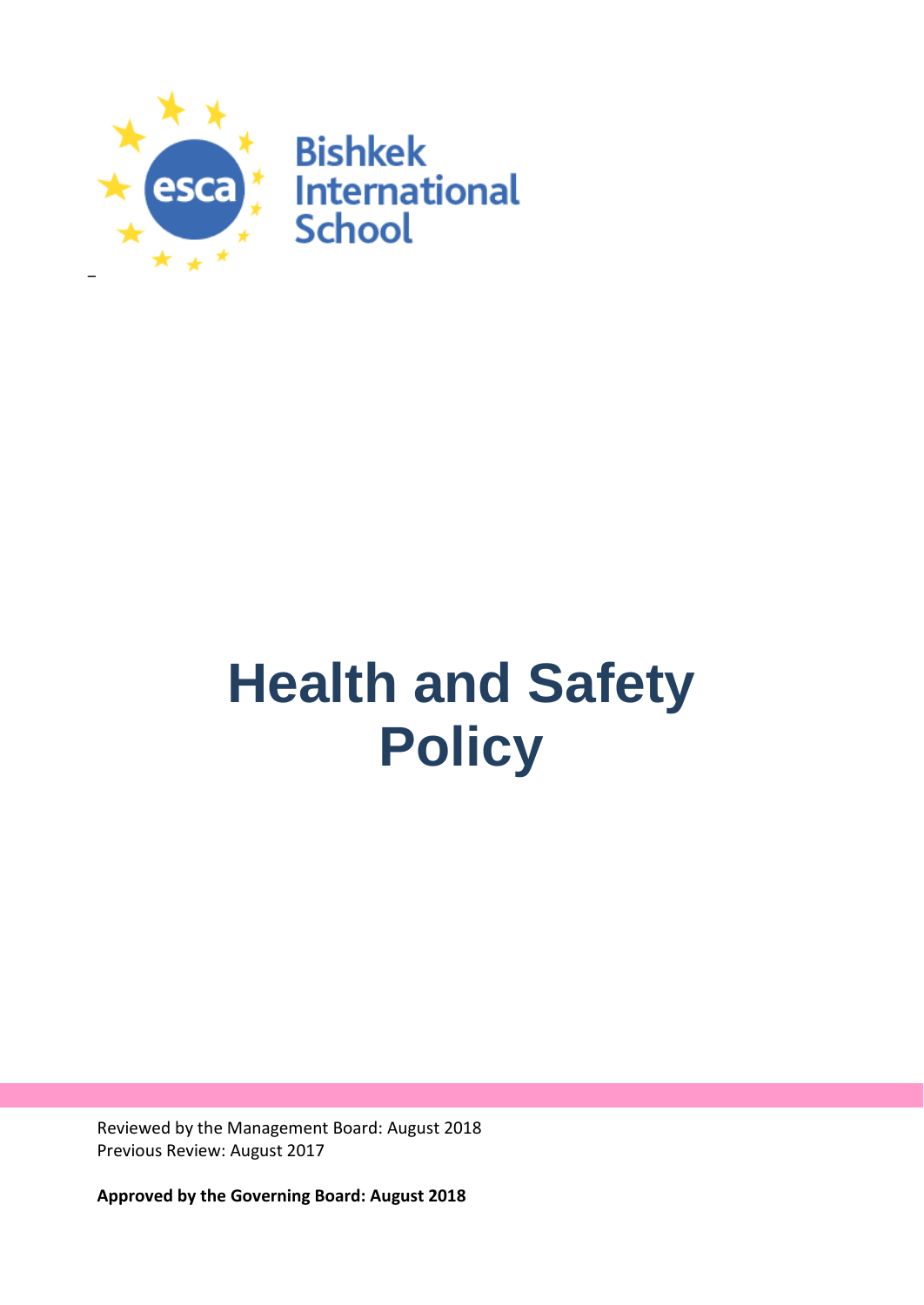## **Preface**

## **Policies, Handbooks and Regulations**

This policy is one of several policies, procedures and related documents that guide operations at Bishkek International School (BIS). The full list of relevant documents, prepared by the Management Board and approved by the Governing Board, comprises:

Policies:

- 1. Vision, Mission and Development Policy
- 2. Admissions Policy
- 3. Inclusive Education Policy
- 4. Language Policy
- 5. Academic Honesty Policy
- 6. Assessment Policy
- 7. Health & Safety Policy
- 8. Child Protection Policy
- 9. Educational Visits Policy
- 10. Ethics Policy
- 11. Accounting Policy

Handbooks:

- 1. Staff Handbook
- 2. Parents & Guardian Handbook
- 3. Student Handbook

All Governing Board members and all staff must be aware of each of these documents and their contents. All policy documents and handbooks are available to students and parents/guardians via the BIS website or provided in PDF form to parents/guardians on request.

All policy documents and handbooks are reviewed and revised by the Management Board every year, normally in April/May for approval by the Governing Board in June for the following academic year. All students, parents and staff are invited to send comments and suggest any changes to the Management Board at any time before the end of April each year for consideration for policies/handbooks for the next academic year.

Overall Governance of BIS is guided by the legal charter and various internal regulations. These are:

- 1. Legal Charter of 'ESCA-Bishkek International School'
- 2. Regulations of the Governing Board
- 3. Regulations of the Parents Association
- 4. Regulations of the Advisory Council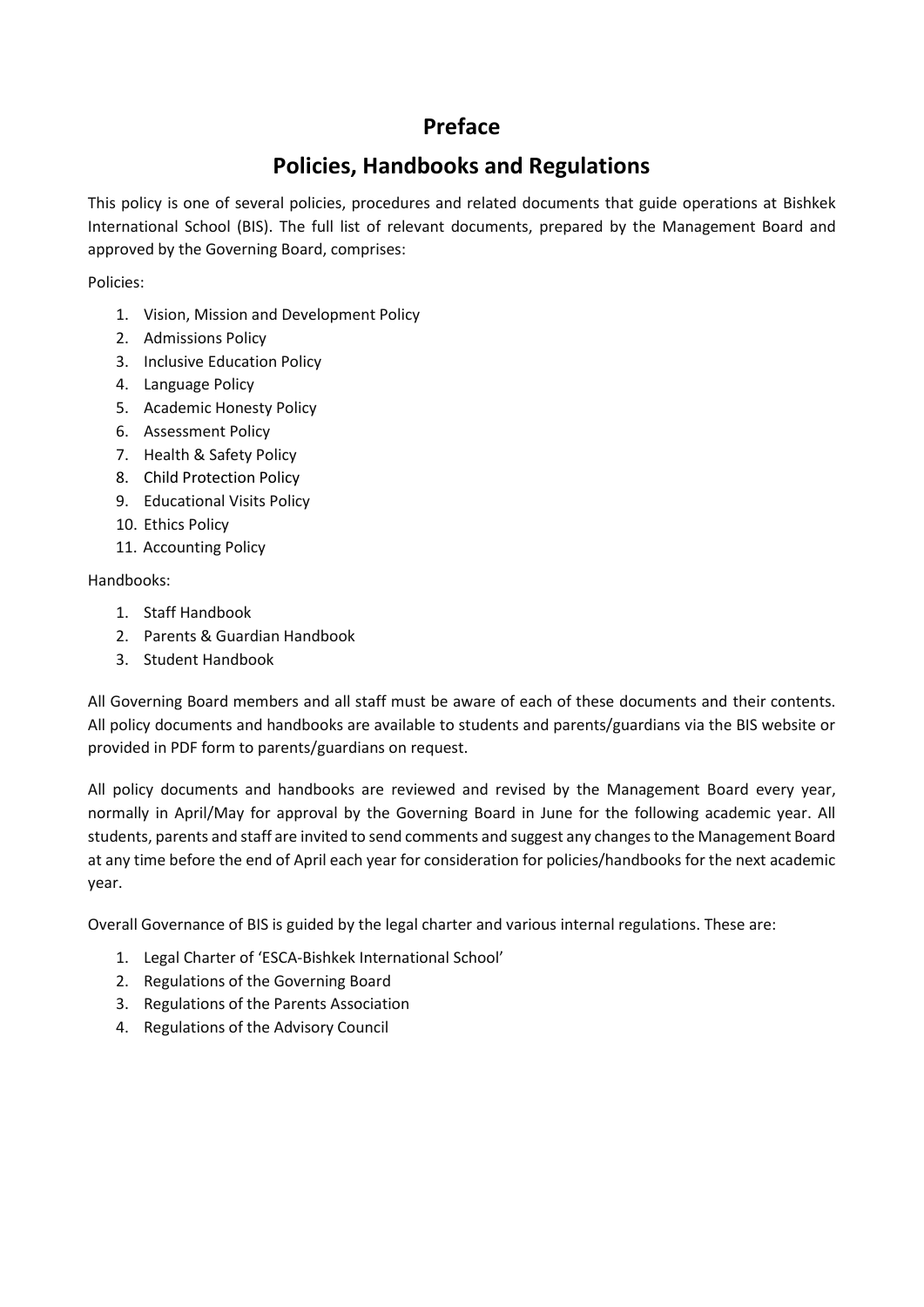## **Contents**

| 1              | <b>HEALTH AND SAFETY POLICY STATEMENT</b>                                    | 1                       |  |  |
|----------------|------------------------------------------------------------------------------|-------------------------|--|--|
| $\overline{2}$ | <b>HEALTH AND SAFETY TRAINING FOR STAFF AND STUDENTS</b>                     | 1                       |  |  |
| 3              | <b>HEALTH AND SAFETY RESPONSIBILITIES</b>                                    | $\overline{\mathbf{c}}$ |  |  |
| 3.1            | <b>CHAIR OF MANAGEMENT BOARD</b>                                             | 2                       |  |  |
| 3.2            | <b>HEAD OF ADMINISTRATION</b>                                                | $\overline{\mathbf{c}}$ |  |  |
| 3.3            | <b>HEALTH &amp; SAFETY OFFICER</b>                                           | $\overline{\mathbf{c}}$ |  |  |
| 3.4            | <b>ALL STAFF</b>                                                             | 3                       |  |  |
| 3.5            | <b>ALL PERSONS ON SITE</b>                                                   | 3                       |  |  |
| 3.6            | <b>HEALTH AND SAFETY COMMITTEE</b>                                           | 3                       |  |  |
| 3.7            | <b>CONSULTATION WITH EMPLOYEES</b>                                           | 4                       |  |  |
| 4              | FIRST AID AND REPORTING PROCEDURES                                           | 4                       |  |  |
| 4.1            | <b>MEDICINE CONTROL</b>                                                      | 4                       |  |  |
| 4.2            | <b>ILLNESS OR INJURY OF STAFF OR STUDENTS</b>                                | 4                       |  |  |
| 4.3            | <b>REPORTING PROCEDURES FOR INCIDENTS &amp; NEAR MISSES</b>                  | 5                       |  |  |
| 5.             | <b>GENERAL HEALTH &amp; SAFETY PROCEDURES</b>                                | 6                       |  |  |
| 5.1            | <b>RISK ASSESSMENT</b>                                                       | 6                       |  |  |
| 5.2            | <b>HEALTH PROTECTION FOR STUDENTS</b>                                        | 6                       |  |  |
| 5.3            | <b>DEVELOPMENT OF SAFE SYSTEMS</b>                                           | 6                       |  |  |
| 5.4            | <b>MONITORING THE HEALTH &amp; SAFETY POLICY</b>                             | 7                       |  |  |
| 6              | <b>SPECIFIC HEALTH &amp; SAFETY PROCEDURES</b>                               | 7                       |  |  |
| 6.1            | <b>CLEAN WORK AREAS</b>                                                      | 7                       |  |  |
| 6.2            | <b>FIRE RISKS</b>                                                            | 8                       |  |  |
| 6.3            | <b>FIRE PROCEDURES</b>                                                       | 8                       |  |  |
| 6.4            | <b>EARTHQUAKE SAFETY &amp; EVACUATION</b>                                    | 8                       |  |  |
| 6.5            | <b>EMERGENCY RESPONSE PROCEDURES</b>                                         | 9                       |  |  |
| 6.6            | <b>SNOW &amp; ICE CLEARANCE</b>                                              | 9                       |  |  |
| 6.7            | <b>PLAYGROUND SAFETY</b>                                                     | 9                       |  |  |
| 6.8            | <b>EXTRA CURRICULAR/SPORT IN GENERAL</b>                                     | 9                       |  |  |
| 6.9            | OFF SITE ACTIVITIES (EDUCATIONAL VISITS)                                     | 10                      |  |  |
| 6.10           | <b>VEHICLE TRANSPORT FOR STUDENTS</b>                                        | 10                      |  |  |
| 6.11           | SECURITY OF THE SCHOOL SITE                                                  | 11                      |  |  |
| 6.12           | <b>SECURITY OF STUDENTS ON SITE</b>                                          | 12                      |  |  |
| 6.13           | <b>CONTROL OF VEHICLES ON-SITE</b>                                           | 13                      |  |  |
| 6.14           | <b>MACHINERY &amp; PLANT</b>                                                 | 13                      |  |  |
| 6.15           | <b>FOOD SAFETY &amp; FOOD ALLERGIES</b>                                      | 14                      |  |  |
| 6.16           | <b>ANIMAL HANDLING</b>                                                       | 14                      |  |  |
| 6.17           | <b>ENVIRONMENTAL CONTROL</b>                                                 | 15                      |  |  |
| 6.18           | <b>NOISE</b>                                                                 | 15                      |  |  |
| 6.19           | <b>HAZARDOUS SUBSTANCES</b>                                                  | 15                      |  |  |
| 6.20           | PERSONAL PROTECTIVE EQUIPMENT                                                | 15                      |  |  |
| 6.21           | <b>MANUAL HANDLING</b>                                                       | 16                      |  |  |
| 6.22           | <b>WASTE DISPOSAL</b>                                                        | 16                      |  |  |
| 6.23           | <b>CONTROL OF CONTRACTORS</b>                                                | 16                      |  |  |
|                | <b>ANNEXES</b>                                                               | 18                      |  |  |
|                | <b>ANNEX 1: Medical Incident Action and Reporting</b>                        | 18                      |  |  |
|                | <b>ANNEX 2: Fire Evacuation Procedure</b><br>21                              |                         |  |  |
|                | <b>ANNEX 3: Earthquake Evacuation Procedure</b><br>22                        |                         |  |  |
|                | <b>ANNEX 4: Personal Checklist for Safety on School Buses</b>                | 23                      |  |  |
|                | <b>ANNEX 5: Instructions for Driving, Road Accidents and Breakdown</b><br>24 |                         |  |  |
|                | <b>ANNEX 6: SCIENCE LABORATORY SAFETY INSTRUCTIONS</b><br>25                 |                         |  |  |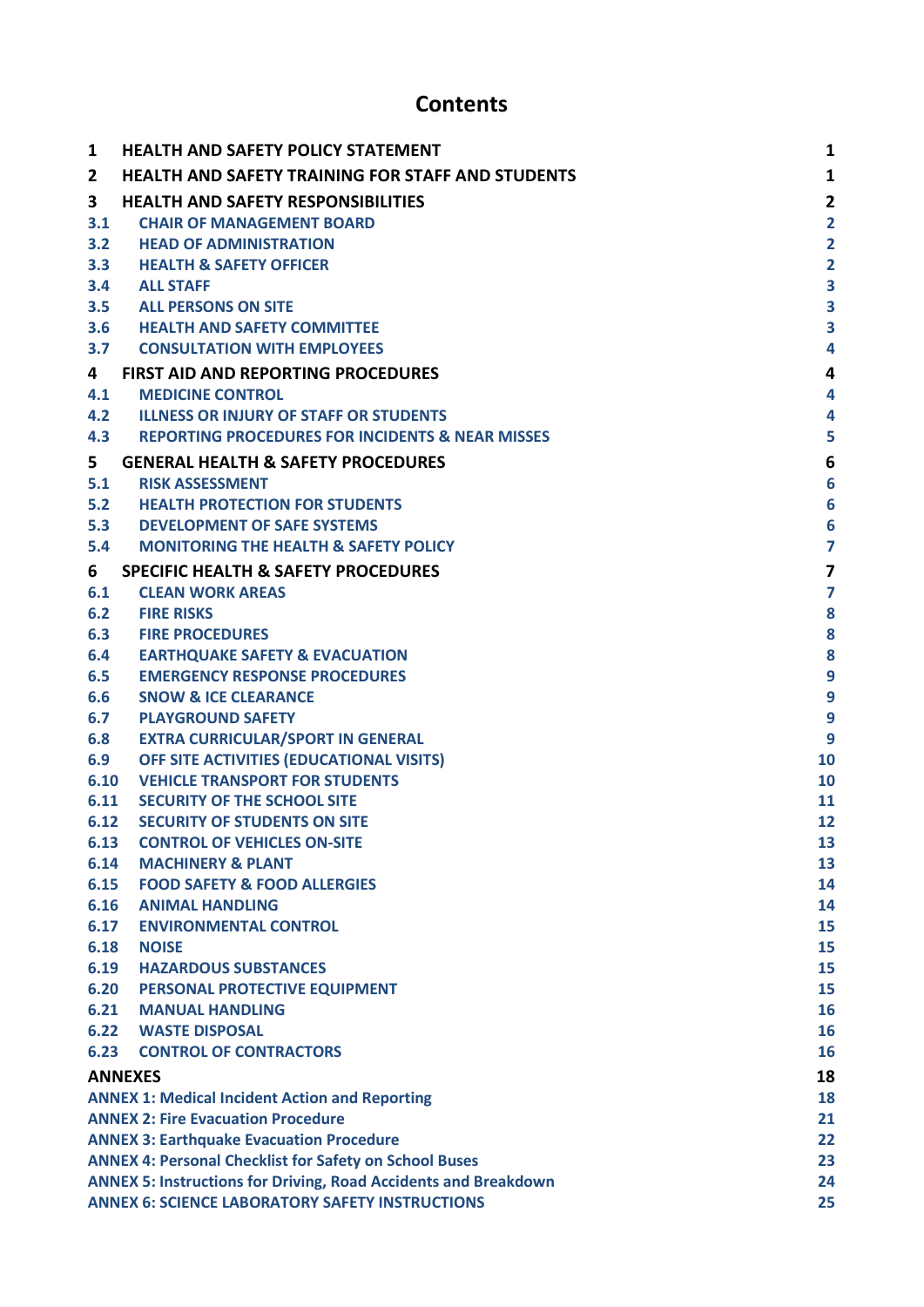| <b>ANNEX 7: HYGIENE RULES IN THE KITCHEN</b>                          | 30 |
|-----------------------------------------------------------------------|----|
| <b>ANNEX 8: HEALTH PROTECTION AT BIS</b>                              | 31 |
| <b>ANNEX 9: SAFETY RULES FOR PHYSICAL EDUCATION AND DANCE CLASSES</b> | 34 |
| <b>ANNEX 10: SAFETY RULES FOR ART ACTIVITIES</b>                      | 35 |
| <b>ANNEX 11: SAFETY RULES FOR THE USE OF ELECTRICAL DEVICES</b>       | 36 |
| ANNEX 12: SAFETY RULES FOR BUILDING AND MAINTENANCE OPERATIONS        | 37 |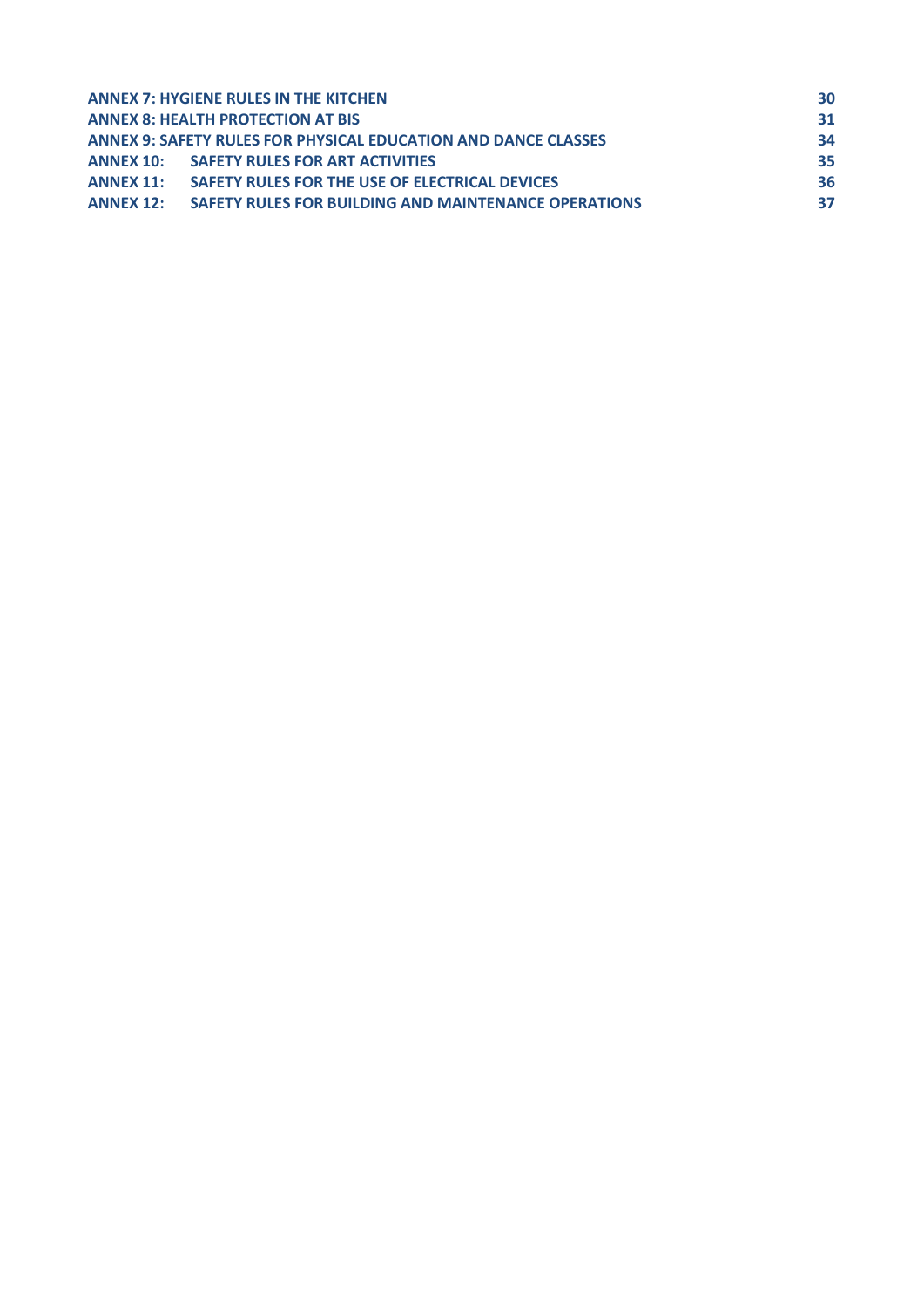## <span id="page-4-0"></span>**1 HEALTH AND SAFETY POLICY STATEMENT**

ESCA – Bishkek International School (BIS) recognizes and accepts that all of its employees, students and visitors to the school are entitled to a safe and healthy environment.

The Chair of the Management Board, the Head of Administration, and the Health and Safety Officer will undertake all appropriate steps to meet the statutory requirements and recognized codes of practice in establishing a safe and healthy school environment.

All employees have both a duty and a responsibility to take reasonable care to avoid injury to themselves and others and to co-operate to ensure statutory duties and obligations are fulfilled. The school's Health and Safety Policy can only be successfully implemented with the full co-operation of everyone concerned.

## <span id="page-4-1"></span>**2 HEALTH AND SAFETY TRAINING FOR STAFF AND STUDENTS**

All BIS staff must read and understand this Health and Safety Policy and implement it throughout their work. At the beginning of each new school year appropriate staff will update their knowledge of first aid. Where possible, new staff arriving after the start of the school year will have first aid training when this can be made available at the earliest convenience.

All staff will receive:

- Health and Safety training induction from their line manager, covering this Health & Safety policy and any procedures relating to individual staff work areas.
- Refresher training course on Health & Safety organized by the Health & Safety Officer, at least once every 12 months.
- Specific instruction from their line manager (or other appropriate person) for any new tasks, if this training has not been provided earlier.

In all cases the training will be adequate such that, following training; staff will be competent to carry out the tasks for which they have been engaged.

Where appropriate on the school timetable, Form teachers will engage and instruct children on appropriate issues relating to personal, social and health education (Life-Skills). The aim of Life-Skills Education is to enable students to apply personal and social skills to a range of life contexts. The Student Counselor is responsible for developing and updating the Life-Skills curriculum under the guidance of the Director of Studies. Other occasions where students address health and safety instruction are the school assemblies which provide opportunity to heighten student awareness and knowledge of school rules to support a healthy and safe school environment. Any safety issues that concern students will be presented in a timely manner.

For students doing practical subjects, there is a code of safety practice which students must know in order to do these subjects. Safety check-lists for specific situations are presented in Annexes to this policy document.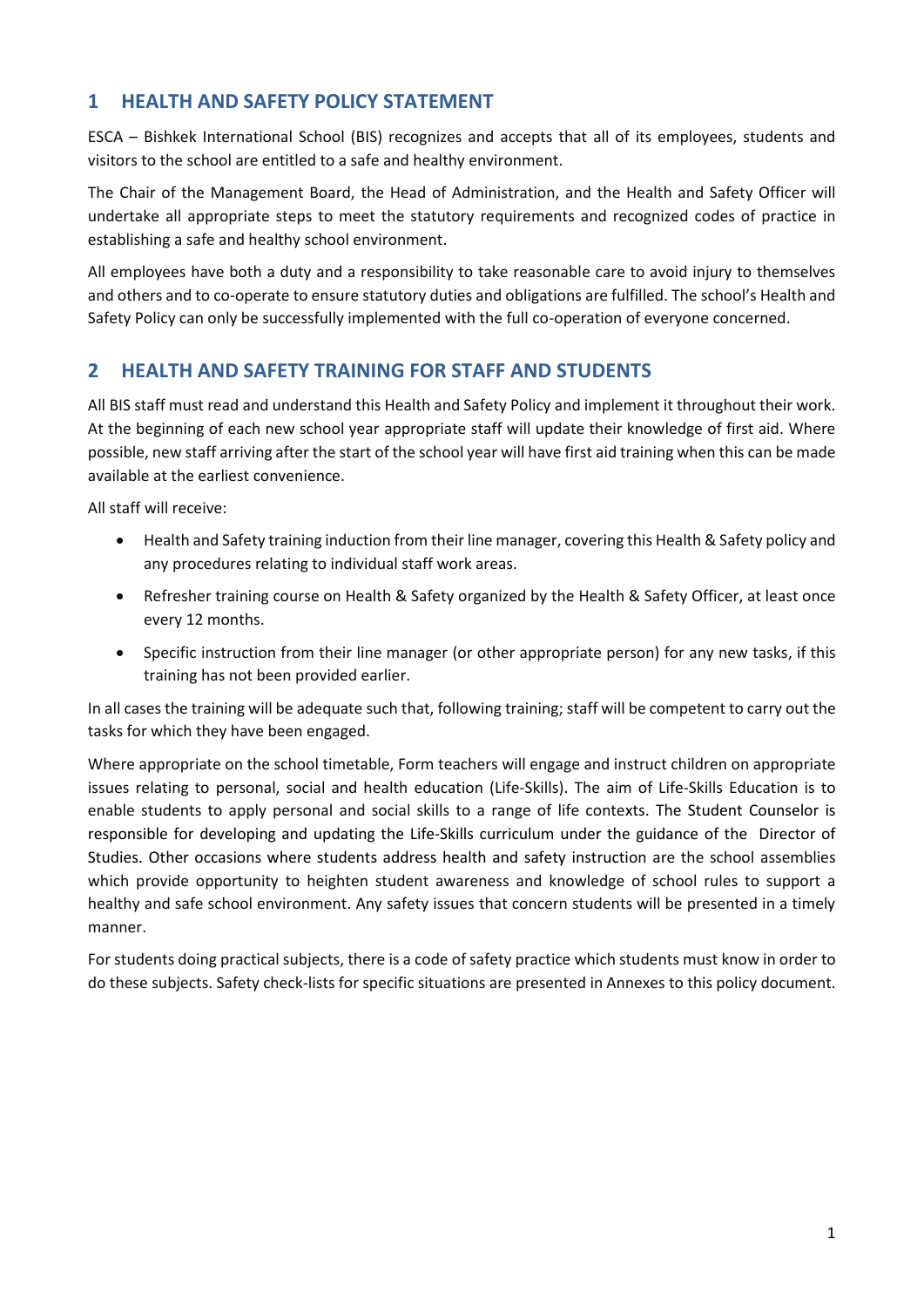## <span id="page-5-0"></span>**3 HEALTH AND SAFETY RESPONSIBILITIES**

The Governing Board ensures that appropriate safety measures are in place and that training needs have been addressed in terms of school policy.

A Health & Safety Officer (HSO) is appointed by the Management Board. The HSO is normally the Head of Administration, but may be another member of staff, as approved by the Management Board.

The Chair of Management Board ensures that if the Health & Safety Officer' s role and responsibilities are designated to another member of staff, that member of staff is appropriately experienced and suitably trained to undertake the role.

*Responsibilities in red italics are shared responsibilities of the Chair of Management Board, Head of Administration, and the Health & Safety Officer.*

## <span id="page-5-1"></span>**3.1 CHAIR OF MANAGEMENT BOARD**

The Chair of Management Board will:

- *Ensure safe working practices and conditions for all staff, students and visitors;*
- *Ensure that an effective Health and Safety Policy is approved and implemented;*
- *Regularly appraise the effectiveness of the Policy and make any necessary changes for approval of the Management Board and Governing Board;*
- Ensure adequate staff, funds and material are provided to implement the Policy;
- Ensure that all Management Board members implement the Health and Safety Policy;
- Ensure that responsibilities are properly assigned and accepted;
- *Complete a health and safety inventory of all areas of the school every 6 months together with the Head of Administration and Health & Safety Officer;*
- *Review the Health and Safety Committee's reports and take action where appropriate.*

## <span id="page-5-2"></span>**3.2 HEAD OF ADMINISTRATION**

The Head of Administration will:

- *Ensure safe working practices and conditions for all staff, students and visitors;*
- *Ensure that an effective Health and Safety Policy is approved and implemented;*
- *Regularly appraise the effectiveness of the Policy and make any necessary changes for approval of the Management Board and Governing Board;*
- *Complete a health and safety inventory of all areas of the school every 6 months together with the Chair of Management Board and Health & Safety Officer;*
- *Review the Health and Safety Committee's reports and take action where appropriate.*

## <span id="page-5-3"></span>**3.3 HEALTH & SAFETY OFFICER**

The BIS Health and Safety Officer will:

- *Ensure safe working practices and conditions for all staff, students and visitors;*
- *Ensure that an effective Health and Safety Policy is approved and implemented;*
- *Regularly appraise the effectiveness of the Policy and make any necessary changes for approval of the Management Board and Governing Board;*
- *Complete a health and safety inventory of all areas of the school every 6 months together with the Head of Administration and the Chair of Management Board*
- Act as Secretary of the Health and Safety Committee and ensure that decisions are implemented
- Ensure that the Health and Safety Policy is compliant with legislation;
- Ensure that all staff have read and understood the Health and Safety Policy either in its entirety or the sections relevant to them;
- Ensure that all staff has adequate training for the tasks that they are required to perform;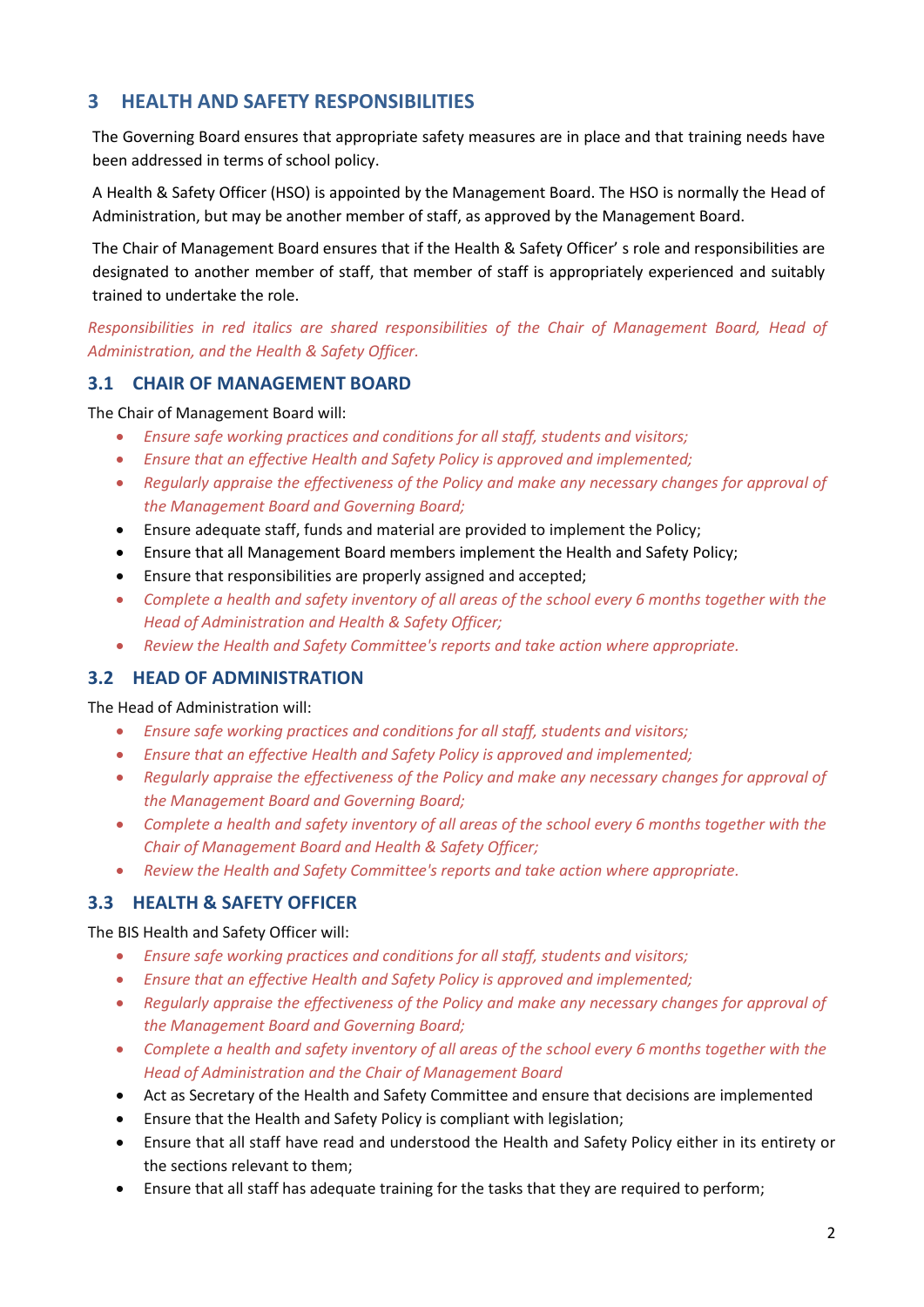- Prepare safe methods and written procedures for operations under their control;
- Ensure that staff working under their control have adequate training, have read and understood the relevant Health and Safety documents and received training where appropriate;
- Ensure that staff working under their control wears appropriate Personal Protective Equipment, and that instruction, information and training for its use is satisfactory.
- Inspect all new plant, buildings and equipment for potential hazards as necessary;
- Ensure that all equipment is safe before it is issued by any person, and that appropriate protective equipment is used;
- Ensure that all plant and equipment, both mechanical and electrical, is maintained and/or tested regularly and that adequate records are kept;
- Ensure that any piece of plant or equipment found to be defective is immobilized until repaired;
- Ensure that any hazardous conditions or situations are made safe immediately and action taken to prevent recurrence;
- Ensure that guards and safety devices are fitted to equipment, as appropriate, at all times;
- Ensure that equipment of a potentially hazardous nature is not left unattended.

## <span id="page-6-0"></span>**3.4 ALL STAFF**

All Staff will:

- Fully familiarize themselves with the Health and Safety Policy and Procedures and with First Aid; Fire; Earthquake and Emergency situation procedures;
- Observe Health and Safety Rules at all times;
- Endeavor to ensure the Health, Safety and Welfare for all persons within their control;
- Prepare safe methods and written procedures for operations under their control;
- Take an active interest in promoting Health and Safety and suggest ways of reducing risks;
- Ensure that safe methods and procedures are followed at all times;
- Ensure that working areas are kept clean and safe;
- Ensure that all classroom/work areas are safe before they are used by any person;
- Use the correct equipment and tools for the job and any protective equipment or safety devices that may be supplied;
- Ensure that all equipment is safe before it is used by any person;
- Ensure that protective equipment is used where appropriate;
- Report any defects in the premises, school, equipment and facilities that they observe;
- Ensure that any hazardous or dangerous conditions or situations are reported to the Health & Safety Officer or Facilities and Logistics Manager without delay.
- Ensure that toxic, hazardous and highly flammable substances are correctly used, stored and labeled;

## <span id="page-6-1"></span>**3.5 ALL PERSONS ON SITE**

All persons on site will:

- Observe the Health and Safety Rules and the Instructions given by persons enforcing the Health and Safety Policy;
- Not work on the premises until the relevant rules are read, understood and accepted.

## <span id="page-6-2"></span>**3.6 HEALTH AND SAFETY COMMITTEE**

The BIS Health and Safety Committee will meet on a routine basis or as judged necessary by the Chair of Management Board or Health & Safety Officer to:

- Promote health and safety throughout the School.
- Receive reports on the effectiveness of the implementation of the Health and Safety Policy.
- Consider and introduce additional Safety Rules that may be required from time to time.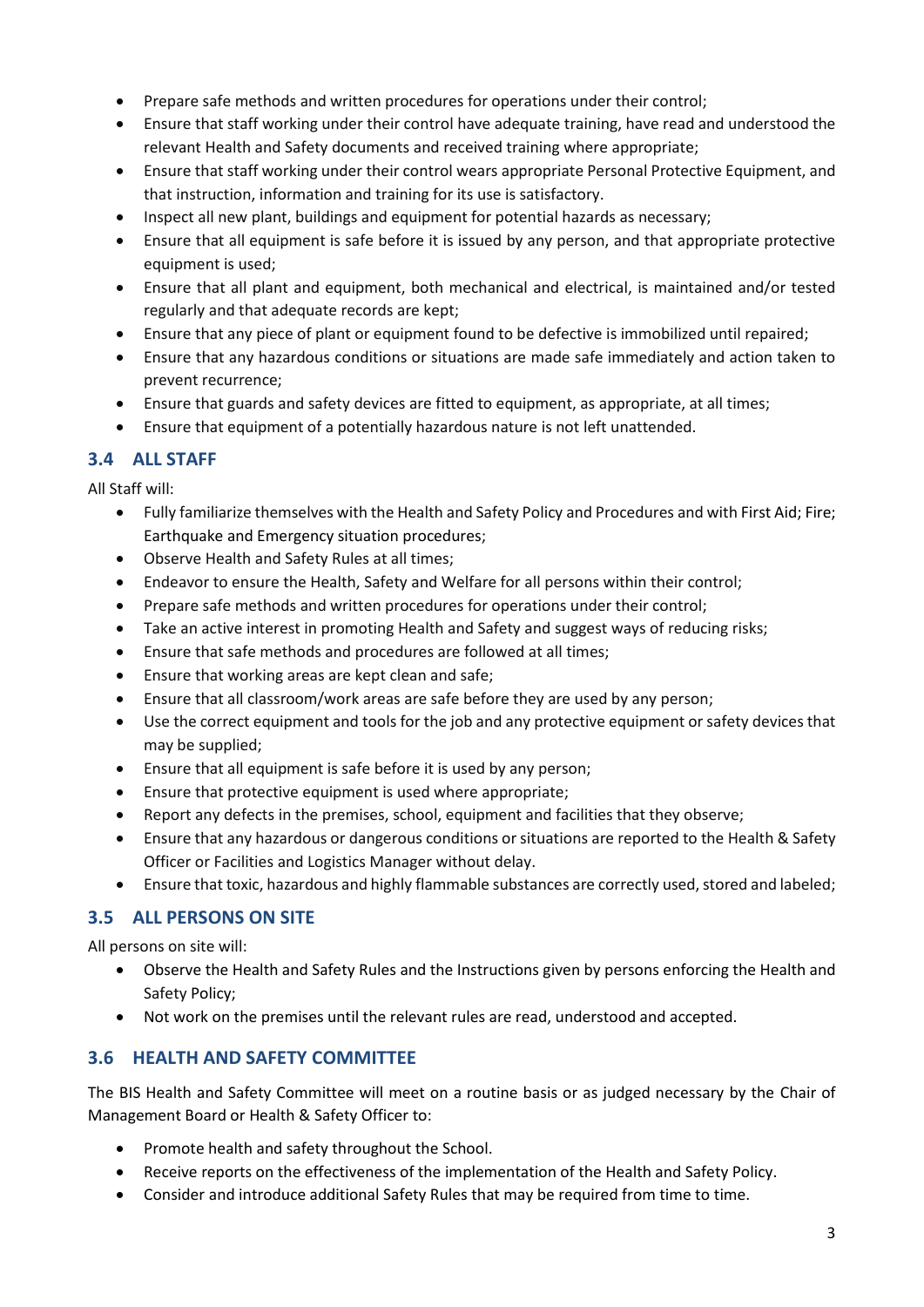- Consider the causes of any accidents that have occurred and to establish methods and procedures to prevent any recurrence.
- To carry out any inspection of the School that may be required.
- To consider what material, publicity or training should be used in order to help promote Health and Safety throughout the School.
- To investigate any special hazards and to recommend action to be taken.
- To consider any communication received from the Governing Board and recommend action to be taken as appropriate.
- To organize a Health and Safety inventory when required.

## <span id="page-7-0"></span>**3.7 CONSULTATION WITH EMPLOYEES**

The School consults its employees for:

- Any changes which substantially affect their Health and Safety at work changes in procedures, equipment or ways of working etc.
- Arrangements for using 'competent people' to assist in complying with Health and Safety legislation.
- Information on the likely risks and dangers arising from the work activities and measures to reduce or eliminate these risks.
- The planning of Health and Safety training.
- The Health and Safety consequences of introducing new technology.

The School adopts various methods for carrying out this consultation as the situation demands. Many situations can be satisfied by direct consultation but the School makes use of the Health & Safety Committee where appropriate.

## <span id="page-7-1"></span>**4 FIRST AID AND REPORTING PROCEDURES**

## <span id="page-7-2"></span>**4.1 MEDICINE CONTROL**

First Aid and Medicines are under the direct control of the school Doctor. First Aid Boxes are checked and refilled weekly by the school Doctor. Any special medicines for individual students are kept in a locked cabinet and administered as directed. The Doctor is responsible to keep all required medicines in stock, with correct storage and date of expiry.

The Doctor maintains a Medicines Book to record what has been given to whom.

## <span id="page-7-3"></span>**4.2 ILLNESS OR INJURY OF STAFF OR STUDENTS**

Specific instructions for medical incident and accident action and reporting are given in Annex 1 to this policy.

Minor scrapes and bruises (where it is needed to put ice, clean a cut or to put a plaster) can be treated by the duty teacher or a class teacher. If a student fell and you suspect fracture of a bone, it is recommended not to move the child, but send somebody to call the Doctor.

For anything except minor scrapes and bruises, the Doctor's help should be sought. The Doctor will assess the situation and administer first aid as required. When the Doctor is off-site for any reason, another member of staff with certified First Aid Training must be designated as the responsible person for the period of the Doctor's absence.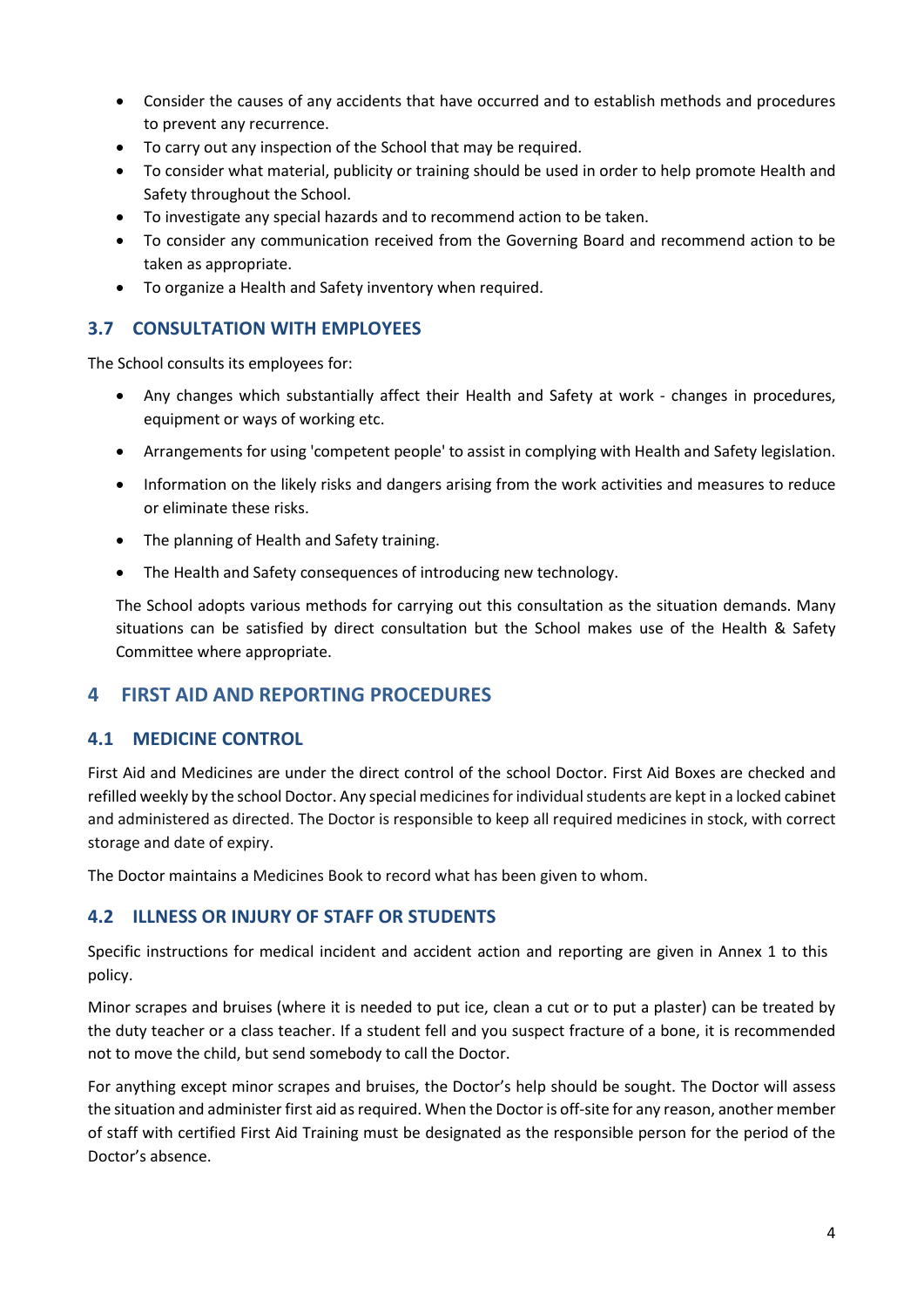If necessary, the Doctor will work with the Chair of Management Board and/or the Health & Safety Officer and/or the Head of Administration to arrange for the patient to either receive emergency medical treatment on site or transport to hospital or to take them home. Parents must be contacted if a student is being taken to hospital or attended by emergency services. Parents' contacts are kept in the reception and in administration. Any special instructions for students that have been notified in writing to the school, e.g. also notifying an employer of one of the parents/guardians, will also be followed by the Doctor and by the Health & Safety Officer.

If an employee is unwell, they should report to the Director of Studies or Head of Administration or Chair of Management Board before leaving school. If sick leave is required this must be reported to the Head of Administration and/or Director of Studies as appropriate..

## <span id="page-8-0"></span>**4.3 REPORTING PROCEDURES FOR INCIDENTS & NEAR MISSES**

If any incident causes injury or illness a Medical Incident Report Form will be completed by the person dealing with the injury or illness and passed to the Doctor who maintains the central record. The standard report form is given in Annex 1. The Health & Safety Officer will review this central record once a week.

The report in the Medical Incident Record must include:

- the date, time and place of incident;
- the name and class of the injured or ill child;
- details of the injury/illness and what first aid was given;
- what happened to the student immediately afterwards (for example went home, resumed normal duties, went back to class, went to hospital);
- name and signature of the staff member dealing with the incident.

The information in the Medical Incident Record can:

- help the school identify accident trends and possible areas for improvement in the control of health and safety risks;
- be helpful when reporting to the parents;
- be used for reference in future first-aid needs assessments;
- be helpful for insurance and investigative purposes.

Where the incident involves a student and is significant, the Medical Incident Report Form should be sent home with the student on the day of the incident, or if the injury is to the eyes, a head injury or any injury that is bleeding, notification should be by telephone to the parent/guardian within one hour of the incident. This is compulsory for Preschool and Primary 1 and Primary 2 students. It is discretionary for older students if the incident is minor and can be explained by the student themselves.

If any of the following incidents occur, the Chair of Management Board, Head of Administration and Health & Safety Officer must be notified immediately by any means:

- Fatal injury to staff, students or any other person in an accident on site or off site during school activities.
- Major injury to staff, students or any other person in an accident on the premises
- Any serious potential incident or 'near-miss' that could have led to major or fatal injury.

A standard incident form to report 'near misses' is given in Annex 1. In case of fatality or major injury, the Chair of the Management Board must notify the Governing Board within 3 hours. In case of a serious potential incident covered by the preceding section; or any other accident or injury that results in staff or student being absent or unable to do their normal work for more than 3 days, the Chair of the Management Board must notify the Governing Board within 10 days of the incident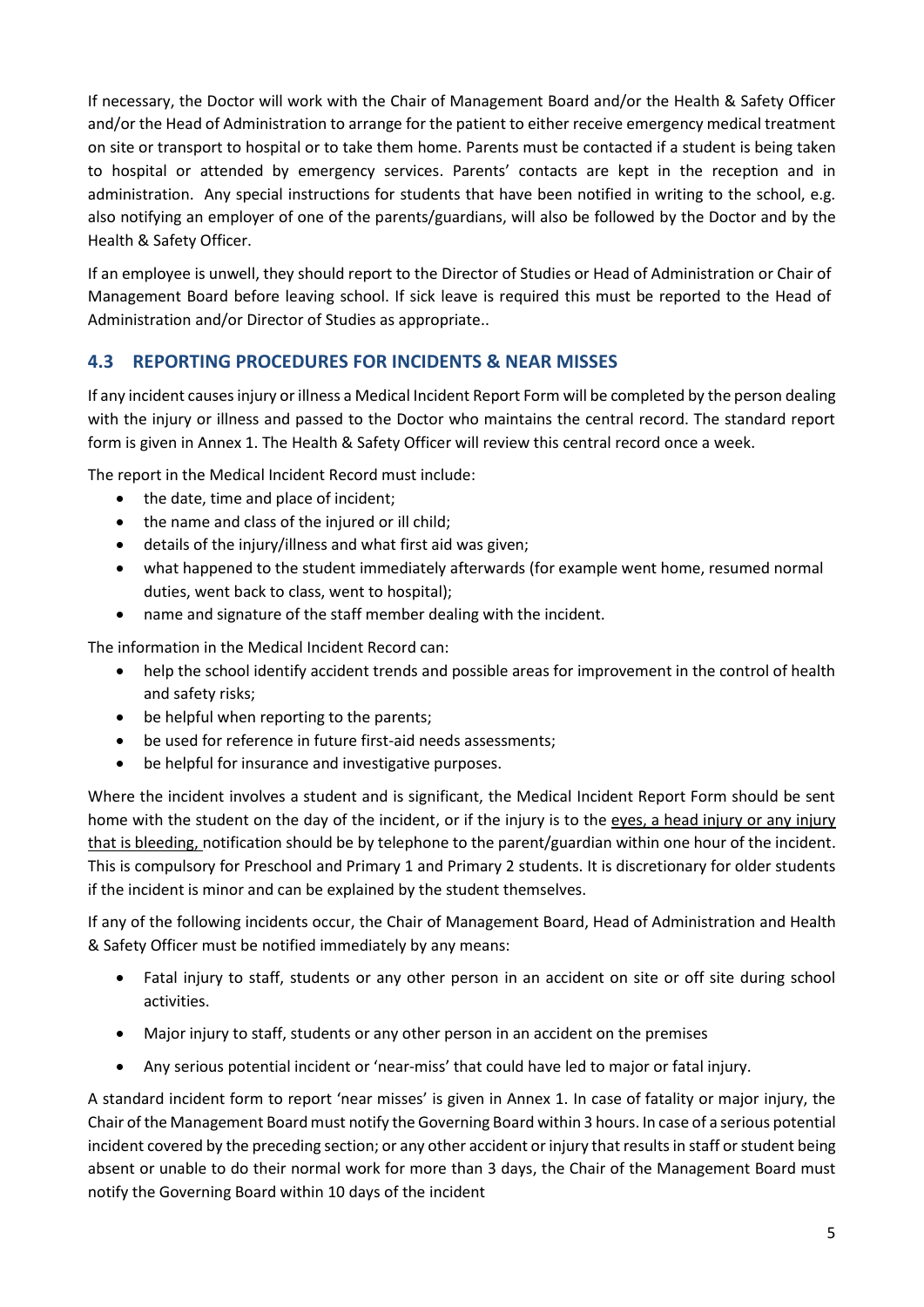## <span id="page-9-0"></span>**5 GENERAL HEALTH & SAFETY PROCEDURES**

## <span id="page-9-1"></span>**5.1 RISK ASSESSMENT**

Central to the provision of a health and safety policy is the effective and regular place of Risk assessment. Risk assessment is carried out regularly to ensure that there is an ongoing high regard for the protection and safety of the occupants of the school. Risk Assessments will normally be conducted by the Health & Safety Officer or as specified below.

#### **Classroom facilities**

A form is provided to each Form teacher so that specific observations of the classroom conditions, facilities and structures are inspected.

Teachers should inspect the facilities of the classroom and make a record of risks posed to the students. This should be done on a regular basis by the teacher and a formally reported risk assessment record carried out at the beginning of each school year.

The Health & Safety Officer should evaluate the assessments made by teachers and take action to reduce the risks with appropriate action such as undertaking repairs to reduce the risks.

#### **Earthquake Risk assessment**

The Health & Safety Officer undertakes a risk assessment to identify the potential hazards should an earthquake occur. This will help to identify potential blockage of exit routes and dangers both inside and outside the building. Assessed risks are documented on a standard form.

#### **Fire Risk assessment**

The Health & Safety Officer must be aware of the risks presented by a fire in all areas of the school. This would involve inspecting equipment and materials to identify the hazards presented to users of the building. Assessed risks are documented on a standard form.

#### **Security risk assessment**

There is always the potential for weakness and breach of security that may add risks to the safety of school occupants. As well as regular observations of the implementation of the security policy an assessment of the security risks should be documented to provide safer protection.

#### **Potentially hazardous work activities**

Assessment will establish the following:

- Hazards associated with a particular activity.
- Potential Frequency and Severity of an accident.
- Control Measures to be employed to minimize the risk of an accident occurring
- Any Further Action to be taken to adequately control the hazard.

## <span id="page-9-2"></span>**5.2 HEALTH PROTECTION FOR STUDENTS**

The overall approach to health protection for students, including provision of a vaccination service to assist parents, is given in Annex 8 to this Policy.

#### <span id="page-9-3"></span>**5.3 DEVELOPMENT OF SAFE SYSTEMS**

Safe systems are prepared by the responsible person for the specific departments/areas and given to the Health & Safety Officer for approval by the Health & Safety Committee. The aim of these systems is to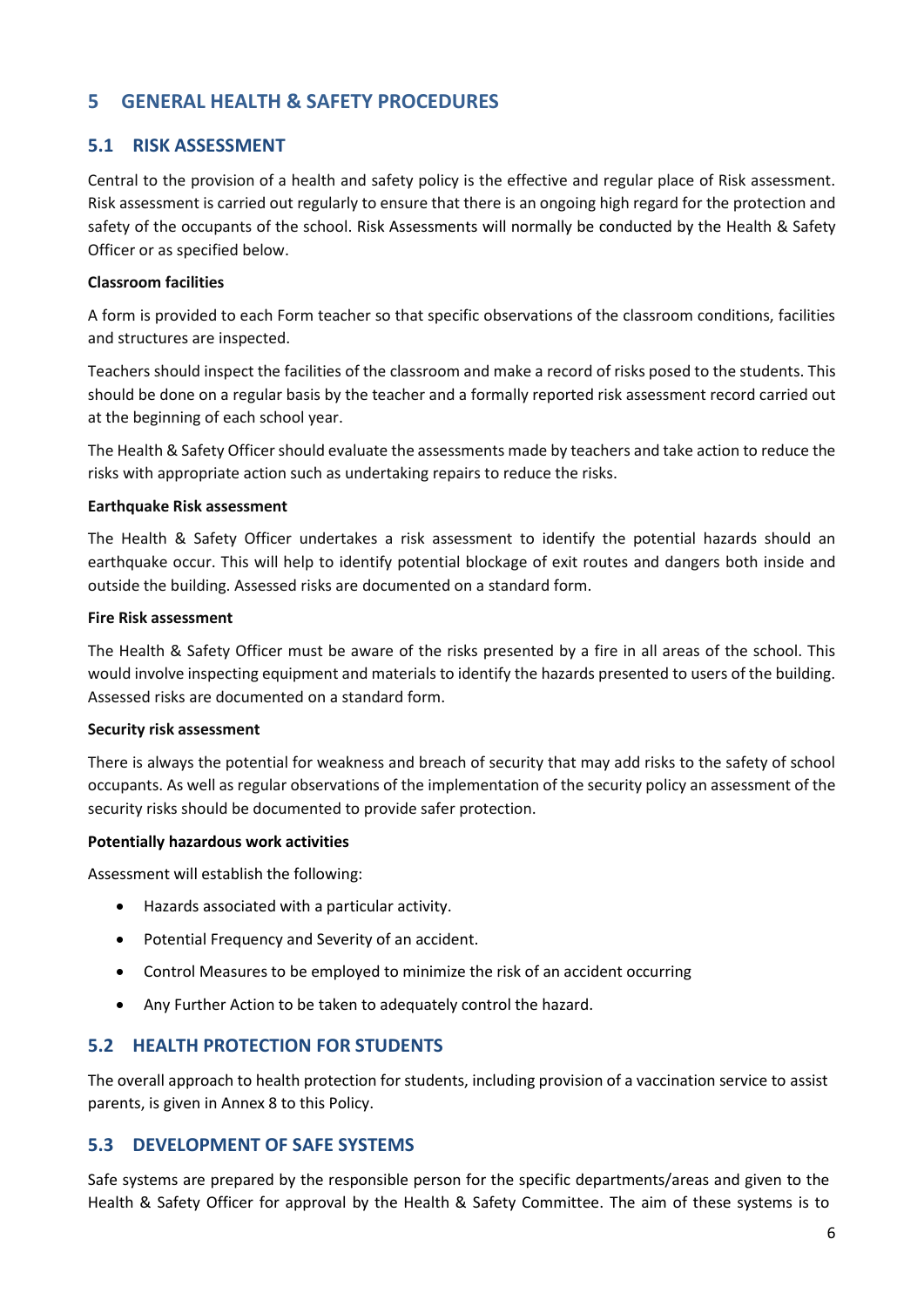minimize the risk of accident or injury to both students and staff when working in their particular department/area.

The systems take into account the following principles as far as reasonably practicable:

- The layout of the work and the use of the working areas will allow safe access to and exit from the areas involved.
- Analysis of the tasks involved, including safety analysis and the provision of clear instruction.
- Where appropriate, details of the correct sequence of operations involved and identification of safe procedures, both routine and emergency.

Written procedures for the operation of potentially hazardous machinery or for the use of potentially hazardous materials or activities for the following key areas are given in Annexes 9 to 12

| <b>School Grounds</b>     | Use of hazardous machinery and liquids        |  |
|---------------------------|-----------------------------------------------|--|
| <b>Science Laboratory</b> | <b>Science Laboratory Safety Instructions</b> |  |
| Art department            | Use of cutting and spraying equipment         |  |
| PE & Dance                | Safe use of equipment and exercises           |  |
| <b>Engineering Design</b> | Use of machinery                              |  |
| <b>School Events</b>      | Use of electrical devices and stages          |  |

## <span id="page-10-0"></span>**5.4 MONITORING THE HEALTH & SAFETY POLICY**

The Health and Safety Policy will be monitored on an on-going basis by the Chair of Management Board, the Health & Safety Officer and Head of Administration. Checks will be made each term with an inspection being made of all areas of the school followed by a report.

There will be a full review every 12 months to establish whether any major changes or additions need to be made to ensure that the policy document is fully up to date and correctly reflects the activities.

## <span id="page-10-1"></span>**6 SPECIFIC HEALTH & SAFETY PROCEDURES**

## <span id="page-10-2"></span>**6.1 CLEAN WORK AREAS**

All staff are responsible for keeping their work areas tidy and safe for work.

Cleaning staff work full time during week days to clean on a daily basis:

- Classrooms
- Bathrooms
- Toilets
- Changing Rooms
- General Areas

During the holiday periods, deep cleaning of all areas is carried out on a rotation basis.

The Pre-school area is to be cleaned regularly according to the following table:

| Time   | <b>Action</b>                                                                | <b>Necessary equipment</b> | Responsible    |
|--------|------------------------------------------------------------------------------|----------------------------|----------------|
| Weekly | Clean students' lockers (teachers   Detergent, cleaning agent   Teachers and |                            |                |
|        | take everything from the lockers   Sanifort, duster, bucket                  |                            | cleaning staff |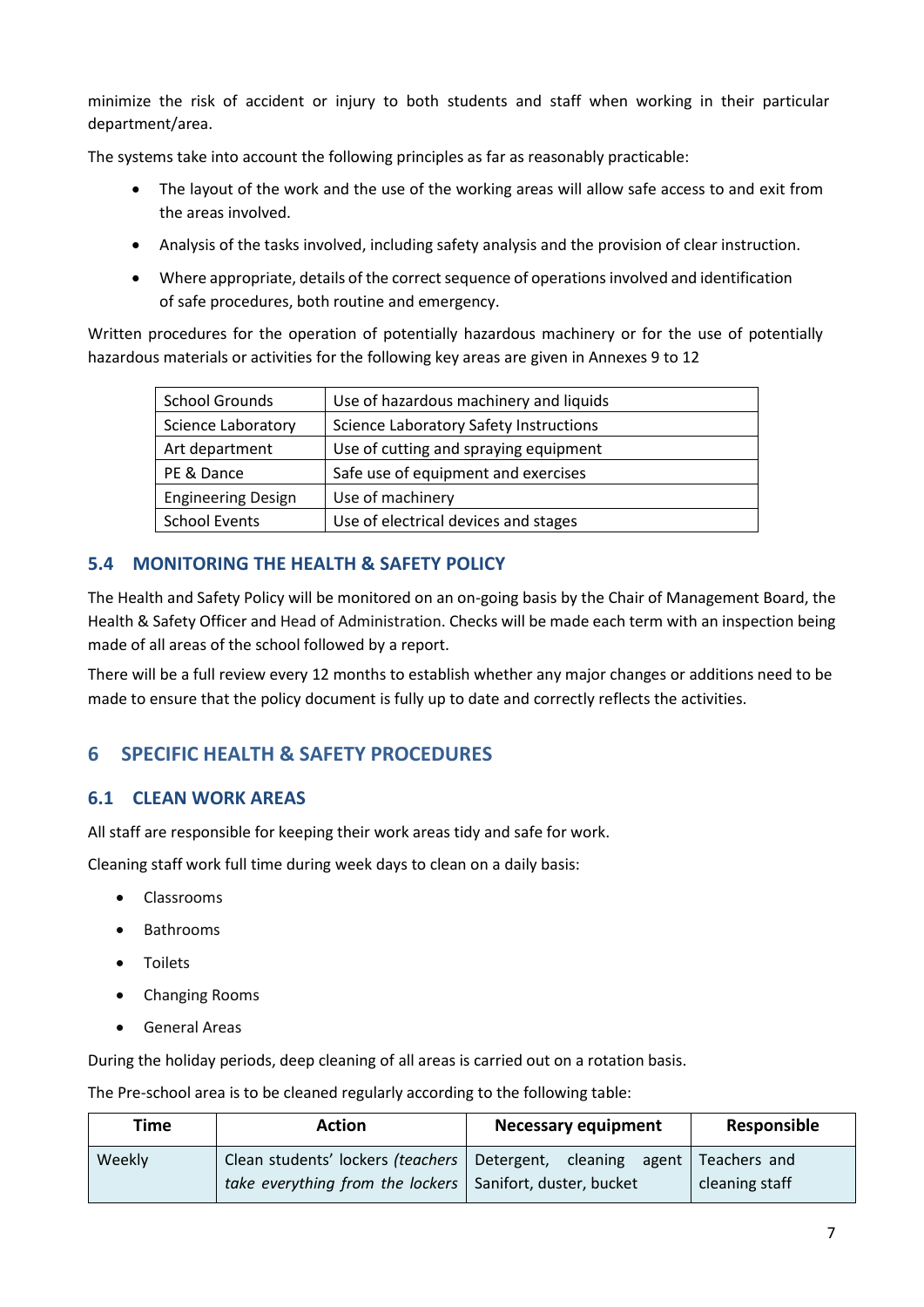|                                        | and put it back after cleaning staff<br>clean it) |                                                     |                 |
|----------------------------------------|---------------------------------------------------|-----------------------------------------------------|-----------------|
|                                        | Wash toys                                         | Detergent,<br>cleaning<br>agent<br>Sanifort, bucket | <b>Teachers</b> |
| Monthly                                | Wash bed and cushion covers                       | Washing powder                                      | <b>Teachers</b> |
| Wash mattress covers<br>Every semester |                                                   | Washing powder                                      | <b>Teachers</b> |
|                                        | Clean carpets                                     | Cleaning agent for carpets                          | Cleaning staff  |

## <span id="page-11-0"></span>**6.2 FIRE RISKS**

BIS has minimized the possibility of fire and its effects by taking the following measures:

- Construction of buildings is in line with current fire control practice. Electrical equipment and wiring are tested and checked regularly.
- Fire control measures are up to current standards and are checked regularly.
- Emergency escape signage is fitted in buildings as required.
- Fire extinguishers are sited as appropriate and maintained annually.
- Fire exit routes are kept clear at all times and signed appropriately.
- Emergency evacuation plans are in place.
- Supervision and monitoring of visitors, including contractors is carried out.
- Fire evacuation drills are carried out each term.
- In addition to the above, a Fire Risk Assessment, is in place and is reviewed annually.

Records of staff training and evacuation drills are kept by the Health & Safety Officer in the Health & Safety Records. These Records are always available for inspection by the Management Board and Governing Board, on request.

## <span id="page-11-1"></span>**6.3 FIRE PROCEDURES**

The Head of Administration is the School's Fire Officer (SFO). The SFO is responsible for:

- fire evacuation plans and test drills;
- fire awareness training for all members of staff;
- conducting, recording and updating Fire Risk Assessments for the whole site;
- the effectiveness and efficiency of BIS's firefighting equipment and signage;
- annual servicing of all firefighting equipment, principally fire extinguishers.

The Fire Evacuation procedure is given in Annex 2 to this Policy.

## <span id="page-11-2"></span>**6.4 EARTHQUAKE SAFETY & EVACUATION**

The potential threat of an earthquake poses a Health and Safety Hazard which is unlike the evacuation presented by a fire.

The response to an earthquake and evacuation routes take account of the structure and layout of the building. It is not always safe to go outside due to hazards associated with the building and materials outside.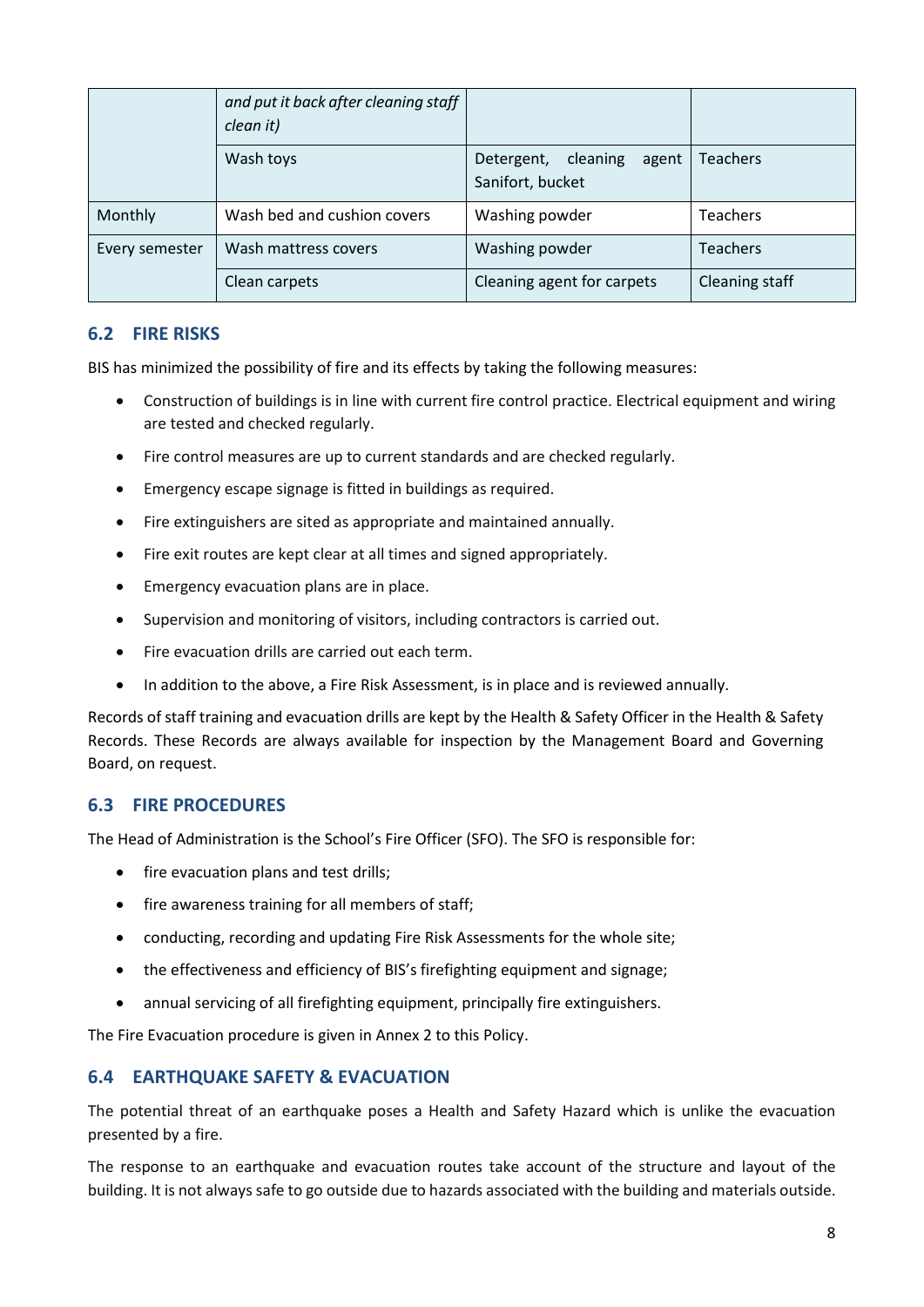Prior to the evacuation in case of an earthquake a reasonable assessment should be made of the safety of exit routes and the emergency assembly area.

Earthquake emergency evacuation practice takes place once per term. Alternative routes will be available and tested.

Records of staff training and evacuation drills are kept by the Health & Safety Officer in the Health & Safety Records. These Records are always available for inspection by the Management Board and Governing Board, on request.

The Earthquake Evacuation Procedure is given in Annex 3 to this Policy.

#### <span id="page-12-0"></span>**6.5 EMERGENCY RESPONSE PROCEDURES**

Emergencies can arise from a number of causes such as intruders, revolutions, and bomb threats. The priority in any emergency situation is the safety of students, staff and visitors with minimum disruption and risk to the school. Emergency scenarios have been considered and an Emergency Response Plan is maintained by the Management Board. Response Procedures are not copied in this publicly available Health and Safety Policy but are held separately by the Management Board, after approval by the Governing Board, and an Emergency Response Guide is provided to all key staff.

## <span id="page-12-1"></span>**6.6 SNOW & ICE CLEARANCE**

During winter there is the risk of personal injury as a result of slipping or falling on ice or snow. The means of access and exit from BIS are maintained in a condition that is safe and without risk to students, employees and visitors. Maintenance of footways may mean the use of gritting, snow clearing and the closure of a route where necessary.

Where the winter accumulations of snow or ice on the roof of building presents a risk to people walking below, the snow or ice is removed at time suitable to reduce risks. This is especially important towards the spring when ice and snow are melting.

The Head of Administration must ensure that facilities staff starts work early on some occasions to ensure the safety of others using the premises.

## <span id="page-12-2"></span>**6.7 PLAYGROUND SAFETY**

Staff has a duty roster to ensure that adequate supervision is available at all times. Staff ensures that students have a satisfactory amount of freedom in the Playground, commensurate with enjoying a healthy and safe environment.

If the Duty Staff identify an area of the School grounds that has become unsafe, they designate it O*ut of Bounds*, report it and ensure that it is not used until it is declared safe, following remedial work.

Supervision for the Preschool is greater and reflects the need for a higher ratio of teaching staff to students, taking into account the age of the students in the Preschool.

Play equipment in the playground must only be used by students of an appropriate age and stature appropriate for each item of equipment.

Students and supervising teachers are familiar with safe use of each item of equipment.

## <span id="page-12-3"></span>**6.8 EXTRA CURRICULAR/SPORT IN GENERAL**

BIS has a wide range of Extra-Curricular Activities organized and coordinated by the ECA Coordinator, taking account of the requirements of students of all ages and abilities.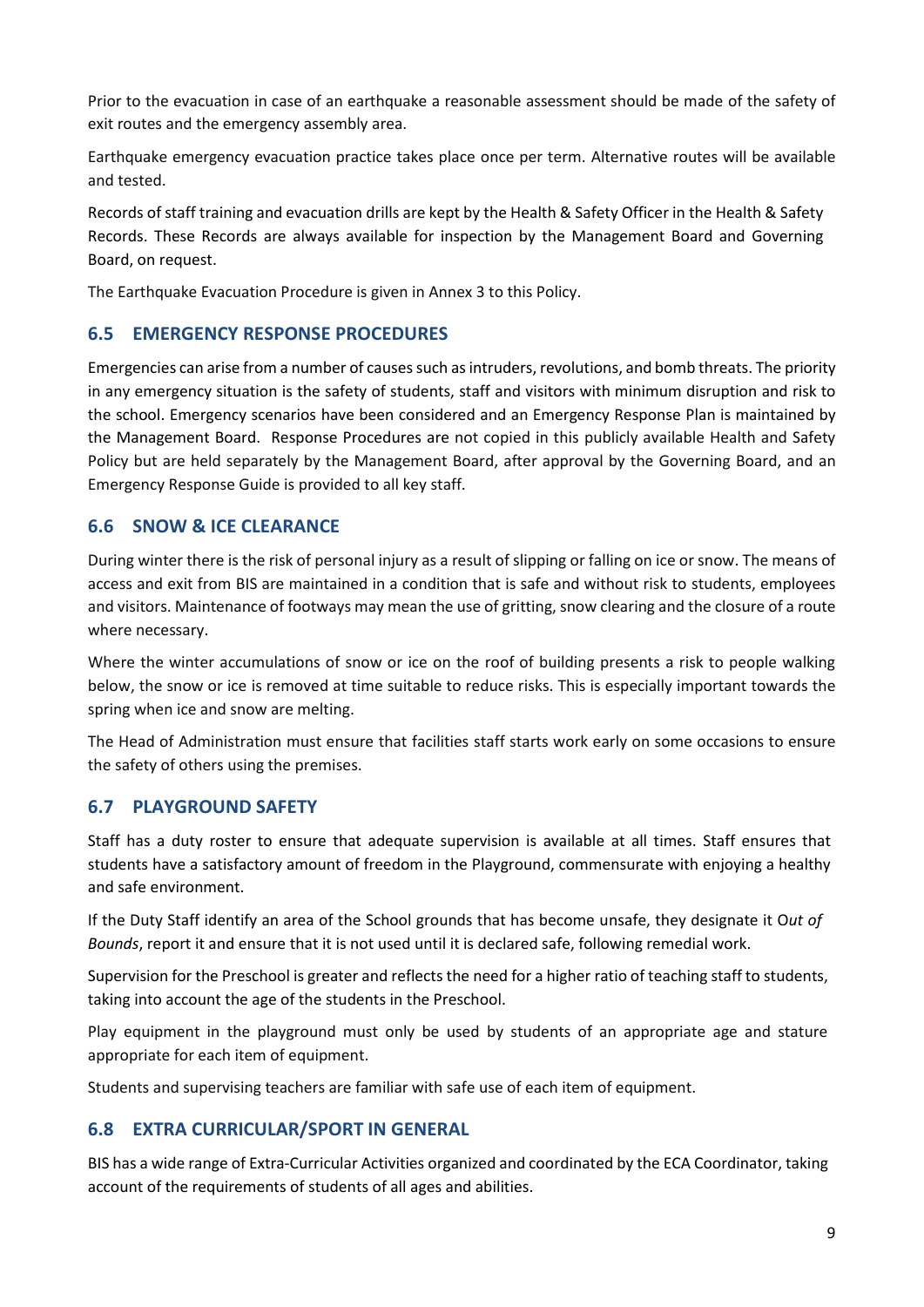Students are encouraged to take part in extra-curricular activities. Those students registered for activities who do not want to take part on a particular day need to bring a note to school and hand it to their form teacher stating a reason why they should not participate in extracurricular activities. The only exception to this will be in situations where injury or illness has occurred during the day where a teacher or school Doctor (if present) has been involved and will confirm that the student is unfit.

The School employs external providers for some extracurricular activities on a part time basis and always ensures that they are fully qualified in their particular discipline before engaging them.

Risk Assessment for off-site activities is covered by the 'Educational Visits Policy'. On-site Extra-Curricular Activities must also complete this risk assessment form for approval by the ECA Coordinator before the ECA is approved.

## <span id="page-13-0"></span>**6.9 OFF SITE ACTIVITIES (EDUCATIONAL VISITS)**

Every effort is made to ensure that where students are engaged in extracurricular activities at external venues the health and safety provision at the venue is adequate to ensure the safety of our students.

Educational Visit organizers or ECA coordinators will (wherever possible) visit the venue before the educational visit or extracurricular activity commences to ascertain that the facilities and supervision at the venue is adequate and suitably qualified for the activity.

Duty staff supervising students at an external venue must always ensure that an adequate first aid box is available on site to attend to minor injuries that may occur.

The School has a separate Educational Visits Policy which must be read, understood, and followed by all staff involved in these activities.

## <span id="page-13-1"></span>**6.10 VEHICLE TRANSPORT FOR STUDENTS**

Vehicles are contracted for extracurricular activities, excursions etc. The main procedures to follow are:

#### **Bookings**:

- 1. All users should book vehicles with the Head of Administration or via the school Reception. It is important that timings are included & care taken not to overlap with other bookings.
- 2. Vehicles are to be left tidy after use. Staff must check that all rubbish is removed at the end of a journey.

#### **Safety:**

- 3. All students must wear seat belts and these should be properly fastened and adjusted before departure.
- 4. All luggage items of equipment should be stowed securely under seats or in overhead boxes. All gangways and exits must be kept clear.
- 5. Roof Racks: If the roof rack is used, care should be taken to ensure that it is fitted correctly. Luggage is to be securely covered and secured from back to front and from side to side.

#### **Mobile Phones:**

- 6. All staff leading groups of students on a minibus are to be equipped with a functioning mobile telephone.
- 7. Under no circumstances are mobile phones to be used by drivers unless the minibus is safely parked.

A checklist for Students, Staff and Drivers is given in Annex 4 to this policy.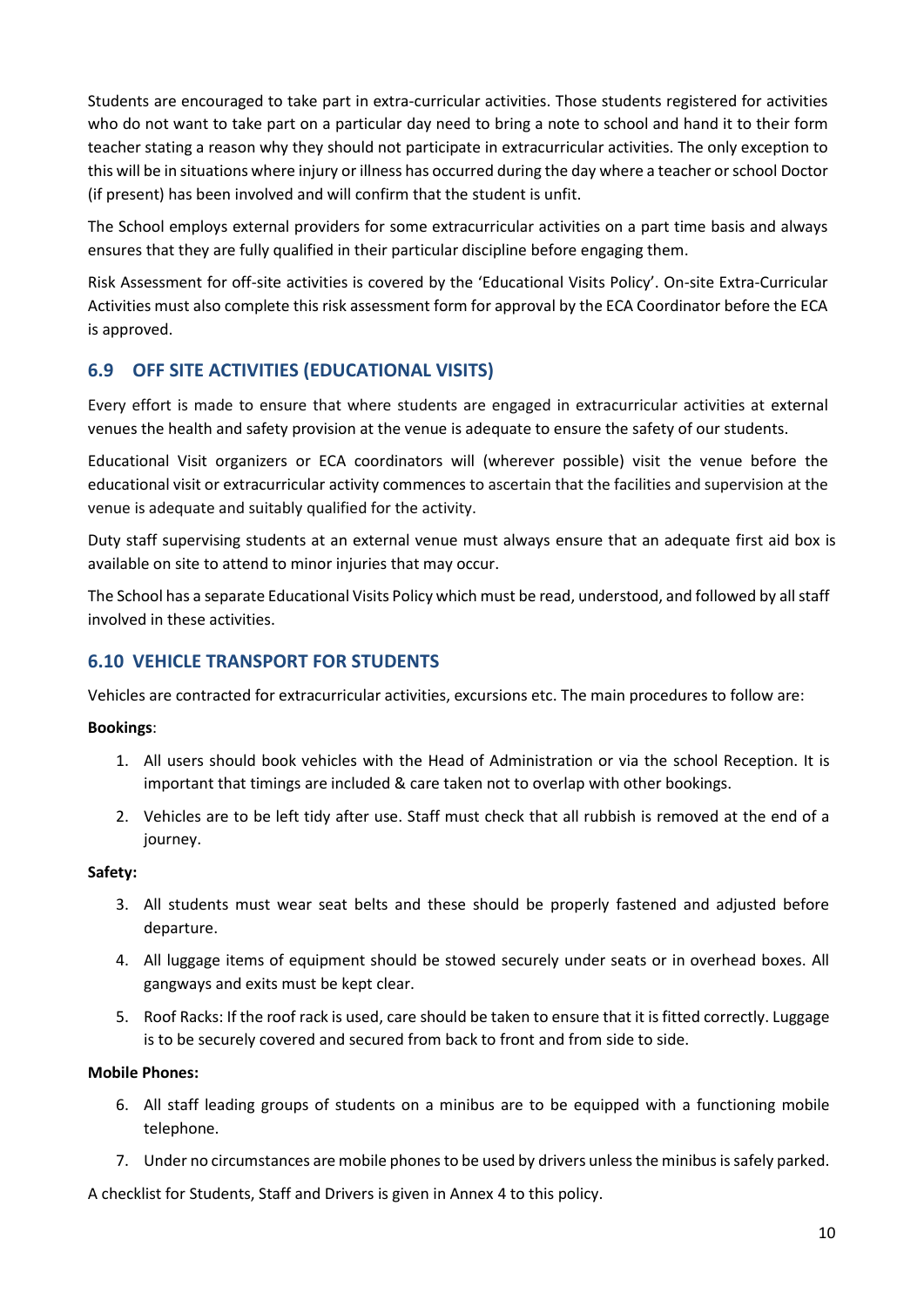Specific instructions for drivers on driving, breakdowns and accidents are given in Annex 5 to this policy.

## <span id="page-14-0"></span>**6.11 SECURITY OF THE SCHOOL SITE**

The Head of Administration is responsible for security. Security staff is always on-site, day and night every day of the year. All buildings are locked at night when not in use.

School gates are kept locked, except for morning period of 7.30 to 8:30, pick-up time from 15.00 to 17.30, and for organized events for parents and children. The security guard must watch the pedestrian and vehicle entrance gates when they are unlocked. Anyone requiring access to the site outside this time will need to ring the bell to obtain the attention of the security guard.

Security personnel follow a protocol to ensure the safety of students, staff and visitors to the school during the school hours of 07:30 to 17:30.

School Reception is manned continuously from 07.45 to 17.30. All visitors to the school, including parents, must report to Reception before going elsewhere in the school. Visitors, including parents, will normally be accompanied by a staff member after reporting to Reception.

When the school is used for events outside normal school hours, security will ensure that only BIS staff has access to the school building. Other individuals (students, parents etc.) are only allowed access when accompanied by a responsible member of BIS staff. For all events at school outside normal school hours, the Head of Administration has the final decision on approval of the event and must ensure that safety and security provision is at the same standard as a normal school day. The cost of this provision should normally be included in the overall costs of the event.

#### **Vehicle Access**

- 1. Parents and guardians are provided with a 'Car Pass' at the start of the school year to display in car front window of cars bring students to school. After Car Passes are issued, no vehicles are allowed into the school 'drop-off' area without the Car Pass clearly displayed during school drop-off and pick-up times.
- 2. Security staff may inspect any vehicle that requests access to the school premises and ask for proof of identification. Such an inspection will include looking inside the passenger area of the vehicle and the trunk of the vehicle.
- 3. Drivers of vehicles that enter the site on business must present proof of identification to the security staff. Refusal to cooperate with the school security staff may result in the prevention of access to the site.

#### **Pedestrian Access**

- 1. The school pedestrian gate is open for student and parental access from 07:30 until 8:30 and 15.00 to 17.30 and for organized events for parents and children. The entrance is always monitored by the school security staff.
- 2. The school gates are locked between 8:30 and 15.00 and entrance is controlled by the security guard.
- 3. Any staff, students and parents entering and leaving between 8.30 and 15.00 must sign the register presented to them by the security officer, so that we have a record of who is on-site during the day in case of emergency.
- 4. Any parents entering between 8.30 and 15.00 should first report to Reception before going elsewhere in the school.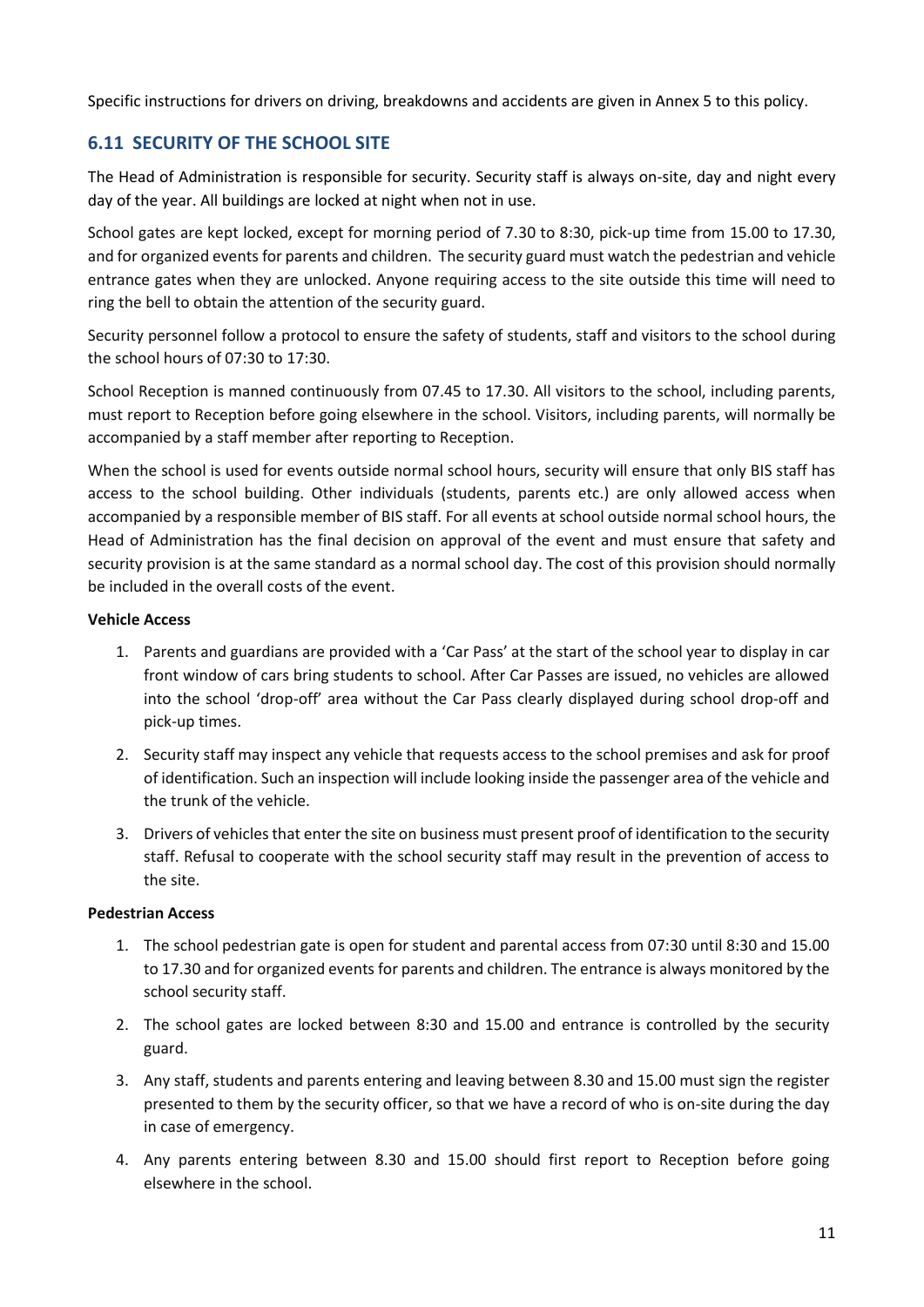- 5. All visitors to BIS at any time must sign the register presented to them by the security officer.
- 6. Visitors to the school should wear a visitor's badge given to them by the security officer on duty after they have signed the visitor's book.
- 7. The visitor badge will be collected by the security officer when the visitor signs the visitor's book at the time of exiting the school site.
- 8. All visitors to the school must report to Reception before going elsewhere in the school. Visitors will normally be accompanied by a staff member after reporting to Reception.

## <span id="page-15-0"></span>**6.12 SECURITY OF STUDENTS ON SITE**

#### **Preschool Children arrival, supervision and collection**

- 1. Preschool children must be accompanied by their parent/guardian to the Preschool reception, assisted by parents/guardians with coats and changing to inside shoes, then handed over to one of the Preschool teachers or assistant teachers.
- 2. All children will be recorded as 'in-school' in the class register each day they arrive in school. Any absences will be investigated.
- 3. Preschool children must be observed by one of the Preschool teachers or assistant teachers at all times during the school day. Under no circumstances should one of the Preschool children be out of sight of a Preschool teacher or assistant-teacher at any time.
- 4. Preschool children must be collected from Preschool reception area by their parent/guardian.
- 5. Each day a designated Preschool teacher and assistant teacher is responsible for handover to parents/guardians and to provide information to parents/guardians about the child's day in Preschool.
- 6. Children will only be handed over to those parents/guardians who are registered with the school. The Preschool will keep a register of names with photographs of registered parents/guardians to ensure that this policy is always effective.

#### **School Children arrival and collection (Primary 1 and up)**

- 1. Parents/guardians are responsible for safe arrival of students up to the point of passing the pedestrian entrance beside the security cabin between 7:30 and 7:45 am.
- 2. Students arriving on-time should go directly to their own classroom on arrival at school. From 8.00 to 8.15, students will be registered as 'in-school' in the class register. Any absences will be investigated. Students arriving after 8:00 must report to Reception before joining their class.
- 3. If students are collected from school during the school day, the parent/guardian collecting the student must go to Reception. Reception will organize collection of the student from the Reception area, and record the absence in the school register.
- 4. Students in Primary 1 to 6 must be collected from the school by their parent/guardian or designated driver. The class teacher and co-teacher are jointly responsible for safe handover of children to their parent/guardian or designated driver. When children are in ECA activities before leaving school, the ECA teacher/supervisor is responsible for safe handover of children to their parent/guardian or designated driver. This rule is waived if parent or guardians give advance written notice to the school that the child will leave the school by themselves, in which case these children will be allowed to leave by themselves.
- 5. Primary 1-6 students will only be handed over to those parents/guardians who are registered with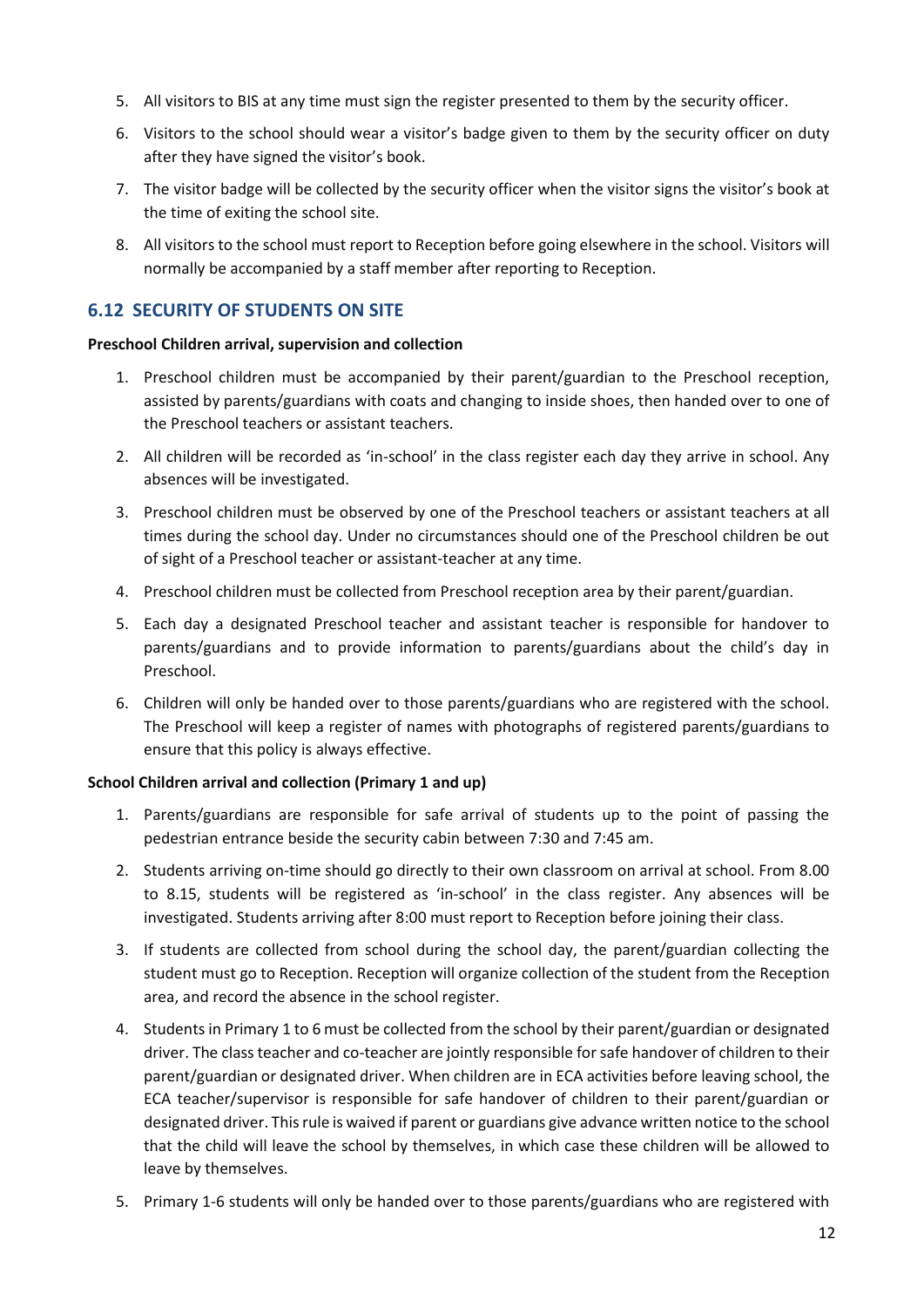the school. The school will keep a register of names with photographs of registered parents/guardians to ensure that this policy is always effective. If a parent/guardian requires the child to be picked up by a different parent/guardian or driver on any day, the parent/guardian of the child must inform the school in advance. This rule is waived if parent or guardians give advance written notice to the school that the child will leave the school by themselves, in which case these children will be allowed to leave by themselves.

6. Middle and High School students are themselves responsible for meeting parents/guardians or drivers or finding their own route home. If any of these students are not being met by a parent/guardian or designated driver, the parent/guardian must give advance notice to the school that the student will leave the school by themselves, or they will not be allowed to leave.

#### <span id="page-16-0"></span>**6.13 CONTROL OF VEHICLES ON-SITE**

Control of vehicles is of paramount importance on the School site.

The following rules must be observed at all times:

- Speed must be kept to a minimum.
- Care to be exercised as there are students around at all times.
- Parking must be in designated areas.
- On any day that school is open for students, school staff must park their own vehicles on a public road at least 100 meters away from the school to avoid blocking roads near the school or the parking area used for student drop-off.
- Cars parked at school should be locked for security reasons and any loss of property is not the responsibility of the school.
- Any vehicle that is parked on school property must have its engine switched off, even if the driver is sitting in the car, to reduce air pollution.
- Any damage to a vehicle or accident on the school property should be reported to the Health & Safety Officer immediately.
- Drivers entering the school must follow instructions given by the school security.

#### <span id="page-16-1"></span>**6.14 MACHINERY & PLANT**

Maintenance of all equipment is carried out on a regular basis to ensure a safe working environment.

The following Inspections and Checks are conducted:

- All staff must inspect equipment guards and safe condition of equipment before they use it;
- Catering Equipment tested and maintained every 6 months
- Portable Electrical Appliances tested every 12 months
- Fire Extinguishers serviced every 12 months
- Water Systems tested every 3 months
- Gas Appliances serviced every 12 months
- Boiler Plant and Associated Equipment serviced every 12 months
- Maintenance of Grounds Equipment as required.
- Fixed Wiring Installations, checked every 5 years.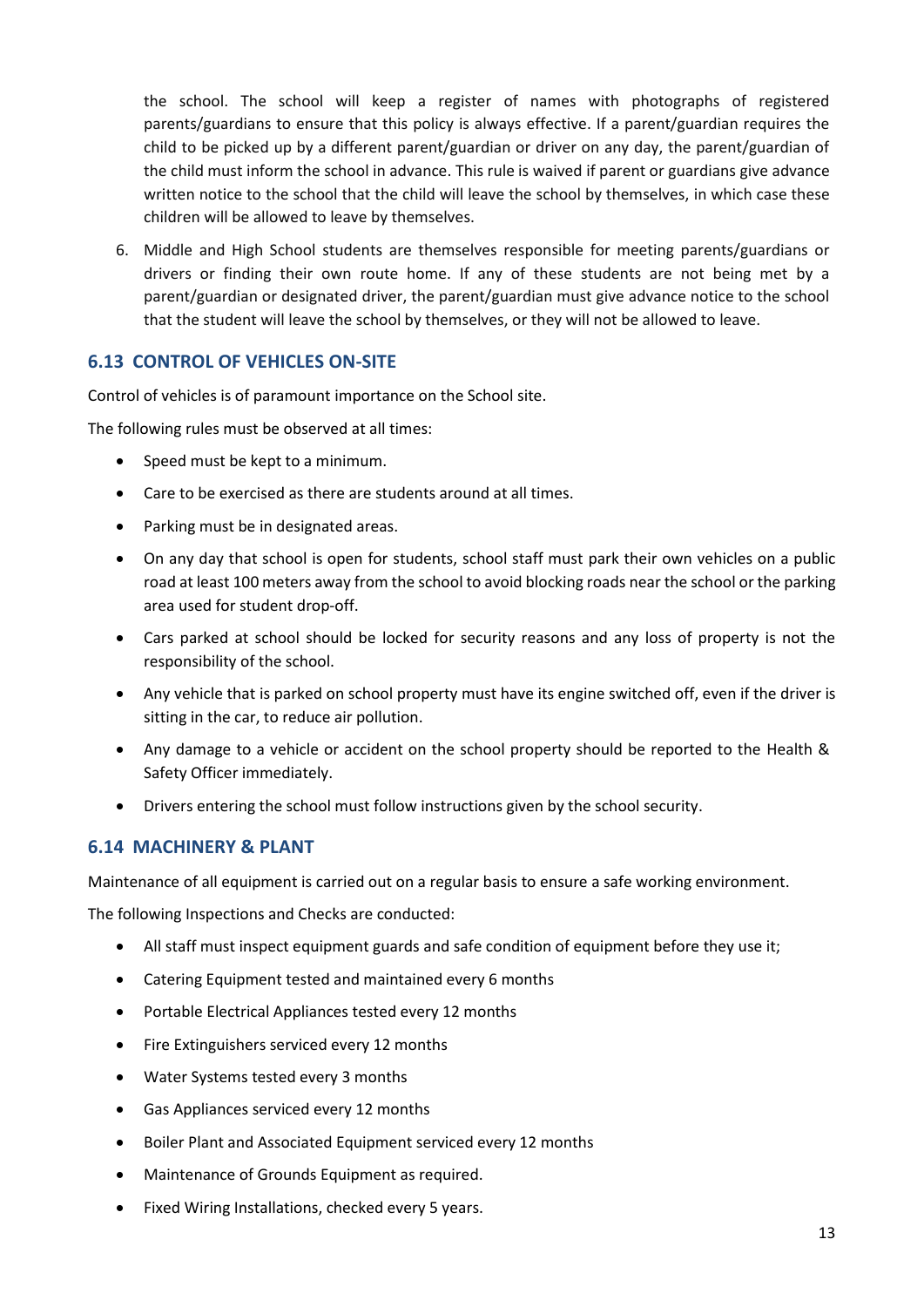Unchecked devices may not be used in the school. Records of routine checks of equipment etc. are kept by the Head of Administration.

## <span id="page-17-0"></span>**6.15 FOOD SAFETY & FOOD ALLERGIES**

School catering is provided by specialist staff employed by BIS, hence the school is responsible to meet all sanitary requirements and comply with all sanitary inspections.

The Hygiene Rules for kitchen staff are given in Annex 7 to this Policy.

The risk to student health as a result of food allergy reactions is reduced by the following actions:

- 1. The school has a list of students with specific food allergies
- 2. A list of students with allergies is displayed in the dining room as a reminder and reference for duty teachers.
- 3. The school chef is made aware of the range of food allergies and asked to provide foods to reduce the risks to students with allergies.
- 4. Appropriate alternative foods are provided to these students during meal times.
- 5. Teachers and co-teachers are assigned to specific students with food allergies to ensure careful monitoring as a preventative measure.
- 6. Form teachers, co-teachers and duty teachers monitor the food presented to and consumed by these students.
- 7. Parents are asked to highlight the possible risks to their students and communicate with the form teacher if there are any concerns regarding particular items on the menu.
- 8. The teachers and co-teachers supervising students with allergies are asked to also highlight the risk foods and ensure that risky foods are not consumed.
- 9. Parents who have children in school with very high risk due to possible anaphylactic shock as a result of food allergy are asked to provide food from home to reduce the risk to their child.

#### <span id="page-17-1"></span>**6.16 ANIMAL HANDLING**

Students are not encouraged to bring pets or animals into school. If animals are kept in school they must be cared for with adequate water and suitable food provided. Animal housing should be cleaned thoroughly and regularly.

#### **Handling animals:**

Mammals should be handled daily if possible (unless breeding or nursing when they should be disturbed as little as possible). In this way they will normally become quite tame and accustomed to being handled.

Gloves should not normally be worn unless it is known that an animal for one reason or another is likely to bite or scratch. In this situation a pair of rubber gloves which does not particularly reduce dexterity, is a sensible precaution.

Handling small animals should always be carried out over a table or trough filled with a soft material such as sand / sawdust, in case the animal falls.

Students with known allergies should be prevented from touching the animals in school.

When handling animals:

- Do not consume food or drink
- Wash your hands with soap and water before and directly after handling animals.
- Keep animals away from the face.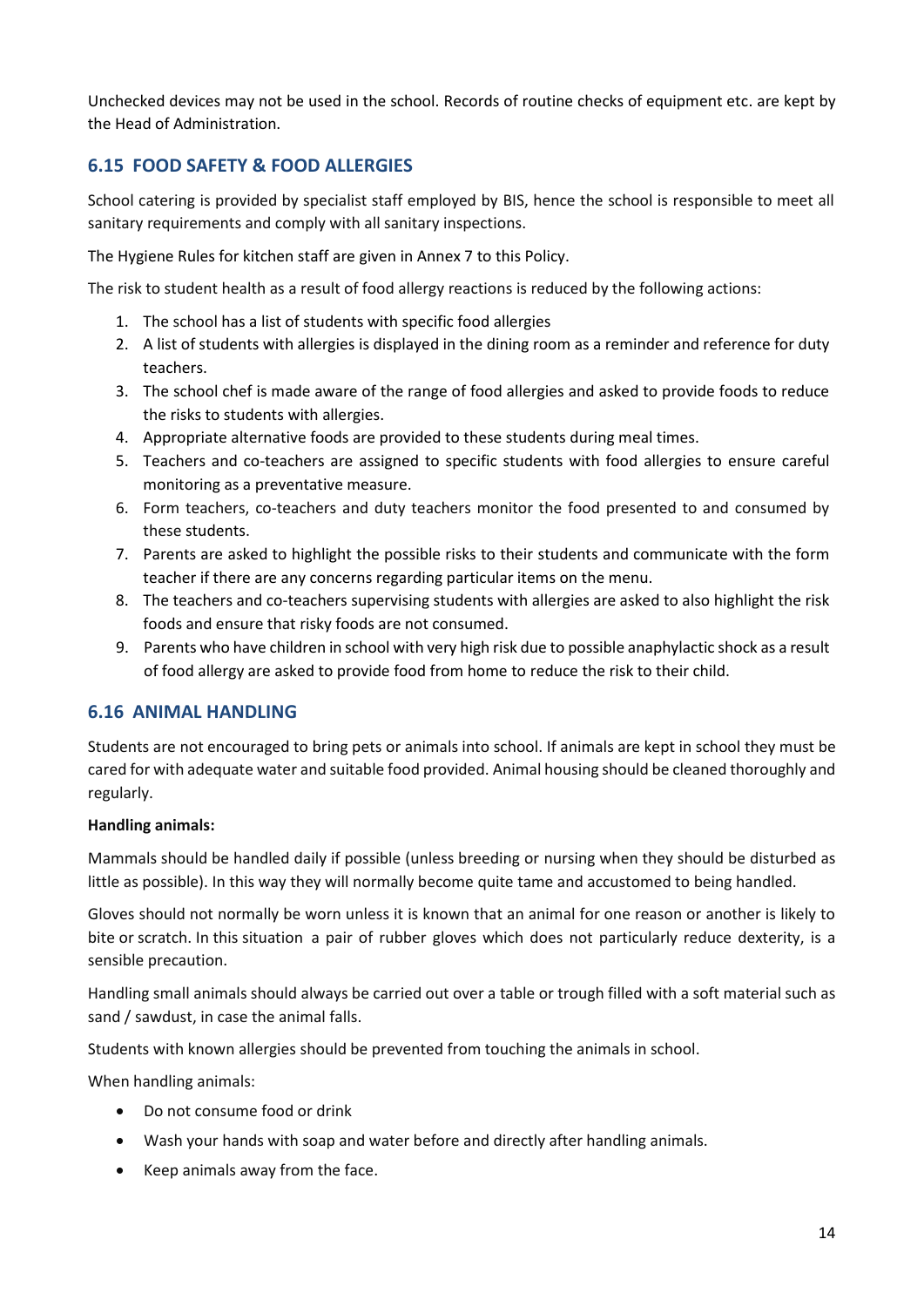- Cover any open cuts or abrasions on the exposed skin of hands and arms with waterproof adhesive dressings.
- Ensure animals are restrained sufficiently so that they cannot damage themselves or the handler.

#### <span id="page-18-0"></span>**6.17 ENVIRONMENTAL CONTROL**

#### **Classrooms & General Areas**

- Conditions in these areas are monitored regularly to ensure that temperature, ventilation and lighting are adequate for the purpose to which the areas are designed.
- BIS endeavors to ensure that all areas are in line with the most recent safety requirements.

#### **Science laboratories**

- Conditions are monitored closely to ensure that laboratories do not become contaminated when using substances that may be controlled.
- Science laboratories have local exhaust ventilation (fume cupboard).

#### <span id="page-18-1"></span>**6.18 NOISE**

The School regards noise as an important issue and takes the following action to minimize noise:

- Installations and equipment are looked at carefully to establish whether reductions in noise levels can be made by isolation, damping, absorption and insulation.
- Where it is not possible or practical to control by noise, hearing protectors will be used.
- Where applicable, noise meters will be used to monitor the noise situation and should action be required, steps will be taken to implement this.
- Noise assessments are made by the Health & Safety Officer, with assistance from others as appropriate.

#### <span id="page-18-2"></span>**6.19 HAZARDOUS SUBSTANCES**

Where substances are used that are controlled under specific regulations the procedures are as follows:

- Prevention or Control? Ideally prevention by substitution of a non-controlled substance, but if not possible, control.
- Control Measures must be written down, read and understood by all staff involved in the operation, including:
	- o Use of the substances, their handling, storage and disposal.
	- o Emergency Procedures.
	- o Methods of Control.
	- o Use of Personal Protective Equipment.
- Monitor the situation to establish that the measures are effective.
- Undertake Health Surveillance where relevant.
- Record all information on the relevant assessment form.

#### <span id="page-18-3"></span>**6.20 PERSONAL PROTECTIVE EQUIPMENT**

There are certain activities where hazards cannot be eliminated by other means and Personal Protective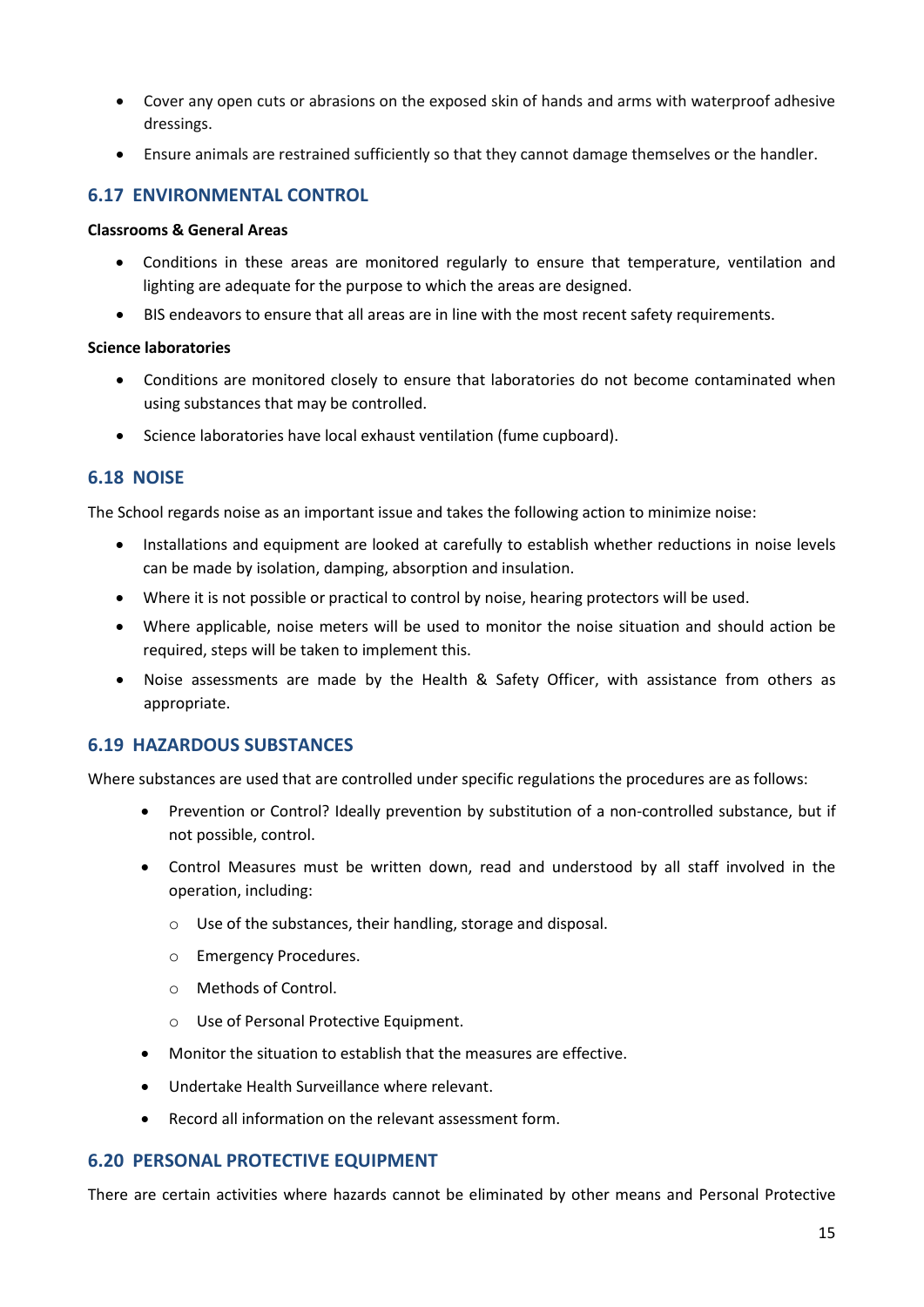Equipment (PPE) is the only method of controlling the risk. In these situations, BIS will:

- Provide suitable PPE and require staff to wear it and use correctly.
- Ensure PPE is used properly through instruction and training of staff.
- Maintain and provide suitable storage for PPE.
- Replace PPE where lost or damaged.
- Report any loss of equipment or equipment defect.

#### <span id="page-19-0"></span>**6.21 MANUAL HANDLING**

All personnel are required to exercise discretion when lifting any object. The initialresponsibility for assessing any manual handling implications rests with the person lifting the object.

Where there is a possibility of injury being caused by physical handling of materials, the following action will be taken:

- Manual handling activities involving risk will be eliminated or moved by a mechanized process, , so far as reasonably practicable.
- Where activities involving risk cannot be avoided they will be subject to an assessment.
- The risk of injury will be reduced as far as reasonably possible by assistance from other personnel or use of mechanical handling equipment.

#### <span id="page-19-1"></span>**6.22 WASTE DISPOSAL**

#### **General Waste Disposal**

The disposal of normal waste will be carried out in the usual manner by the Local Authority.

#### **Chemical Waste Disposal**

Where there is a requirement to dispose of chemicals, due account will be taken and specialist contractors employed.

#### **Food Waste Disposal**

Disposal of food waste is carried out by a contractor engaged by the school.

## <span id="page-19-2"></span>**6.23 CONTROL OF CONTRACTORS**

BIS exercises control over contractors in the following way:

#### **Identification of Suitable Bidders**

The following will be considered:

- Adequacy of Health and Safety Policy.
- Control Structure.
- Safe Systems of Work in Operation.
- Training Standards.

#### **Identification of Hazards in the Specification**

The contractor will be required to demonstrate that these hazards have been adequately considered. Apart from normal site hazards the following will also be considered: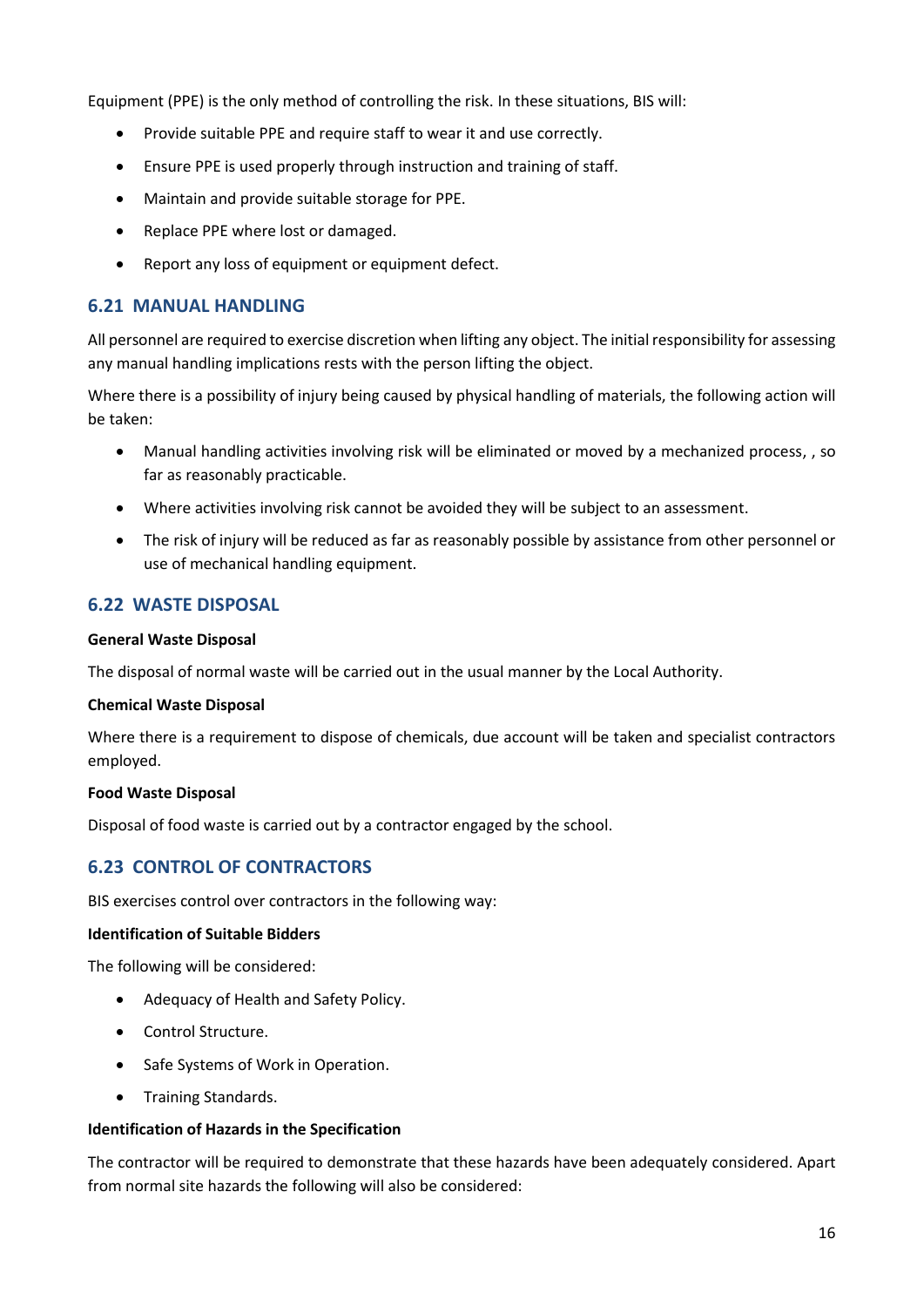- Special Hazards applicable (e.g.: Asbestos).
- Safe Access to/exit from the site.
- Confined Space Entry.
- Chemical Storage.
- Occupational Health Risks including Noise.

#### **Appointment of Contractor**

Based upon the best bid and considering all factors, including safety.

#### **Acceptance by Contractor of School's Safety Rules for the Site**

A full list of site rules will be passed to the contractor.

#### **Control of Contractor on Site**

- Nomination of person to co-ordinate all Health and Safety aspects.
- Pre-commencement meeting to establish Contractor Liaison Person.
- Arrangement of regular progress meetings.
- Regular inspection of Contractor's operations.
- Participation in site Safety Committee where applicable.
- Provision by Contractor of Written Method Statements in advance, particularly where they apply to special hazards.
- Notification by Contractor of all accidents.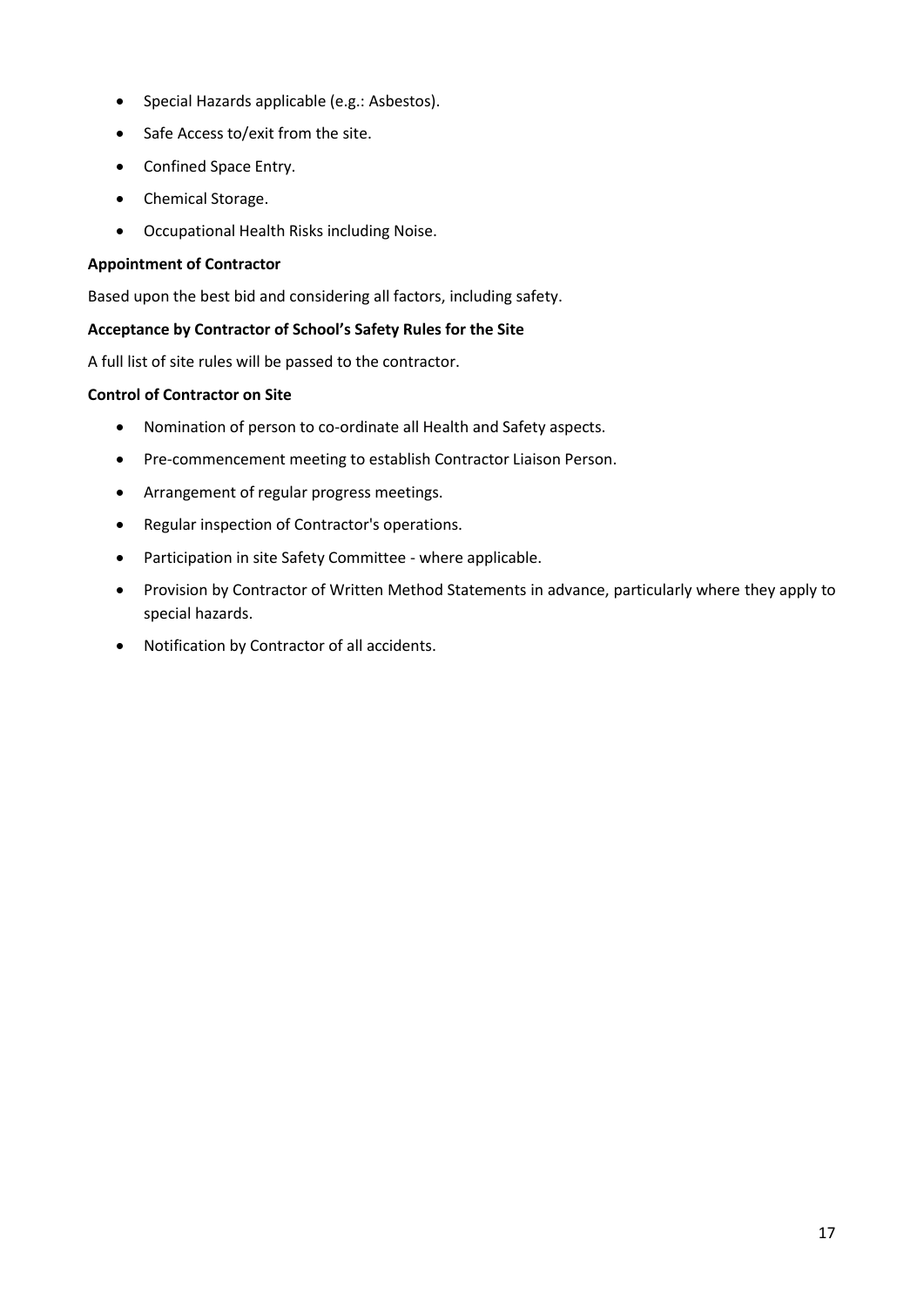## <span id="page-21-0"></span>**ANNEXES**

#### <span id="page-21-1"></span>**ANNEX 1: Medical Incident Action and Reporting**

Minor scrapes and bruises (where it is needed to put ice, clean a cut or to put a plaster) can be treated by the **duty teacher or a class teacher.** If a student fell and you suspect fracture of a bone, it is recommended not to move the student, but send someone to call the Doctor.

For anything except minor scrapes and bruises, **the Doctor's help should be sought.** The student should be sent to the Medical Room either with a friend or, if necessary, with another member of staff. The duty teacher should avoid leaving their duty unless urgently necessary. The Doctor will assess the situation and administer first aid as required. When the Doctor is off-site for any reason, another member of staff with certified First Aid Training must be designated as the responsible person for the period of the Doctor's absence.

**If necessary, the Doctor will work with the Chair of Management Board and/or the Health & Safety Officer and/or the Head of Administration to arrange for the patient** to either receive emergency medical treatment on site or transport to hospital or to take them home. Parents must be contacted if a student is being taken to hospital or attended by emergency services. Parents' contacts are kept in the reception and in administration. Any special instructions for students that have been notified in writing to the school, e.g. also notifying an employer of one of the parents/guardians, will also be followed by the Doctor and by the Health & Safety Officer.

**If any incident causes injury or illness a Medical Incident Report Form** will be completed by the person dealing with the injury or illness and passed to the Doctor who maintains the central record. The standard report form is given on the next page. The Health & Safety Officer will review this central record once a week.

**Where the incident involves a student and is significant, the Medical Incident Report Form should be sent home with the student on the day of the incident**, **or if the injury is to the eyes, a head injury or any injury that is bleeding, notification should be by telephone** to the parent/guardian within one hour of the incident. This is compulsory for Preschool and Primary 1 and Primary 2 students. It is discretionary for older students if the incident is minor and can be explained by the student themselves. This is compulsory for Preschool and for Primary 1 and Primary 2 students. It is discretionary for older students if the incident is minor and can be explained by the student themselves.

#### **If any of the following notifiable incidents occur, the Chair of Management Board and Health & Safety Officer and Head of Administration must be notified immediately by any means:**

- Fatal injury to staff, students or any other person in an accident on site or off site during school activities.
- Major injury to staff, students or any other person in an accident on the premises
- Any serious potential incident that could have led to major or fatal injury.

In case of fatality or major injury, the Chair of the Management Board must notify the Governing Board within 3 hours. In case of a serious potential incident covered by the preceding section; or any other accident or injury that results in staff or student being absent or unable to do their normal work for more than 3 days, the Chair of the Management Board must notify the Governing Board within 10 days of the incident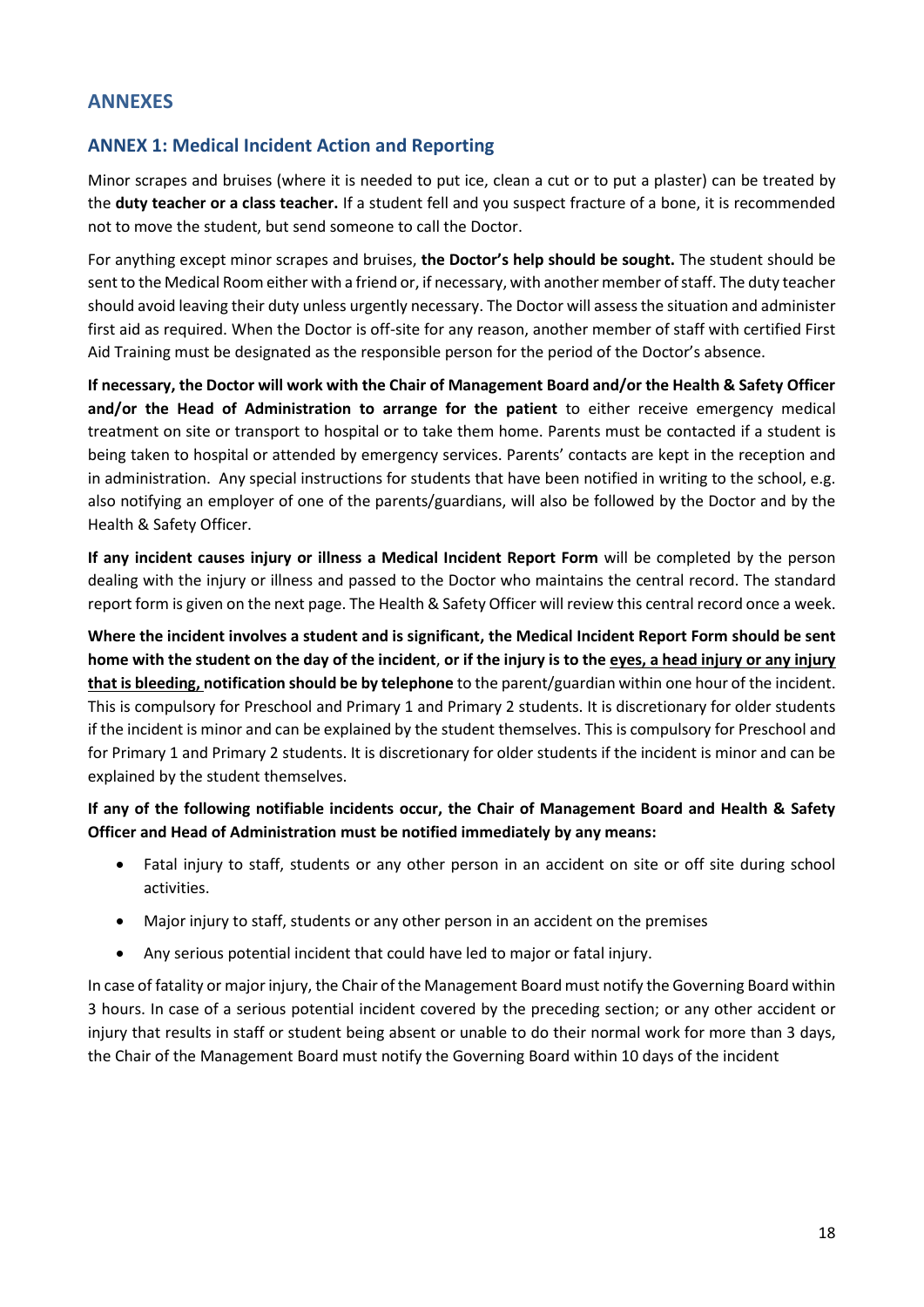## **MEDICAL INCIDENT REPORT**

| <b>Student Name:</b>                     |                                           |
|------------------------------------------|-------------------------------------------|
| <b>Date of Incident:</b>                 |                                           |
| <b>Time of Incident:</b>                 |                                           |
| <b>Nature of Injury:</b>                 |                                           |
| <b>Location of Incident:</b>             |                                           |
| What the student was doing:              |                                           |
| <b>Caregiver response and first aid:</b> |                                           |
| <b>Name of Caregiver that responded:</b> |                                           |
| <b>Additional Information:</b>           |                                           |
| <b>Parent contacted?</b>                 | Yes<br><b>No</b>                          |
| <b>Name of Parent contacted:</b>         |                                           |
| Who contacted parent:                    |                                           |
| How parent was contacted:                | Phone<br>Email<br>Other: at pick up time. |
| Time parent was contacted:               |                                           |
| <b>Other Contacts or Actions:</b>        |                                           |

Teacher Signature \_\_\_\_\_\_\_\_\_\_\_\_\_\_\_\_\_\_\_\_\_\_\_ Date:\_\_\_\_\_\_\_\_\_\_\_\_\_\_\_\_\_\_\_\_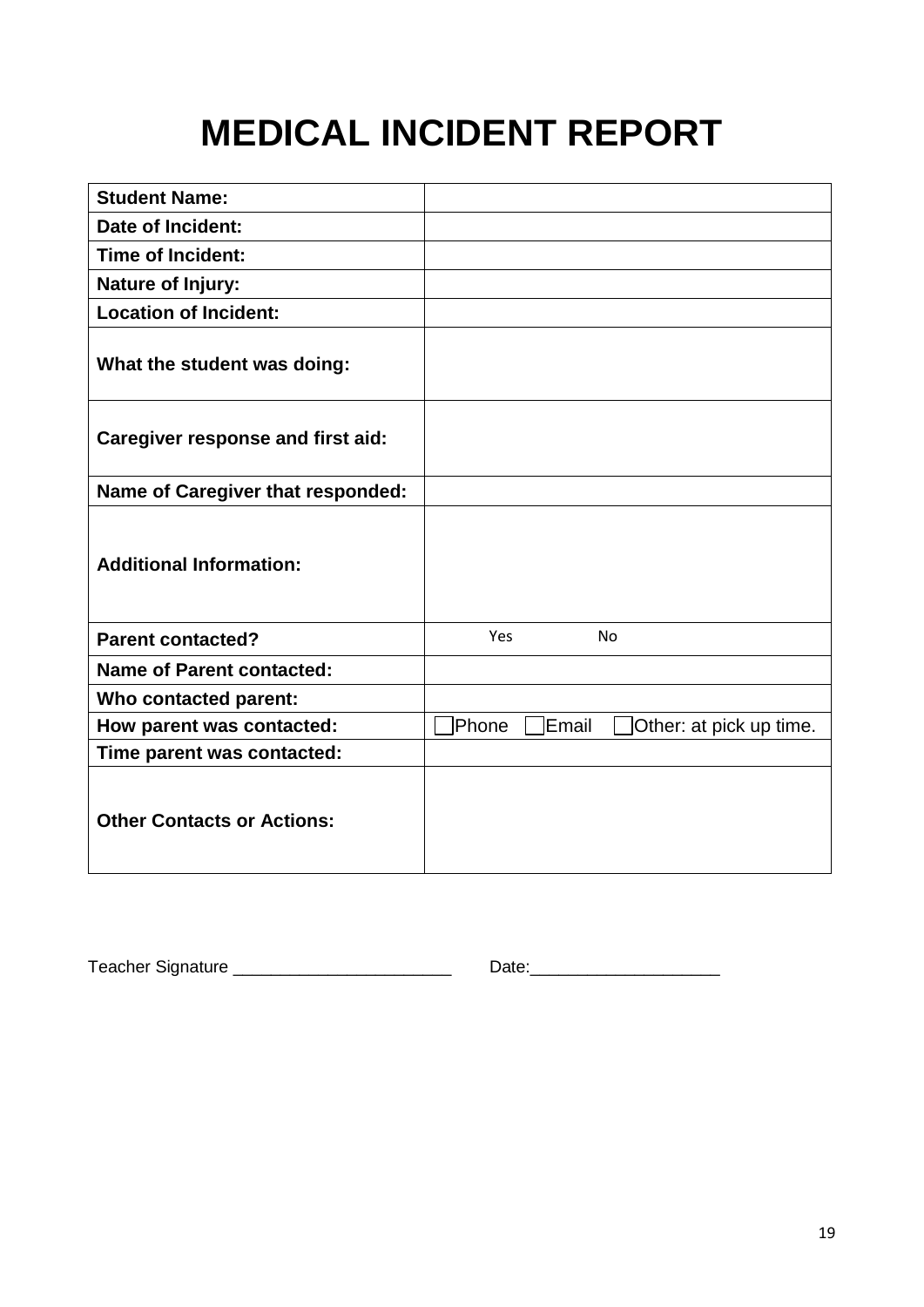## **'NEAR MISS' INCIDENT REPORT**

**This form should be used to report any 'near misses' or potential incidents that may have led to a serious injury or fatality in slightly different circumstances**

| Date of Incident:                                                                               |  |
|-------------------------------------------------------------------------------------------------|--|
| <b>Time of Incident:</b>                                                                        |  |
| <b>Location of Incident:</b>                                                                    |  |
| <b>Describe the incident:</b>                                                                   |  |
| Describe any action taken to avoid<br>injury or to reduce the risk of the<br>incident:          |  |
| Give any recommendations to avoid<br>this kind of incident in future:                           |  |
| <b>Name of Person making this Report</b>                                                        |  |
| Date of Submitting the Report                                                                   |  |
| Signature of the Person making the<br>Report                                                    |  |
| <b>Name of Person receiving Report</b><br>(normally the Health & Safety Officer):               |  |
| <b>Date Report received:</b>                                                                    |  |
| <b>Action taken:</b>                                                                            |  |
| Further action planned:                                                                         |  |
| <b>Signature of Health &amp; Safety Officer</b><br>(or other person who received the<br>report) |  |

Report Forms must be recorded by the Health & Safety Officer in the Health & Safety Records and Forms must be kept for at least 3 years.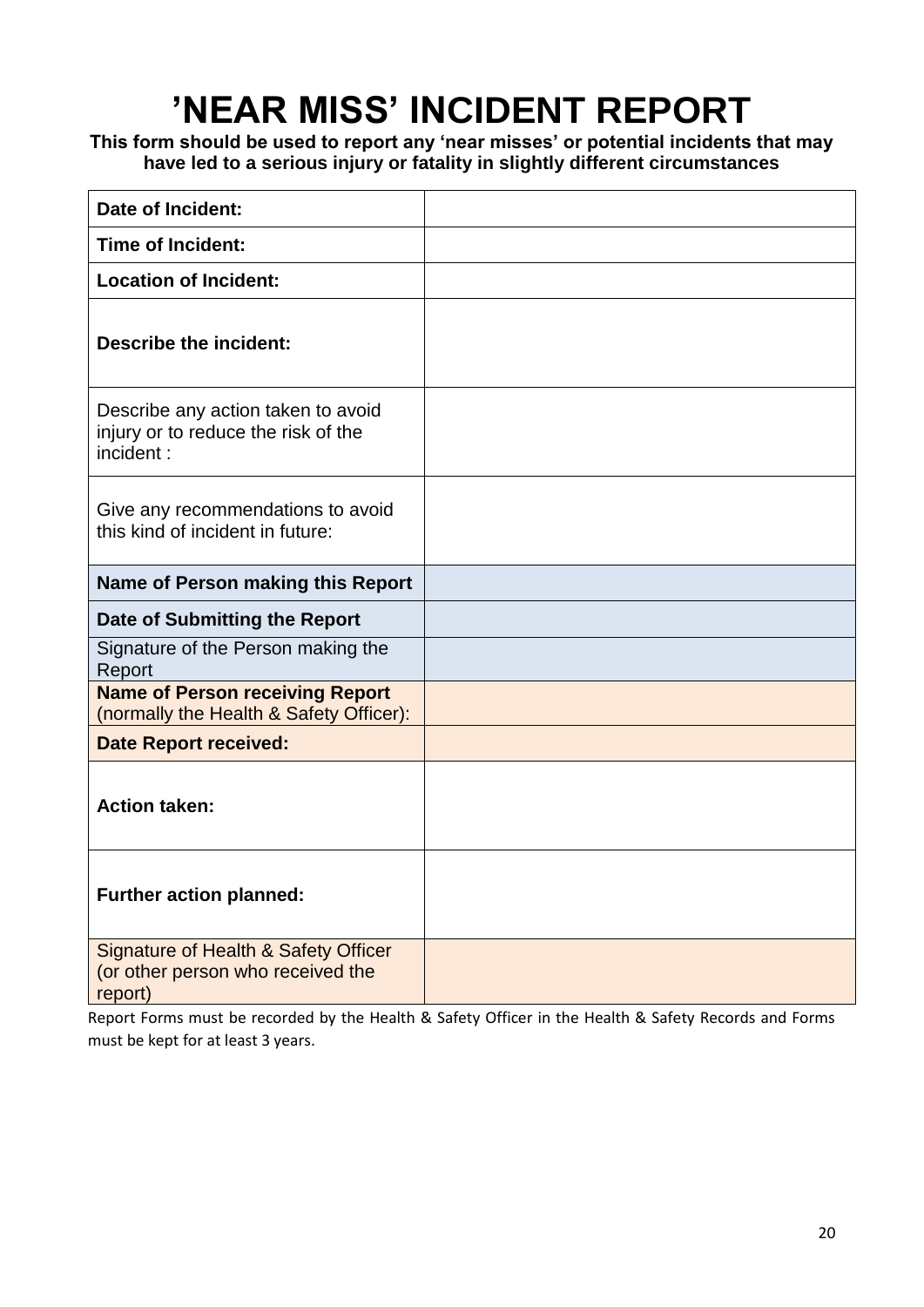## <span id="page-24-0"></span>**ANNEX 2: Fire Evacuation Procedure**

Evacuation procedures are displayed in all areas of BIS. In the event of an alarm sounding, all staff and students are to assume that there is a genuine emergency. The fire alarm system has a continuous ringing sound and visual display in corridors.

#### **Safe Assembly Area:** Grass field.

#### **Evacuation Drill Procedure:**

- 1. The fire alarm system has a continuous ringing sound and visual display in corridors.
- 2. All staff and students should leave the building immediately by the nearest exit and proceed by the most direct route to the grass field.
- 3. Teachers and/or Reception take class registers with them to the grass field.
- 4. Catering staff, Cleaning staff, Grounds and Maintenance staff, and any contractors on site, assembled and a count made by Health & Safety Officer
- 5. Incident Commander to be informed of any missing persons. Follow-up search by staff (in pairs) to be considered if safe to do so.
- 6. No one may re-enter buildings until all buildings are declared safe by the Incident Commander or fire or police personnel.
- 7. Incident Commander notifies students and staff of termination of emergency. Resume normal operations.

#### **In the event a fire or smoke from a fire has been detected:**

- 1. Activate the fire alarm.
- 2. All staff and students should leave the building immediately by the nearest exit and proceed by the most direct route to the grass field. Follow an alternate route if normal route is too dangerous.
- 3. Teachers and/or Reception take class registers with them to the grass field.
- 4. Incident Commander checks the cause of alarm and source of the alarm and notifies Fire responders Tel: 101, if required.
- 5. Teachers take roll after being evacuated.
- 6. Incident Commander to be informed of any missing persons. Follow-up search by staff (in pairs) to be considered if safe to do so.
- 7. Incident Commander may move students to the inside relocation center at BGU if weather is inclement and the building is damaged.
- 8. No one may re-enter buildings until all buildings are declared safe by the Incident Commander or fire or police personnel.
- 9. Incident Commander notifies students and staff of termination of emergency. Resume normal operations.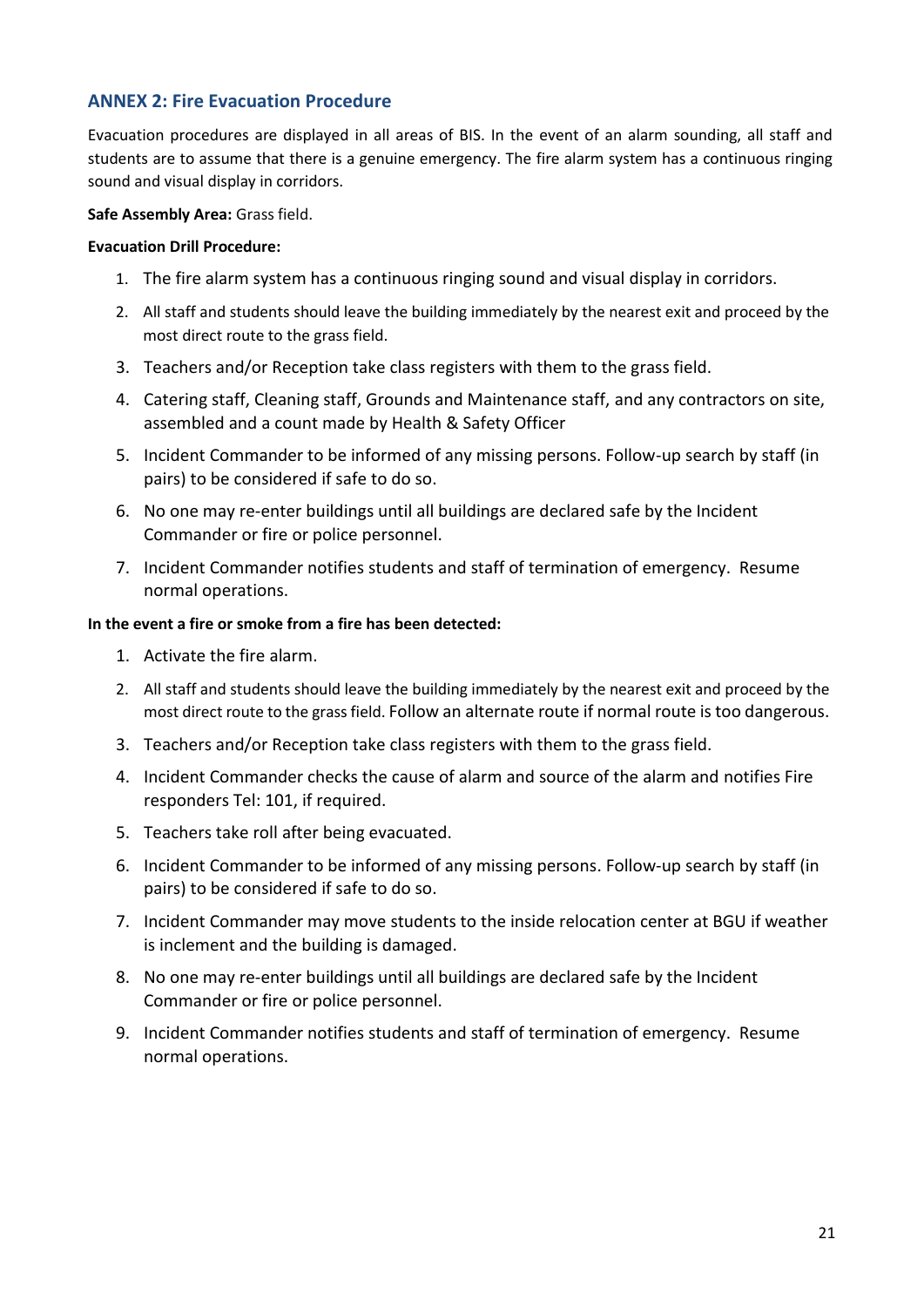## <span id="page-25-0"></span>**ANNEX 3: Earthquake Evacuation Procedure**

• A copy of the Earthquake drill is clearly displayed in each room.

#### **In the event of an earthquake**

- DROP, COVER, HOLD drill
- Remain in the safe position until the shaking stops, then count to 60 seconds.
- Teacher or Co-Teacher in a classroom will make an immediate assessment of the exit route to check if it is safe to use.
- Follow normal earthquake evacuation route to the grass field. Follow alternate route if normal route is too dangerous.
- Students should cover their head with their bag to reduce the risk from injury caused by falling debris.
- Classes should exit carefully with the teacher at the front of the line and the co-teacher at the rear of the line.
- During the earthquake emergency evacuation students and teachers should not: SHOUT, RUN, PUSH or TURN BACK.
- Teachers and/or Reception take class registers with them to the grass field.
- If an aftershock occurs during the evacuation the DROP, COVER, HOLD drill should be repeated until the shaking stops. If cover is not available, crouch rather than dropping down to avoid being injured by debris.
- Incident Commander notifies emergency responders Tel: 161
- Teachers take roll call after being evacuated.
- Incident Commander to be informed of any missing persons. Follow-up search by staff (in pairs) to be considered if safe to do so.
- Incident Commander may move students to the inside relocation center at BGU if weather is inclement and the building is damaged.
- No one may re-enter buildings until all buildings are declared safe by the Incident Commander or fire or police personnel.
- Incident Commander notifies students and staff of termination of emergency. Resume normal operations.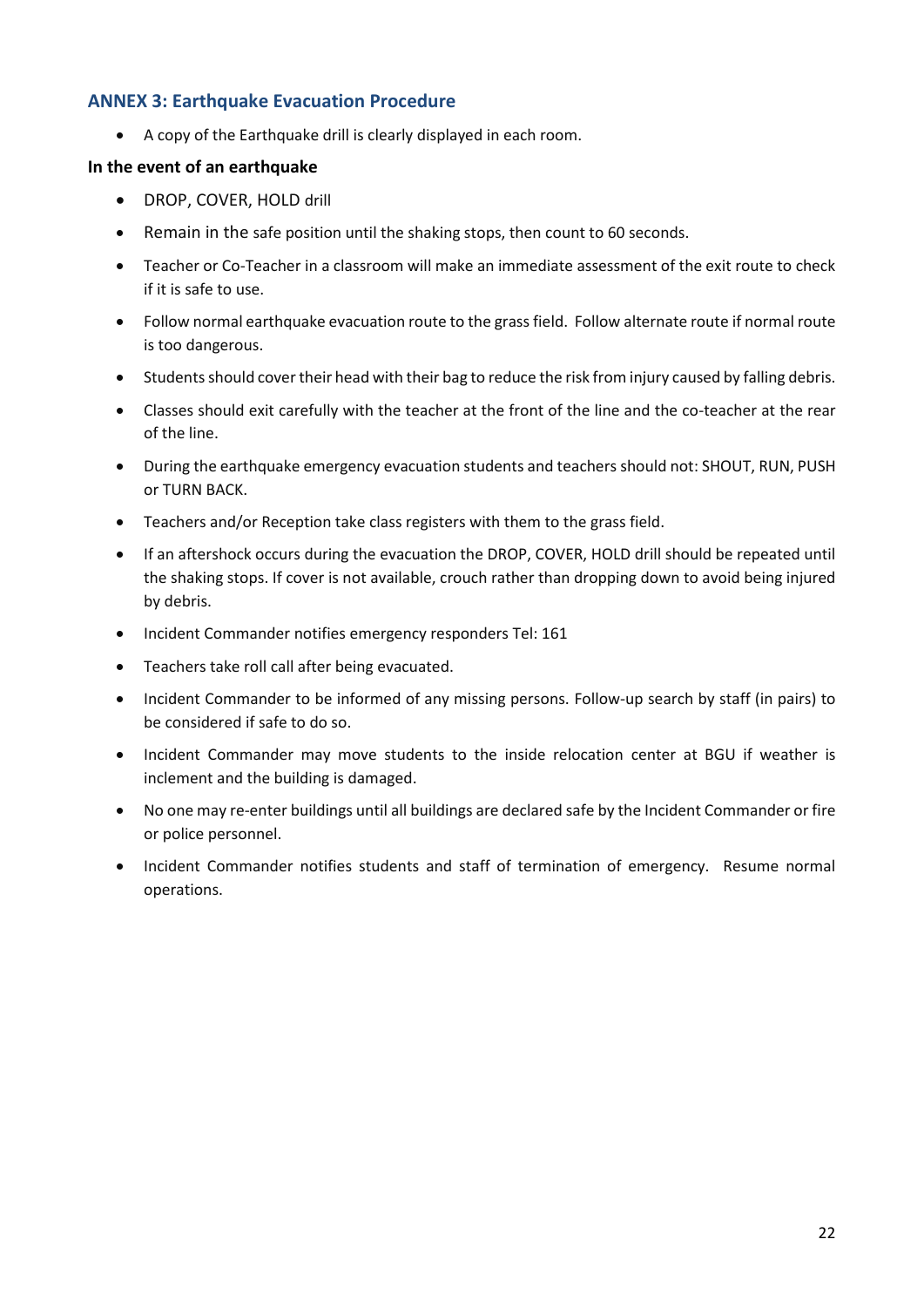## <span id="page-26-0"></span>**ANNEX 4: Personal Checklist for Safety on School Buses**

#### **For Students:** *I must:*

- 1. Line up and wait for the bus in a safe place.
- 2. Make sure my clothing and backpacks have no loose drawstrings or long straps to get caught in the handrail or the bus door.
- 3. When the bus approaches, stand at least three steps away from the bus and line up in a safe area,
- 4. Ask adults for help if I drop something near the bus. (If a student bends down to pick up something, the driver cannot see them and the student may be hit by the bus.)
- 5. Never walk behind the bus.
- 6. Only get on and off the bus in a safe area, and never near moving traffic.
- 7. Board the bus and get off the bus one student at a time.
- 8. Use the handrails on the bus to avoid falls.
- 9. Find a seat right away and sit properly on the seat.
- 10. Keep my arms and head inside the bus.
- 11. Not place things in the aisle.
- 12. Always wear a seat belt before the bus starts off and stay belted until the bus stops.
- 13. Look before stepping off the bus to be sure no cars are passing.
- 14. Move away from the bus to a safe place when I get off the bus so that the driver can see me.
- 15. Look both ways before crossing the street make sure traffic is stopped. Keep watching traffic when crossing.

#### **For Teachers:** *I must:*

- 1. Teach students to follow these rules to make school bus transportation safer.
- 2. Ensure that safety precautions are followed inside and outside the school bus.
- 3. Pay attention to students as they board and exit buses.
- 4. Supervise students to make sure that each student is seated properly and wearing a seat belt.
- 5. Make sure that first aid kit, drinking water and mobile phone are available in the bus.
- 6. Check if the bus equipped with the fire extinguisher.
- 7. Make sure that aisle is kept free.
- 8. Observe if the driver is driving with the right speed. If not, instruct the driver to slow down.
- 9. Avoid rowdy behavior of students in the bus.
- 10. Ensure that no windows near students are left open while driving.
- 11. Ensure the bus uses designated drop off areas.
- 12. Ensure that one teacher gets off the bus first and guides students to walk to a safe area and another teacher gets off the last, checking that no student or belongings left in the bus.
- 13. Read and follow the separate instructions in case of driving in convoy, or in case of accidents or breakdowns.

#### **For Drivers:** *I must:*

- 1. Only use a vehicle if I am authorized, insured and licensed to do so
- 2. Be fit for driving, with no problems caused by fatigue, drugs or alcohol
- 3. Make sure the vehicle is suitable for the planned journey and safe to use before using it
- 4. Always wear my seat belt and make sure all occupants wear a seat belt
- 5. Always follow traffic rules
- 6. Keep within speed limits and drive appropriately for road conditions
- 7. Never use hand held phones or radio handset when driving
- 8. Read and follow the separate instructions in case of driving in convoy, or in case of accidents or breakdowns.
- 9. Do not move off until all students completely left the vehicle, clear off the vehicle and make sure that doors are closed.
- 10. Do not reverse the vehicle if there is any risk of children being behind the vehicle
- 11. Adult must be outside and guide the reversing vehicle.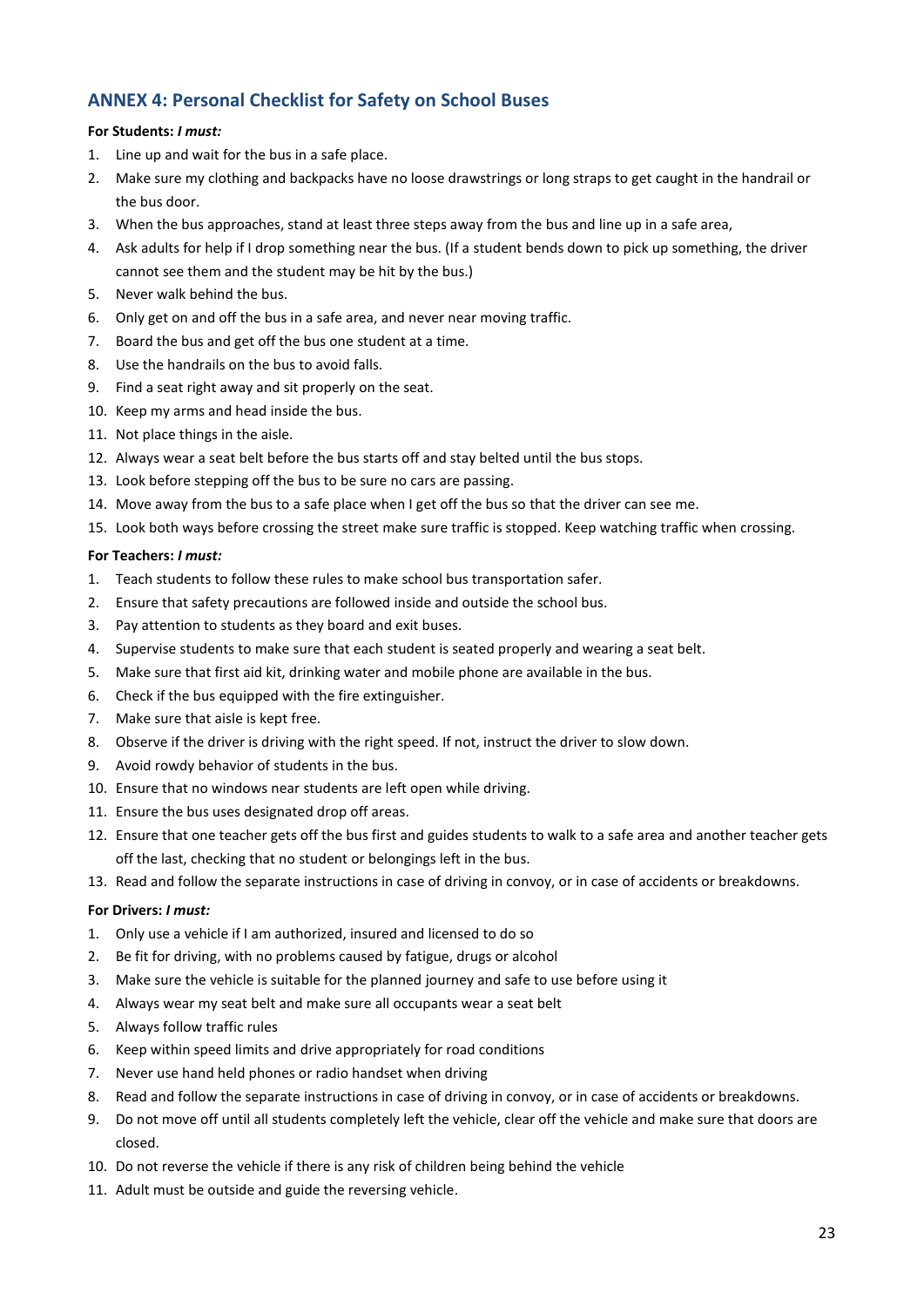## <span id="page-27-0"></span>**ANNEX 5: Instructions for Driving, Road Accidents and Breakdown**

#### **Driving**

- 1. The safety of those on board the vehicle is paramount.
- 2. Drivers must be fully qualified and trained and adhere strictly to all speed limits.
- 3. When two or more minibuses are travelling to the same venue, there will be a natural inclination for drivers to try and keep closely together. The danger here is that a convoy of minibuses can often be interpreted as a slow-moving road block which may encourage others road users to gamble in their attempts to overtake. Any accident that results from such a miscalculation has a high risk of involving our minibuses too.

Rules for driving in convoy:

- Make sure that all drivers know where they are going.
- Before departure, discuss the route and agree how best to get there.
- Leave enough space between buses (at least 10 vehicle lengths or more) for other road users to overtake the bus safely and with confidence.
- Keep calm if contact is lost with the leading minibus. All drivers should know how to reach the destination independently
- The leading driver has responsibility to keep the convoy intact. If the leading bus has to stop to wait for others to catch up it should only be in a safe place capable of accommodating the complete convoy.

#### **Action in the Event of an Accident:**

If any accident occurs involving the minibus (or any trailer drawn by it) on the road, and this involves: personal injury; injury to a domestic animal; damage to another vehicle; or damage to property on or adjacent to the road; the driver must:

- 1. Stop.
- 2. Use hazard warning lights and any other safety equipment supplied.
- 3. Not move injured persons unless they are in immediate danger of further injury from other vehicles or from fire or explosion.
- 4. If appropriate, call the emergency services immediately.
- 5. Ensure that the students who are passengers are safe.
- 6. Give the following to anyone reasonably requiring them:
	- Name.
	- Name & Address of School.
	- Minibus Registration Number.
- 7. Report the incident to the police as soon as possible and in any case within hours.
- 8. If there is any doubt that the vehicle is in a roadworthy condition, it should not be driven.
- 9. A message should be telephoned through to the School at the earliest possible opportunity.

#### **Action in the Event of a vehicle Breakdown:**

- 1. As far as possible ensure the bus is not a hazard to other road users.
- 2. Ensure that appropriate action is taken to ensure the continued safety of the students.
- 3. The school should be contacted to agree whatever procedures are appropriate. These will normally include:
	- Ensuring that the students are not left unsupervised at the roadside.
	- As far as possible ensuring that parents are informed in the event of delay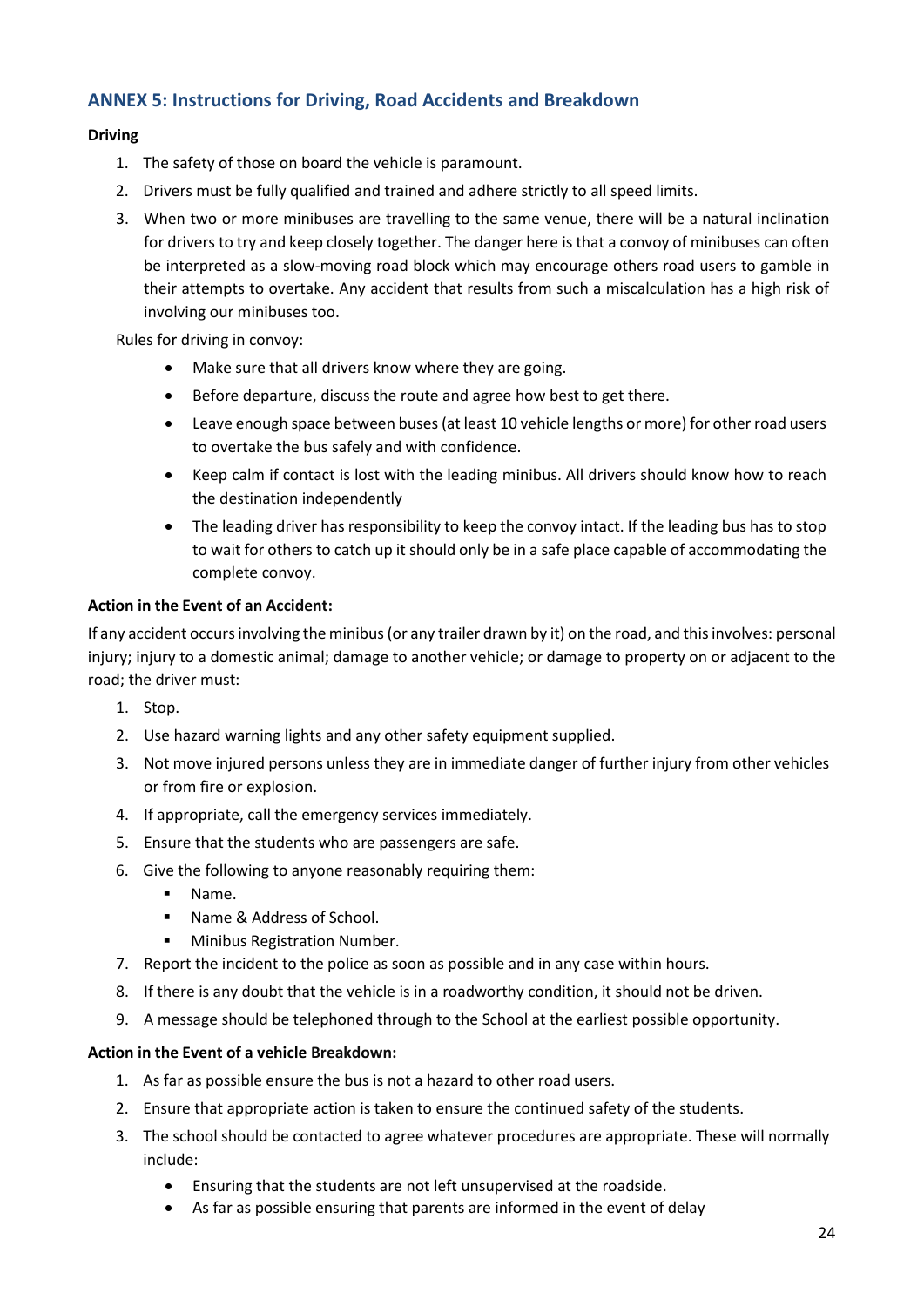## <span id="page-28-0"></span>**ANNEX 6: SCIENCE LABORATORY SAFETY INSTRUCTIONS**

## **1. Introduction**

BIS is fully committed to ensure the safety of students and staff and any other persons who may be at risk from our activities. This laboratory safety guide is a supplement to the main BIS Health & Safety Policy which BIS staff must also read and follow.

A science program at school has certain potential dangers but with careful planning most dangers can be avoided. Safety and the enforcement of safety regulations and laws in the science classroom and laboratory are the responsibility of the Director of Studies, teacher and student each assuming his/her share. Safety and health are an integral part of the planning, preparation, and implementation of any science program. It is essential for all involved in the science instruction program to develop a positive approach to a safe and healthful environment in the laboratory.

Section two covers the storage and labelling of chemicals. Section three covers Teacher responsibilities and section four covers Student responsibilities in the science laboratory.

## **2. Chemical Storage & Labelling**

The Director of Studies, or the person designated by them in writing, is responsible for all chemical storage and labelling.

#### **Criteria for Storage Area**

- 1. All chemical storage areas must have doors with locks with keys only accessible to authorised staff.
- 2. All chemical storage areas are off limits to all students.

#### **Organization of the Storage Area**

- 1. Organize chemicals first by COMPATIBILITY, not alphabetic succession
- 2. Store acids in a separate compartment or separate storage cabinet.
- 3. Store highly toxic chemicals in a dedicated, lockable cabinet labelled with a highly visible sign.

#### **Forbidden Storage Activities**

- 1. Do not place heavy materials, liquid chemicals, and large containers on high shelves.
- 2. Do not store chemicals on tops of cabinets.
- 3. Do not store chemicals on the floor, even temporarily.
- 4. Do not store items on bench tops except when in use.
- 5. Do not store chemicals on shelves above eye level.
- 6. Do not store chemicals with food and drink.
- 7. Do not store chemicals in personal staff refrigerators, even temporarily.

#### **Labelling Basics**

- 1. No unlabelled substance should be present in the laboratory at any time.
- 2. Use labels with good adhesive.
- 3. Use a permanent marker (waterproof and fade resistant) or laser (not inkjet) printer.
- 4. Print clearly and visibly.
- 5. Replace damaged, faded or semi-attached labels.
- 6. Labels should be in both English and in Russian
- 7. Include necessary handling and hazard information

#### **Labelling Secondary Containers and Prepared Solutions**

When one transfers a material from the original manufacturers' container to other vessels, these vessels are referred to as "secondary containers."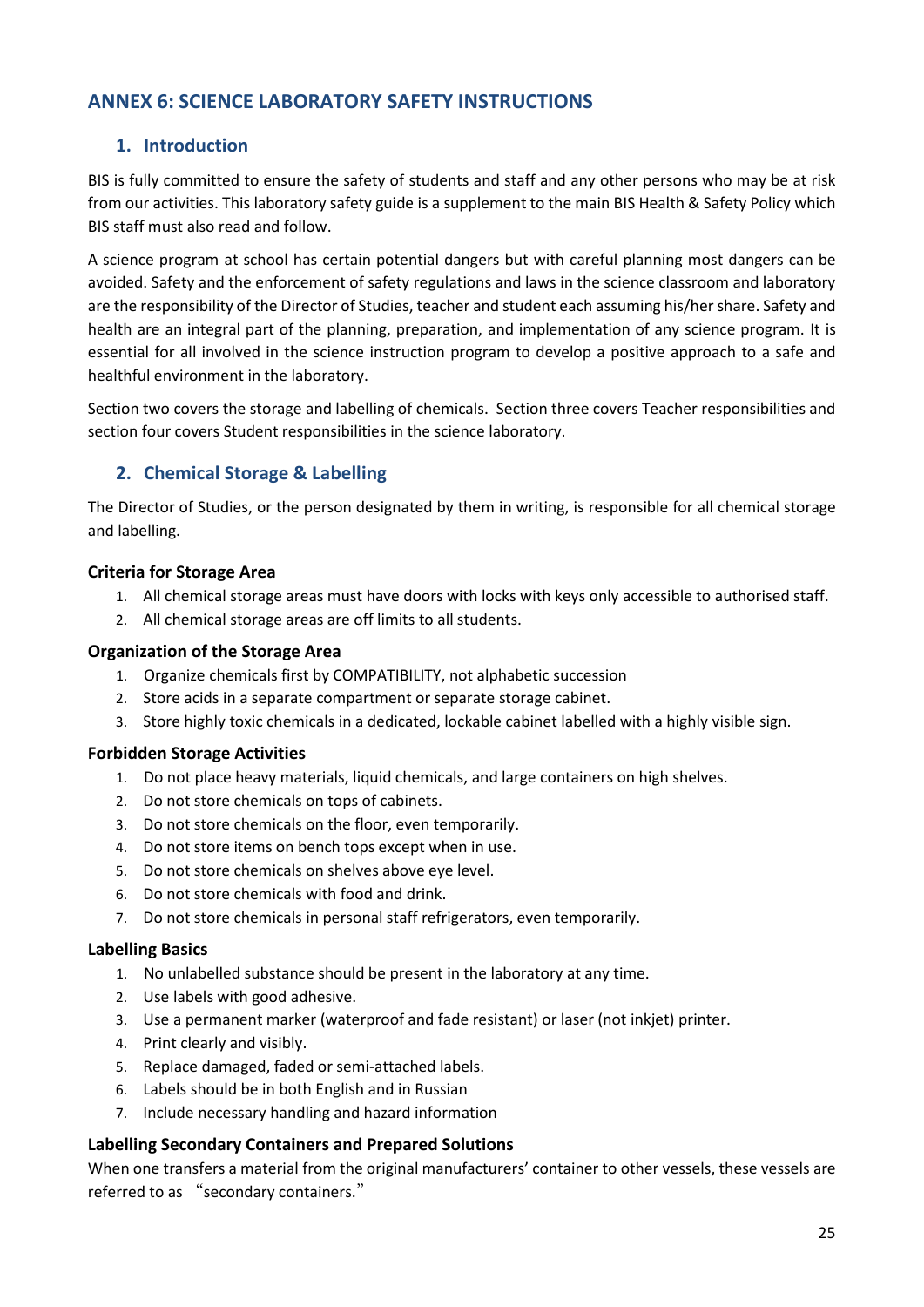Label all containers used for storage with the following:

- 1. Chemical name
- 2. Necessary handling and hazard information
- 3. Concentration or purity

## **3. Teacher Responsibilities in the Science Lab**

Teachers and Co-Teachers should lead by example and wear personal protective equipment; follow and enforce safety rules, procedures, and practices; and demonstrate safety behaviour and promote a culture of safety. They should be proactive in every aspect of laboratory safety, making safety a priority. The following is a checklist for teachers highlighting essential information for working in the science laboratory. This is a general safety checklist and should be periodically re-evaluated for updates.

#### **Guidance & Instruction for Safe Practice**

A school laboratory where students experience new activities presents many risks of incident and injury if precautions are not taken. Therefore, it is essential that the students be taught what can go wrong, how to prevent such events from occurring, and what to do in case of an emergency.

Students come from diverse backgrounds and have various levels of preparation. Most of them have no previous hands on training in handling chemicals or equipment. Others may come well prepared to assume personal responsibility for risk assessment and safety planning in their experiments. The ideal time to impress on students minds the need for caution and preparation is before and while they are working in the science laboratory.

Teachers must:

- 1. Provide safety information and training to the students for every stage of experiment planning and be there to observe, supervise, instruct, and correct during the experimentation.
- 2. Instil good attitudes and habits by allowing students to observe and select appropriate practices and perform laboratory operations safely.
- 3. Train students to think through implications and risks of experiments that they observe or conduct in order to learn that safe procedures are part of the way science must be done.

## **Upkeep of Laboratory and Equipment**

Teachers must:

- 4. Conduct regular inspections of safety and first aid equipment as often as requested by the Health and Safety Committee. Record the inspection date and the inspector's initials on the attached equipment inspection tag.
- 5. Notify the administration if a hazardous or possibly hazardous condition (e.g., malfunctioning safety equipment or chemical hazard) is identified in the laboratory and follow through on the status.
- 6. Never use defective equipment.

#### **Recordkeeping:**

Teachers must:

1. Keep records of all laboratory incidents.

#### **Safety and Emergency Procedures**

Teachers must:

- 1. Educate students on the location and use of all safety and emergency equipment prior to laboratory activity.
- 2. Identify safety procedures to follow in the event of an emergency/ accident.
- 3. Provide students with verbal and/or written safety procedures to follow in the event of an emergency/accident.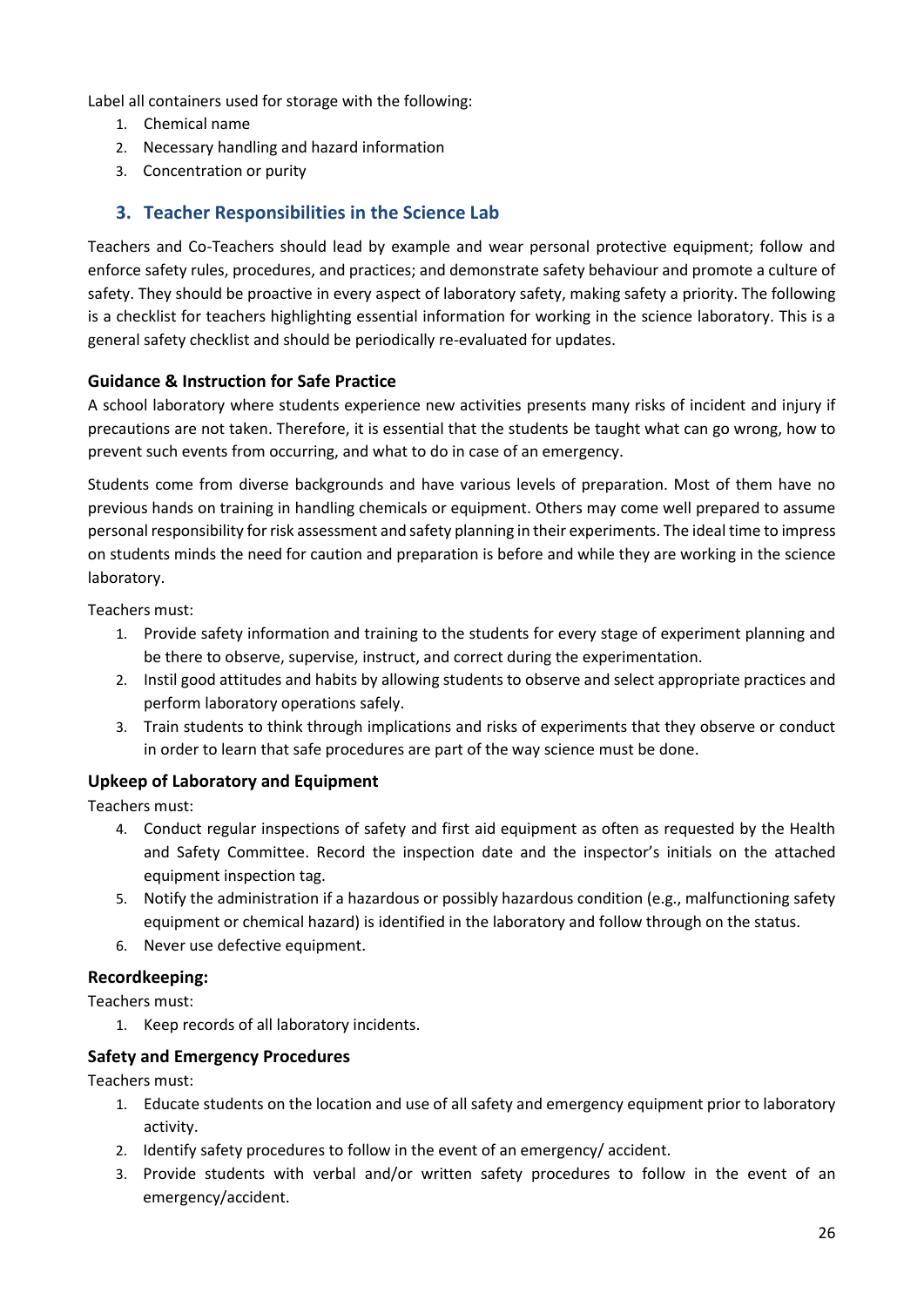- 4. Know the location of and how to use the cut-off switches and valves for the water and electricity in the laboratory.
- 5. Know the location of and how to use all safety and emergency equipment
- 6. Explain in detail to students the consequences of violating safety rules and procedure

#### **Maintenance of Chemicals**

Teachers must:

- 1. Perform regular inventory inspections of chemicals.
- 2. Do not store food and drink with any chemicals.
- 3. If possible, keep all chemicals in their original containers.
- 4. Make sure all chemicals and reagents are labelled.
- 5. Do not store chemicals on the lab bench or on the floor.
- 6. Ensure chemicals not in use are stored in a locked facility with limited access.
- 7. Know the storage, handling, and disposal requirements for each chemical used.

#### **Preparing for Laboratory Activities**

Teachers must:

- 1. Before each activity in the laboratory, weigh the potential risk factors against the educational value.
- 2. Have an understanding of all the potential hazards of the materials, the process, and the equipment involved in every laboratory activity.
- 3. Inspect all equipment/apparatus in the laboratory before use.
- 4. Before starting the experiment, instruct students on all laboratory procedures that will be conducted.
- 5. Discuss all safety concerns and potential hazards related to the laboratory work that students would be performing before starting the work.

#### **Ensure Appropriate Laboratory Conduct**

Teachers must:

- 1. Be a model for good safety conduct for students to follow.
- 2. Make sure students are wearing the appropriate personal protective equipment (i.e., chemical splash goggles, laboratory aprons or coats, and gloves).
- 3. Enforce all safety rules and procedures at all times.
- 4. Never leave students unsupervised in the laboratory.
- 5. Never allow unauthorized visitors to enter the laboratory.
- 6. Never allow students to take chemicals out of the laboratory.
- 7. Never permit food, beverages, or gum during laboratory work.

## **4. Student Responsibilities in the Science Lab**

Because life threatening injuries can happen in the laboratory, students must follow these rules.

#### **Conduct**

Students must:

- 1. Not engage in practical jokes or boisterous conduct in the laboratory.
- 2. Never run in the laboratory.
- 3. Not use personal audio or video equipment in the laboratory.
- 4. Not perform unauthorized experiments.
- 5. Not sit on laboratory benches.

#### **General Work Procedure**

Students must:

- 1. Know emergency procedures.
- 2. Never work in the laboratory without the supervision of a teacher.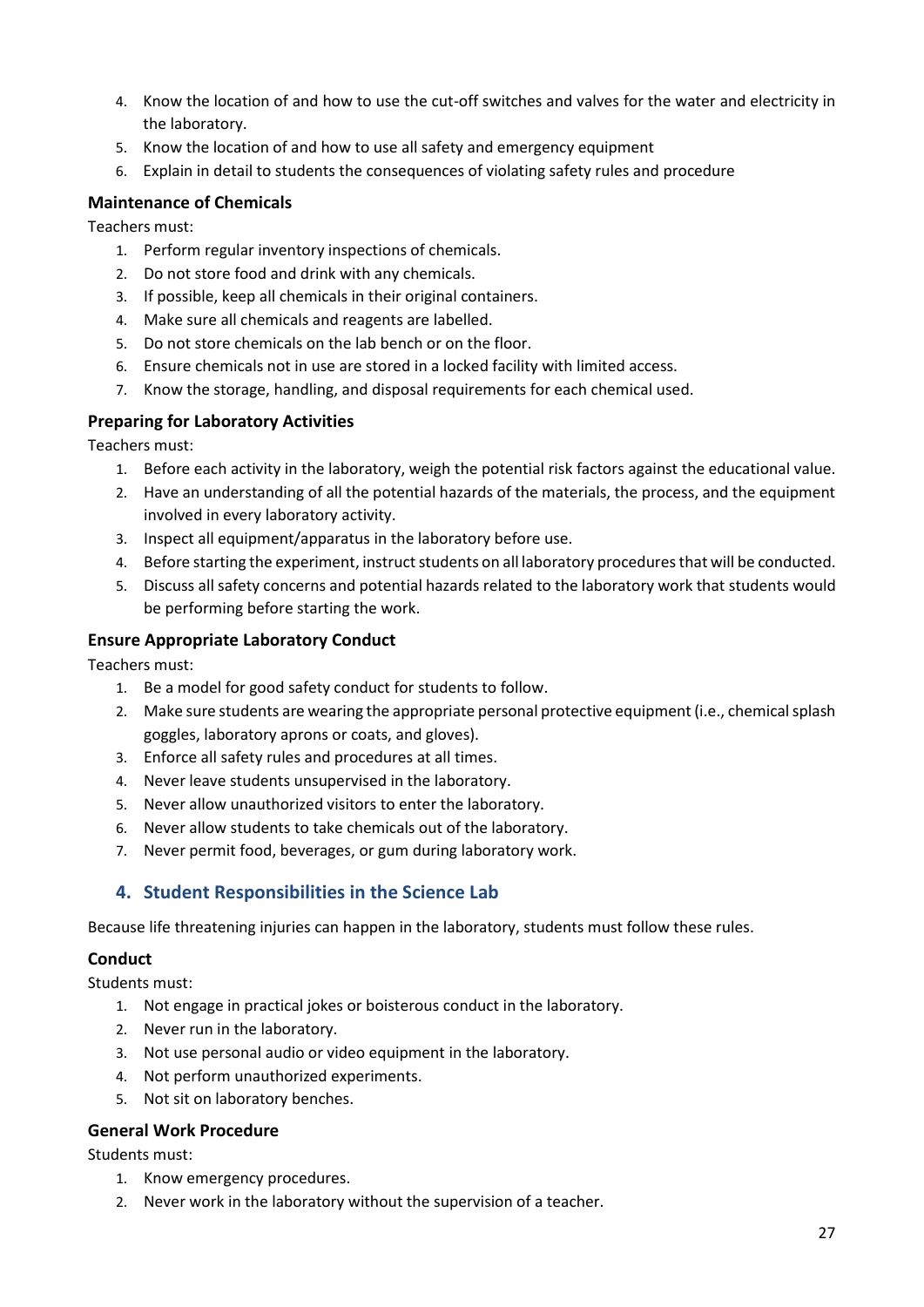- 3. Always perform the experiments or work precisely as directed by the teacher.
- 4. Immediately report any spills, accidents, or injuries to a teacher.
- 5. Never leave experiments while in progress.
- 6. Be careful when handling hot glassware and apparatus in the laboratory. Hot glassware looks just like cold glassware.
- 7. Not leave lit burners or hot plates unattended.
- 8. Turn off all heating apparatus and water faucets when not in use.
- 9. Not remove any equipment or chemicals from the laboratory without permission
- 10. Store coats, bags, and other personal items in designated areas, not on the bench tops or in the aisle ways.
- 11. Notify your teacher of any sensitivity that you may have to particular chemicals if known.
- 12. Keep the floor clear of all objects (e.g., ice, small objects, spilled liquids).

#### **Housekeeping:**

Students must:

- 1. Keep work area neat and free of any unnecessary objects.
- 2. Thoroughly clean your laboratory workspace at the end of the laboratory session.
- 3. Not block the sink drains with debris.
- 4. Never block access to exits or emergency equipment.
- 5. Inspect all equipment for damage (cracks, defects, etc.) prior to use and do not use damaged equipment.
- 6. Properly dispose of chemical waste as directed by the Teacher

## **Apparel in the Laboratory**

Students must:

- 1. Always wear appropriate eye protection in the laboratory.
- 2. Wear disposable gloves, as provided in the laboratory, when handling hazardous materials. Remove the gloves before exiting the laboratory.
- 3. Wear the aprons provided.
- 4. Secure long hair and loose clothing (especially loose long sleeves, neck ties, or scarves).
- 5. Remove jewellery when needed (especially dangling jewellery).

## **Hygiene Practices**

Students must:

- 1. Keep your hands away from your face, eyes, mouth, and body while using chemicals.
- 2. Never consume food and drink in the laboratory
- 3. Never use laboratory glassware for eating or drinking purposes.
- 4. Wash hands after removing gloves, and before leaving the laboratory.
- 5. Remove any protective equipment before leaving the laboratory.

## **Emergency Procedure**

Students must:

- 1. Know the location of any emergency equipment
- **2.** Follow the established emergency plan in case of an emergency or accident, as explained by the teacher and evacuate the building via the nearest exit.

## **Chemical Handling**

Students must:

- 1. Check the label to verify it is the correct substance before using it.
- 2. Not directly touch any chemical with your hands.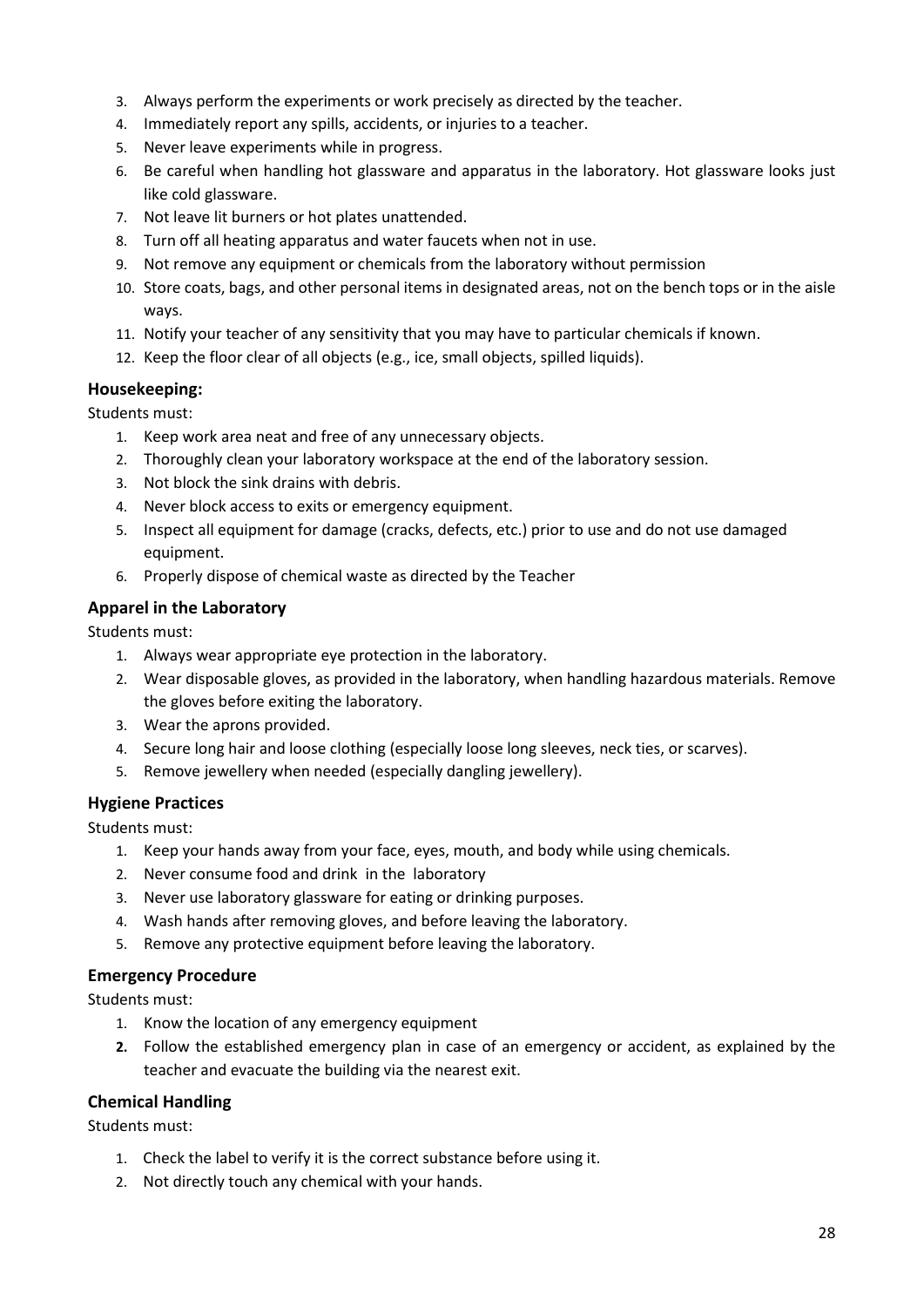- 3. Hold containers away from the body when transferring a chemical or solution from one container to another.
- 4. Use a hot water bath to heat flammable liquids. Never heat directly with a flame.
- 5. Add concentrated acid to water slowly. Never add water to a concentrated acid.
- 6. Never touch, taste, or smell any reagents.
- 7. Never mix or use chemicals not called for in the laboratory exercise.
- 8. Clean up all spills properly and promptly as instructed by the teacher.
- 9. Dispose of chemicals as instructed by the teacher.
- 10. Never handle bottles that too heavy for you.
- 11. Use equipment in the correct way, as indicated by the teacher.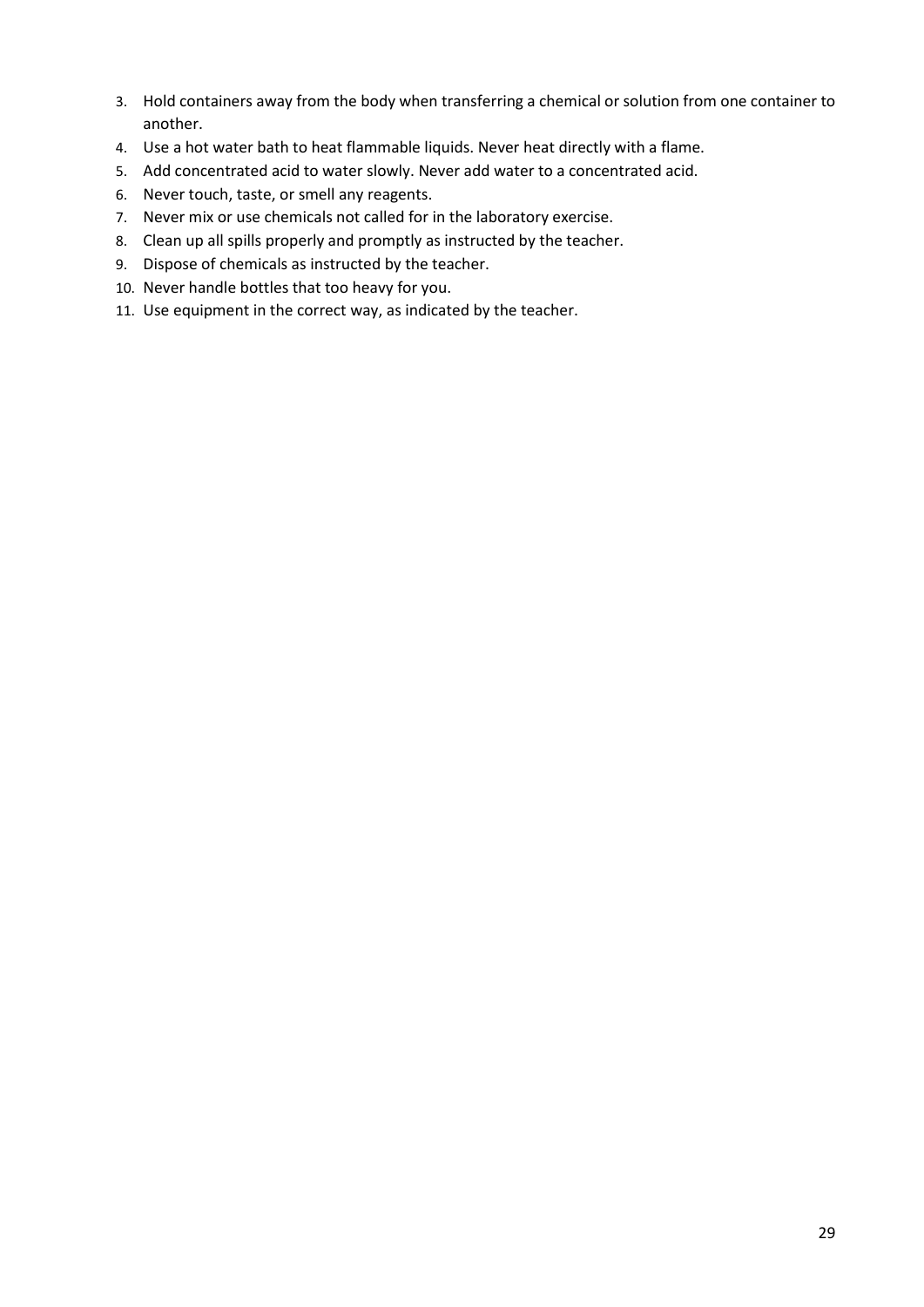## <span id="page-33-0"></span>**ANNEX 7: HYGIENE RULES IN THE KITCHEN**

## **General**

- The kitchen must be fully cleaned and disinfected every evening;
- All utensils must be thoroughly washed and rinsed to ensure no contamination;
- Ready-to-eat foods are never stored with raw foods;
- Separate, clearly marked, cutting boards must be used for raw meat and vegetables.

## **Hands Must Be Washed**

- Before starting work and before handling food;
- After using the toilet;
- After handling raw food and raw food packaging;
- After touching bins or handling waste;
- After eating and drinking;
- After cleaning work areas.

## **Handling prepared food**

- Ready-to-eat food should not be touched by hand, even gloved hands. Use the correct utensils!
- The only exceptions are if tools are not provided e.g. holding the bread when cutting bread;
- If you must handle prepared food, always put on new gloves first;
- When tasting food during cooking, always only use a clean spoon, and do not reuse it.

## **Gloves must be worn if you have to handle any food**

- Hands must always be washed before putting gloves on;
- New gloves must be used if gloves get torn or contaminated by raw food or dirt;
- New gloves must be used after using the bathroom.

## **Protective Clothing**

- Clean protective clothing must be worn in the kitchen;
- Protective clothing for the kitchen must not be worn when going outside, except when handling ready-to-eat to food to be eaten outside;
- If protective clothing becomes contaminated from handling raw food, clothes must be changed before handling ready-to-eat food;
- Clothes must be laundered at least once a week at a high temperature.

## **Personal Cleanliness**

- Nails must be cut and cleaned. No nail polish is allowed;
- Hair must be tied back and covered;
- Hand jewelry must not be worn when preparing and handling food;
- Any cuts or sores must be covered with a waterproof (preferably highly visible) dressing;
- Any kitchen staff who feel ill or have stomach upset must notify the school doctor;
- All kitchen staff may be checked by the doctor every day, as decided by the doctor.

## **Coughs & Sneezes**

- You must not sneeze or cough over food;
- If you do cough or sneeze, you must cover your mouth and nose with a paper tissue;
- If you don't have a tissue, you must sneeze into your upper sleeve or elbow, not hands. **Control system**
- Random checks by the Head of Administration and the school Doctor;
- Any staff or student may notice non-compliance and complete the report form.

## **Individual Penalty for Rule Violation**

First offence: 300 Som. Second offence: 500 Som. Third offence: 1000 Som.

Fourth offence: disciplinary action.

## **Group Reward for Compliance**

If there are no complaints about hygiene compliance in a month, each kitchen staff member will receive a reward of 500 som added to their salary for that month.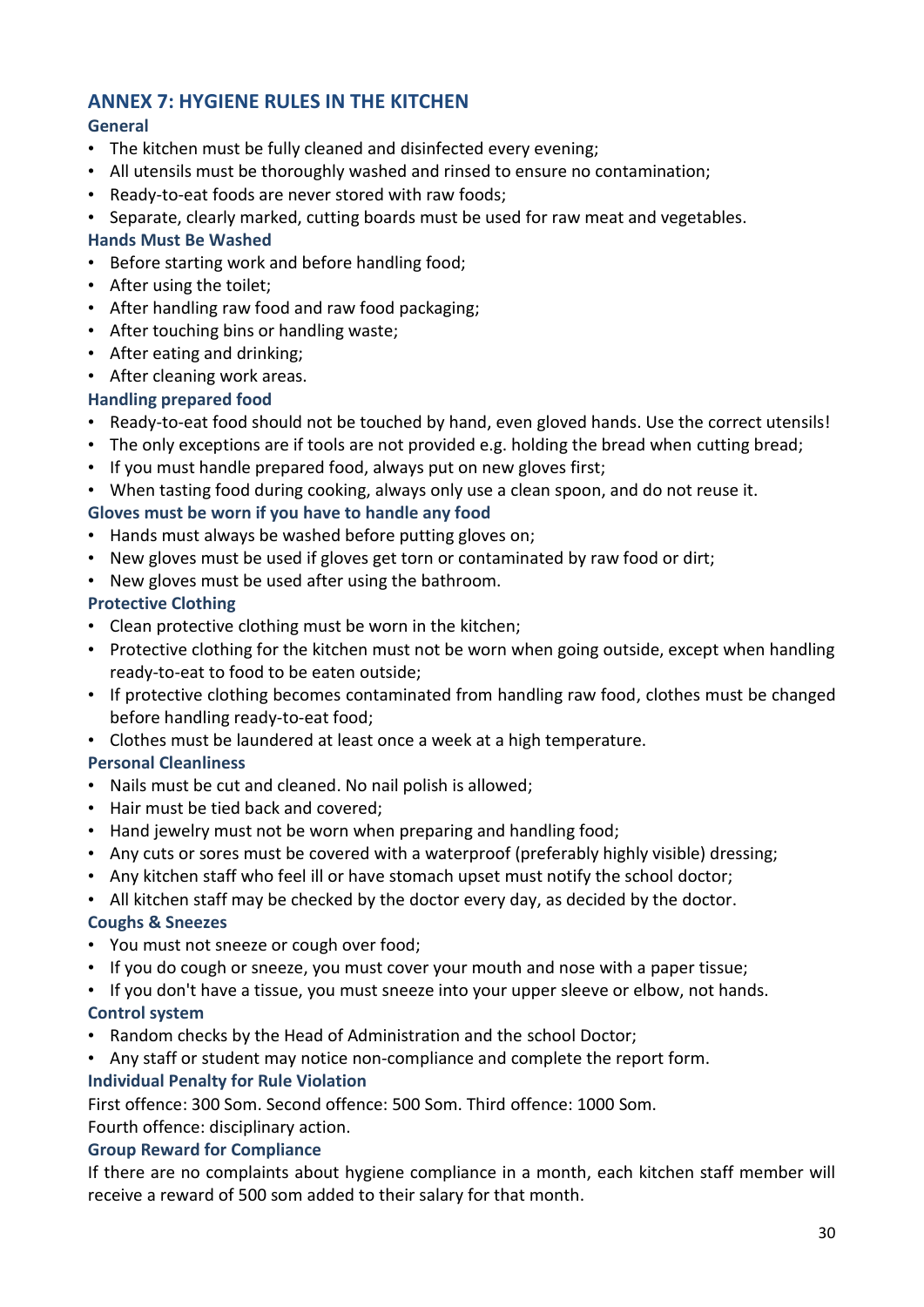## <span id="page-34-0"></span>**ANNEX 8: HEALTH PROTECTION AT BIS**

#### **Responsibility**

BIS has a full time Doctor responsible for health protection in the school.

Parents are also responsible for protecting the health of their own child and other students in BIS. Every student must have a completed Medical Form before enrolment, which includes information on vaccination certificates and any health issues. Every time your child is vaccinated or has any significant medical issue after they join BIS, you must inform the BIS Doctor so that the student medical record is kept up-to-date.

#### **Minimize infection**

All rooms in the school are cleaned every day to remove any dirt and dust. Toilets are cleaned at least twice a day and regular checks are made to ensure cleanliness. Special attention is given to daily cleaning using antibacterial solution on all surfaces that are touched by hand. This includes all stair-rails, toilet flush buttons, sink taps, door and cupboard handles, desks, dining room tables, and school equipment shared by students, for example, computer keyboards.

The school kitchen has strict hygiene standards with the kitchen fully cleaned and disinfected every evening and all utensils thoroughly washed and rinsed to ensure no contamination. Food is only purchased from licensed and reputable suppliers. Most food is prepared from raw materials on-site to minimize any risks from purchased food. Meat, vegetables, and dry foods are all stored separately, and prepared foods never stored with unprepared food. The kitchen uses separate cutting boards for raw meat and vegetables.

Every class has personal, social and health education (Life-Skills) lessons including personal hygiene to minimize the risk of infectious diseases, such as guidance to students on:

- washing hands;
- sneezing and coughing into a tissue or into their elbow;
- not touching their eyes, nose or mouth with their hands without washing their hands first;
- not sharing cups, plates, utensils, or anything else that might be put in the mouth, without disinfection between users.

#### **Children who are ill**

If you notice that your child is ill before they come to school (high temperature or sneezing or coughing or a rash) keep your child at home until they are better or until you have checked with a doctor that the illness is not infectious and is not serious enough to prevent your child attending school. If your child is not infectious but must take medicine during school time, the medicine should be given to the school Doctor and a medical treatment form signed so that the Doctor can give medicine to the student.

If a child starts to feel ill at school, the Doctor will check them and provide basic care as required such as rest in the Doctor's room and perhaps paracetamol if the temperature is very high. If they have a high temperature or symptoms of infection the Doctor will request parents to take them home to reduce risk to other students.

#### **First Aid**

In case a student has a minor incident with scrapes and bruises, these may be treated by the duty teacher or a class teacher as all teachers have first-aid training. Even for these minor scrapes, our full time Doctor is often also involved. For anything more than a minor scrape, the Doctor must be involved. If the incident is serious enough to possibly require parents to be notified immediately or hospital treatment to be considered, the Doctor will always involve someone from the Management Board to make sure that parents are informed correctly and that any hospital assessment is appropriate and authorized. More information on this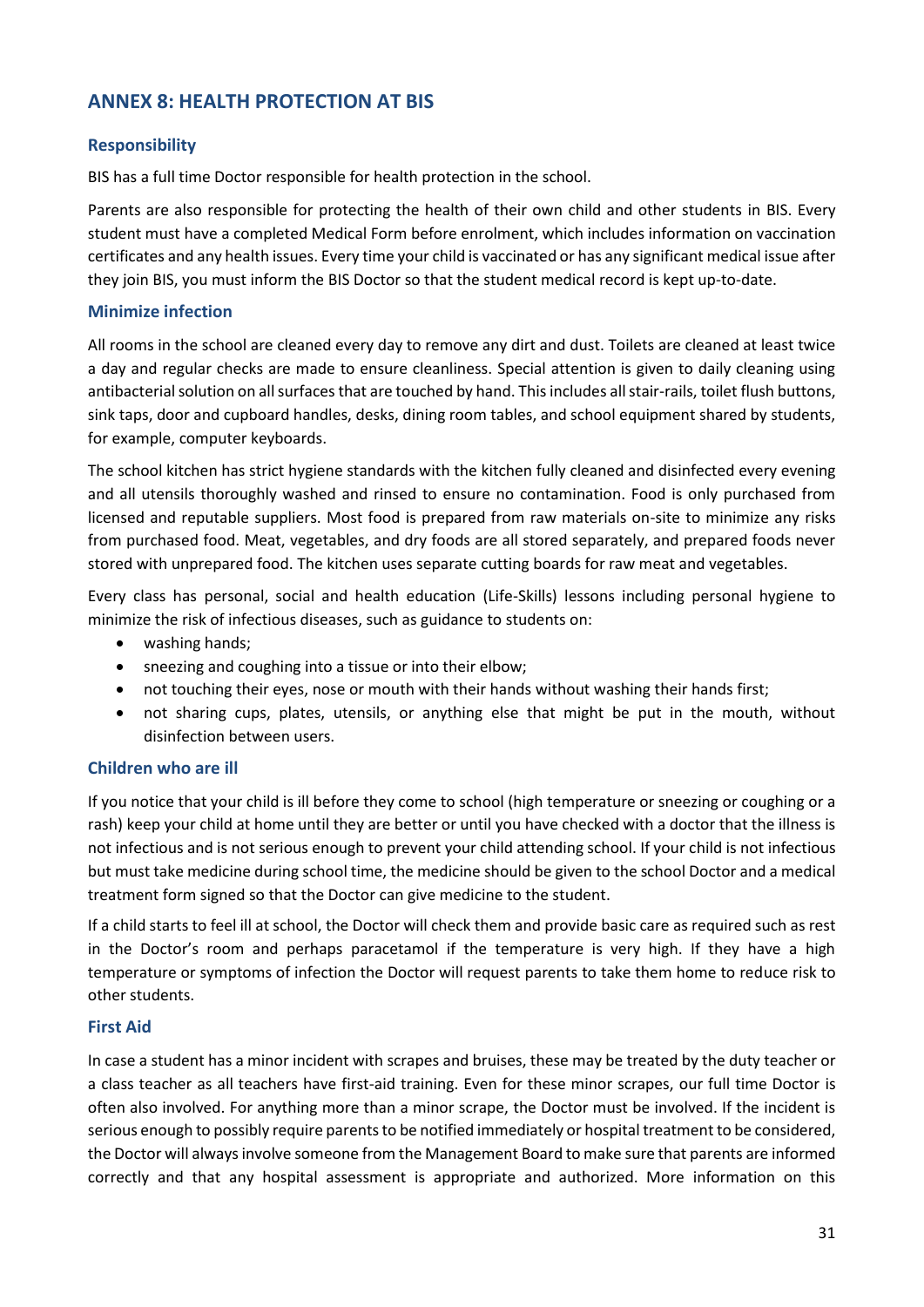procedure and reporting is available in annex 1 of the Health & Safety Policy, which is available at [http://BIS.kg/about-BIS/policies](http://esca.kg/about-esca/policies)

In case of emergency, BIS will seek emergency assistance with Children's Hospital #3 (8A Baitik Baatyr St.)

#### **Allergies**

Any known allergies must be included in the Medical Form when enrolling a student or notified in writing to the Director of Studies if you become aware of an allergy at a later date.

The Doctor works with the kitchen manager and teachers to minimize the risk of any allergic reaction. If a child has a known allergy and an effective antidote available, this medicine must be given to the Doctor and a treatment form completed so that the antidote can be administered in case of allergic reaction.

#### **Health Checks**

#### **General wellbeing**

In the first term and last term of each academic year, every student has a general health check-up with the school Doctor. This check-up only covers height and weight measurement, and temperature. A written report of this check is normally given to parents at the end of semester. However, if the Doctor identifies any cause for concern regarding a health issue, the report will be given to student's parents via the Director of Studies within one week of the health check, including a health questionnaire for more information if required. Additional checks can be made but only if requested by a student's parents.

If a Form Teacher observes that any student appears to be unwell or might have something wrong with them, the student is sent to the Doctor's room for a health check (temperature, questions, advice) and further action if required. If any issue is identified, a report will be sent to parents via the Director of Studies.

#### **Head-Lice and Scabies mite**

All students are checked by the Doctor for head lice and scabies mites every two months.

For head-lice, the check is done by visual examination of the hair roots. Head-lice are more common than most people realize and every year we have some cases. If head-lice are found on a student, parents are informed and aske–d to treat with appropriate medical shampoo. The student is then checked every week until no more head-lice or eggs are found.

For scabies mite, the check is done by visual inspection of hands and wrists which are the most common site for infection and other areas of the body if the student says that they are itching. If scabies mites are found the parents of the infected student will be informed and given instruction on the insecticide cream to use to clear the infection.

#### **Vaccinations**

| When       | <b>Vaccination</b>              | <b>Against which infection</b>                                             |
|------------|---------------------------------|----------------------------------------------------------------------------|
| First      | 24 HBV                          | Viral hepatitis B                                                          |
| hours      |                                 |                                                                            |
| First week | <b>BCG</b>                      | Tuberculosis                                                               |
|            | Oral Polio Vaccine              | Polio                                                                      |
| 2 months   | DPT+HBV+                        | haemophilus Diphtheria, Whooping cough, Tetanus, Hepatitis B, Haemophilus, |
|            | influenza (pentavaccine)        | Influenza type «b»                                                         |
|            | <b>OPV</b>                      | Polio                                                                      |
|            | 3.5 months  DPT+HBV+haemophilus | Diphtheria, Whooping cough, Tetanus, Hepatitis B, Haemophilus,             |
|            | influenza (pentavaccine)        | Influenza type «b»                                                         |

The standard vaccination program in the Kyrgyz Republic is shown in the table below.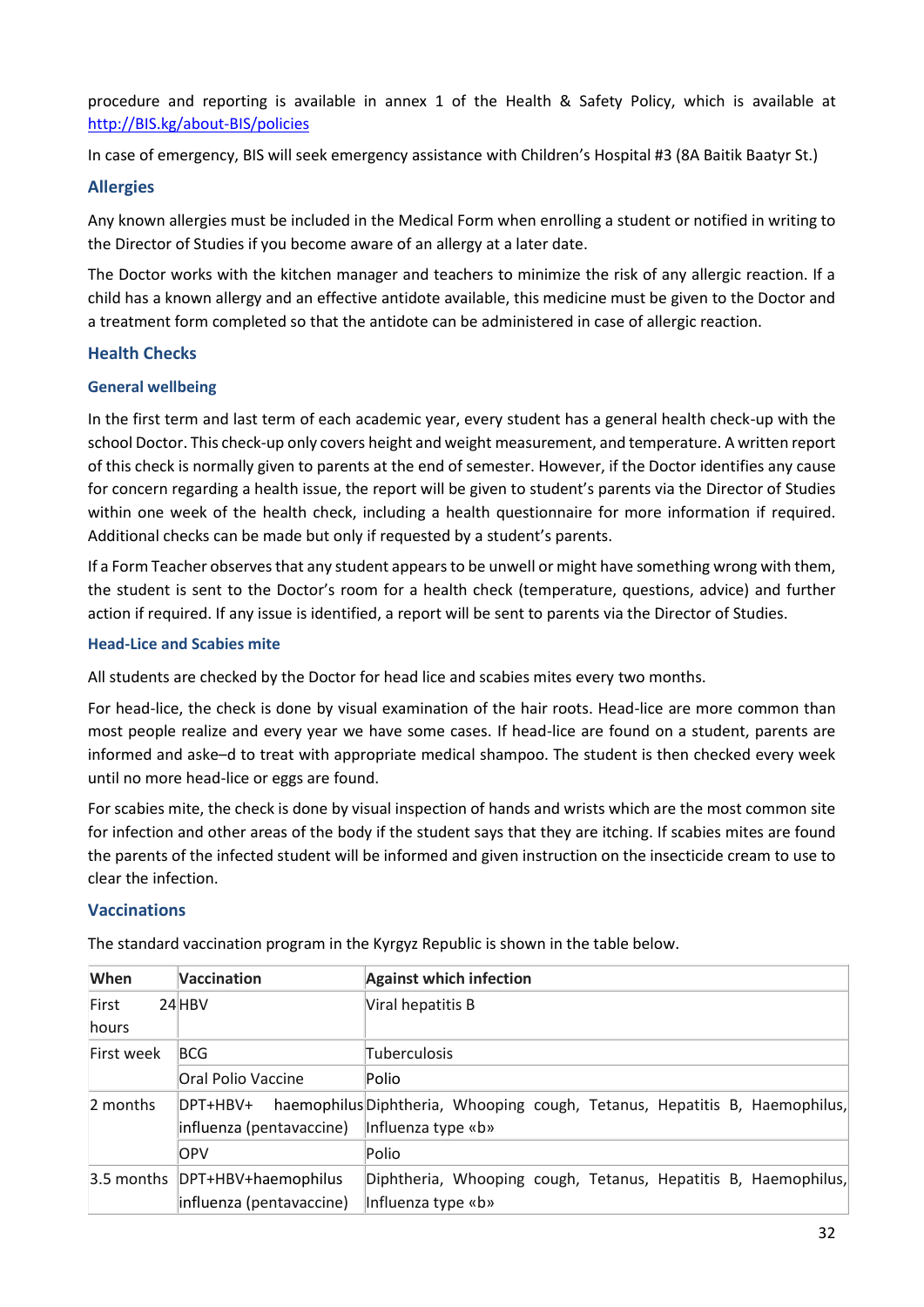|               | <b>OPV</b>               | Polio                                                          |
|---------------|--------------------------|----------------------------------------------------------------|
| 5 months      | DPT+HBV+haemophilus      | Whooping cough, Diphtheria, Tetanus, Hepatitis B, Haemophilus, |
|               | influenza (pentavaccine) | Influenza type «b»                                             |
|               | <b>OPV</b>               | Polio                                                          |
| 12 months     | <b>MMR</b>               | Measles, Mumps, Rubella                                        |
| 2 years       | DPT                      | Diphtheria, Whooping cough, Tetanus                            |
| DT<br>6 years |                          | Diphtheria, Tetanus                                            |
|               | Measles, Rubella         | Measles, Rubella                                               |
| 11 years      | DT-M booster             | Diphtheria, Tetanus                                            |
| 16 years      | DT-M booster             | Diphtheria, Tetanus                                            |

Other vaccinations may be appropriate for your child depending on your travel regime and acceptance of risk. For example, Hepatitis A is endemic in the Kyrgyz Republic and it is advisable for children to be vaccinated before they are infected. If you go walking in the countryside, there is a risk of tick borne encephalitis, so this vaccine may also be appropriate. Flu vaccines are also important for some people though the benefits are less clear cut, partly because virus strains vary by region and year so the flu vaccine never provides full cover. BIS provides the opportunity for students to receive vaccinations at school, with a service provided by "Edelweiss" clinic for most vaccinations. Vaccinations offered include:

| Vaccination                                                | Approx.  | Number of  | Approx.         | Approx. cost | Country of      | Period of |
|------------------------------------------------------------|----------|------------|-----------------|--------------|-----------------|-----------|
|                                                            | Age      | treatments | When            | <b>SOM</b>   | manufacture     | Immunity  |
| <b>DTP</b><br>(Whooping)<br>cough,<br>diphtheria, Tetanus) | 2 years  | 1          | Nov or May      | 500          | Indonesia       | 5 years   |
| DT Diphtheria, Tetanus                                     | 6 to 11  | 1          | Nov or May      | 500          | <b>Bulgaria</b> | 5 years   |
| Measles, rubella                                           | 6 years  | 1          | Nov or May      | 500          | India           | 20 years  |
| Flu                                                        | Any age  | 1          | Sep-Nov         | 950          | France          | 1 year    |
| Viral hepatitis A                                          | Any age  | 2          | 6 months apart  | up to 6,000  | France          | 20 years  |
| Tick-borne encephalitis                                    | Any age  | 2          | 5 months apart  | 1,600        | Russia          | 3 years   |
| Human papilloma virus<br>(if the vaccine is available)     | 13 years | 3          | within 6 months | 14,000       | Belgium         | 6 years   |

<span id="page-36-0"></span>We will send out a separate sign-up sheet for these vaccinations at least 1 week before they are offered at school. If you choose vaccinations, BIS simply provides the facility for vaccination to take place. Any agreement is between the parent and the clinic providing the vaccination service.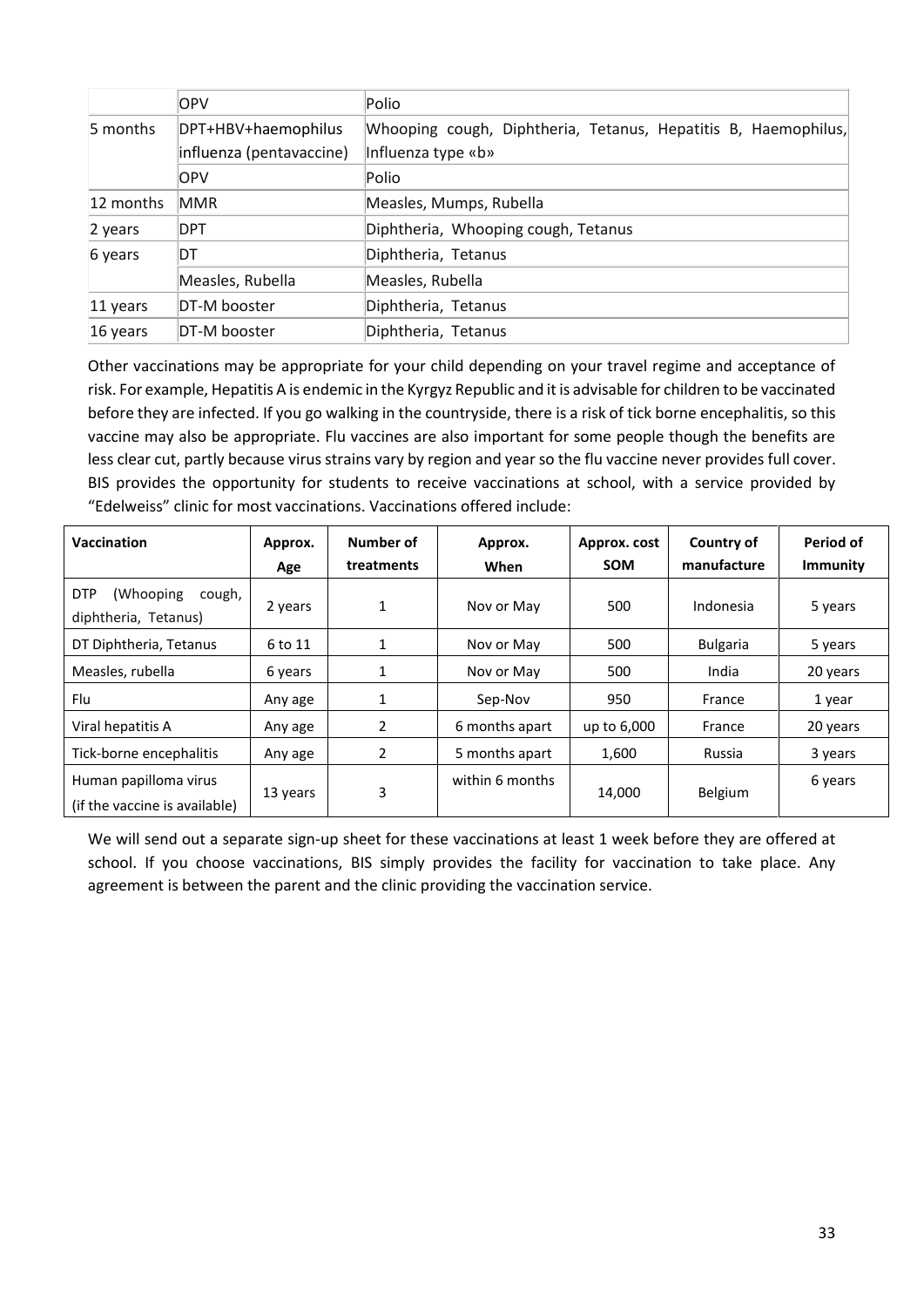## **ANNEX 9: SAFETY RULES FOR PHYSICAL EDUCATION AND DANCE CLASSES**

#### **Teachers Responsibilities for PE and Dance**

- 1. Ensure that the activity area is not slippery, free of any obstacles or trip hazards. All leads/wires are kept out of the way and taped down if necessary.
- 2. Walls and stages must not be used as turning points or finish lines. A line could be designated in advance to the wall.
- 3. Equipment must be appropriate for age and ability of students and size of exercise area.
- 4. All equipment must be inspected for damage (sharp edges, cracks, defects, etc.) prior to use. All balls must be properly inflated. Damaged equipment must not be used.
- 5. Games and activities must be consistent with the age group and level of physical preparation of the students.
- 6. Be vigilant to prevent one student from pressuring another into trying activities for which they are not ready.
- 7. Ensure that parents/guardians are aware of safety precautions required for students with eyeglasses, including use of an eyeglass strap and plastic lenses or removal of eyeglasses if vision is adequate.

#### **Student Responsibilities for PE and Dance**

- 1. Students must have an appropriate footwear and clothing which must be clean, comfortable, of appropriate size, with no dangerous details.
- 2. Long hair must be tied up and no jewelry is permitted except very small earrings.
- 3. If a student has eyeglasses, some activities will require removal of glasses if vision is adequate, or straps for eyeglasses to prevent them falling off, as decided by the teacher.
- 4. PE equipment or facilities can only be used in the presence of the designated teacher. All instructions from the teacher must be understood and followed before using new equipment and facilities.
- 5. No equipment can be used without teacher's permission.
- 6. If any equipment is broken or damaged, a student should immediately inform the teacher.
- 7. Students must maintain their composure in games and activities. Students must not shout and must not take unnecessary risks.
- 8. Student must never try to teach other students without the teacher's permission and special instructions.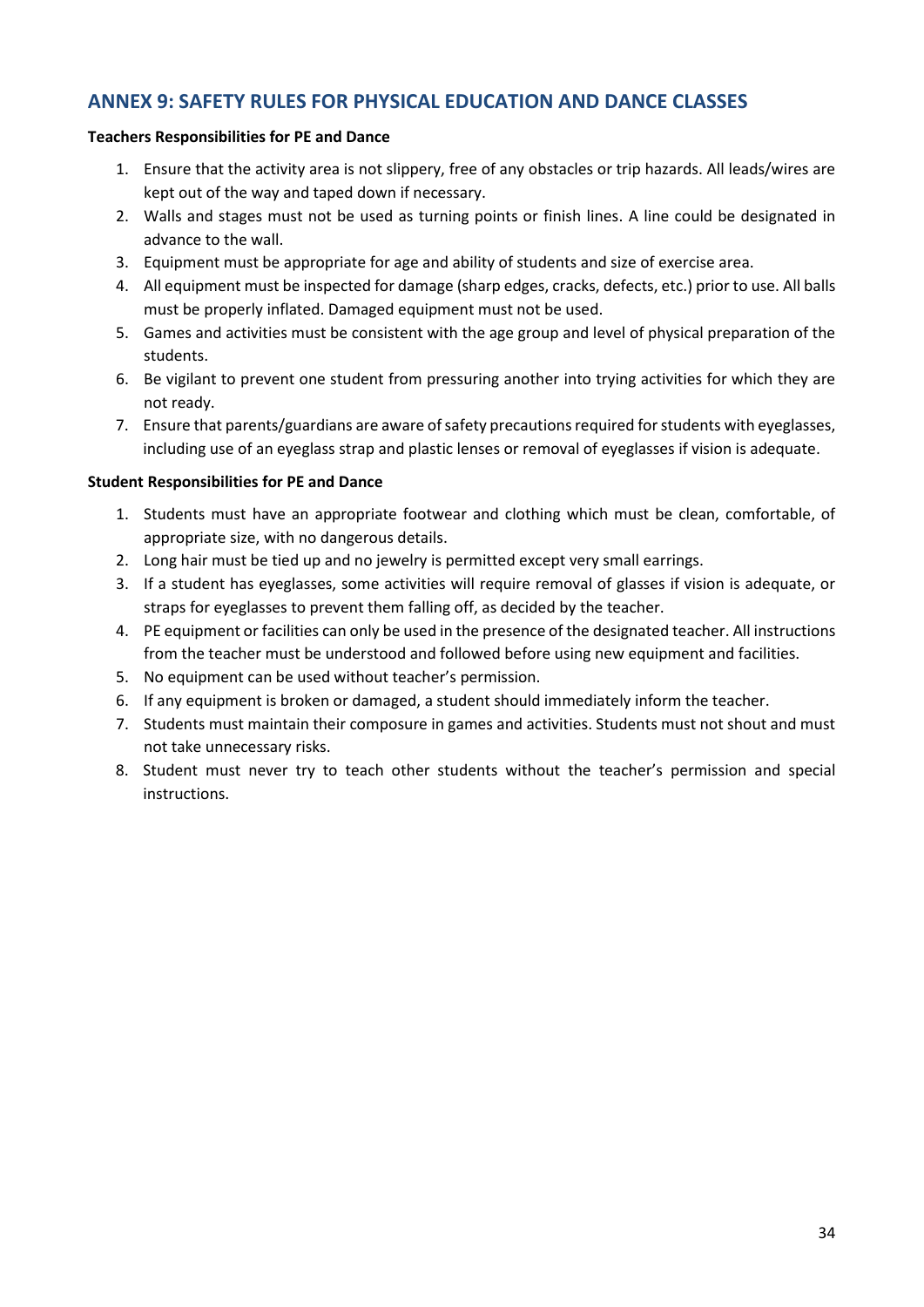## <span id="page-38-0"></span>**ANNEX 10: SAFETY RULES FOR ART ACTIVITIES**

The Homeroom Teacher or the specialist teacher overseeing the activity is responsible for keeping a safe environment during art activities by making sure that health and safety standards are observed. Students must be instructed how to safely use tools and materials for any activities in all locations.

#### **Teacher responsibilities for Art Activities**

- 1. Safety of students and other people must be priority of any teacher or co-teacher during art activities.
- 2. All staff must set an excellent example for students by observing health and safety rules and using safety equipment when necessary.
- 3. Make sure that all the spills of any liquid are cleaned up immediately to prevent any slipping.
- 4. All electrical equipment must be checked for safety on regular basis.
- 5. All potentially hazardous materials and tools must be kept in a locked cupboard and used only by teacher or under a strict supervision.

#### **Student responsibilities for Art Activities**

- 1. Always follow directions.
- 2. No running is allowed.
- 3. Use safety gloves when using glue gun.
- 4. Never move around the classroom with scissors.
- 5. Never use cutting knives unsupervised.
- 6. When using any cutting equipment make sure to cut away from yourself.
- 7. Never work on art projects unsupervised (up to Primary 6) or without informing your teacher beforehand (MYP1 and up).
- 8. Always respect other people and never do anything that might hurt them.
- 9. Leave your outdoor clothing in your locker.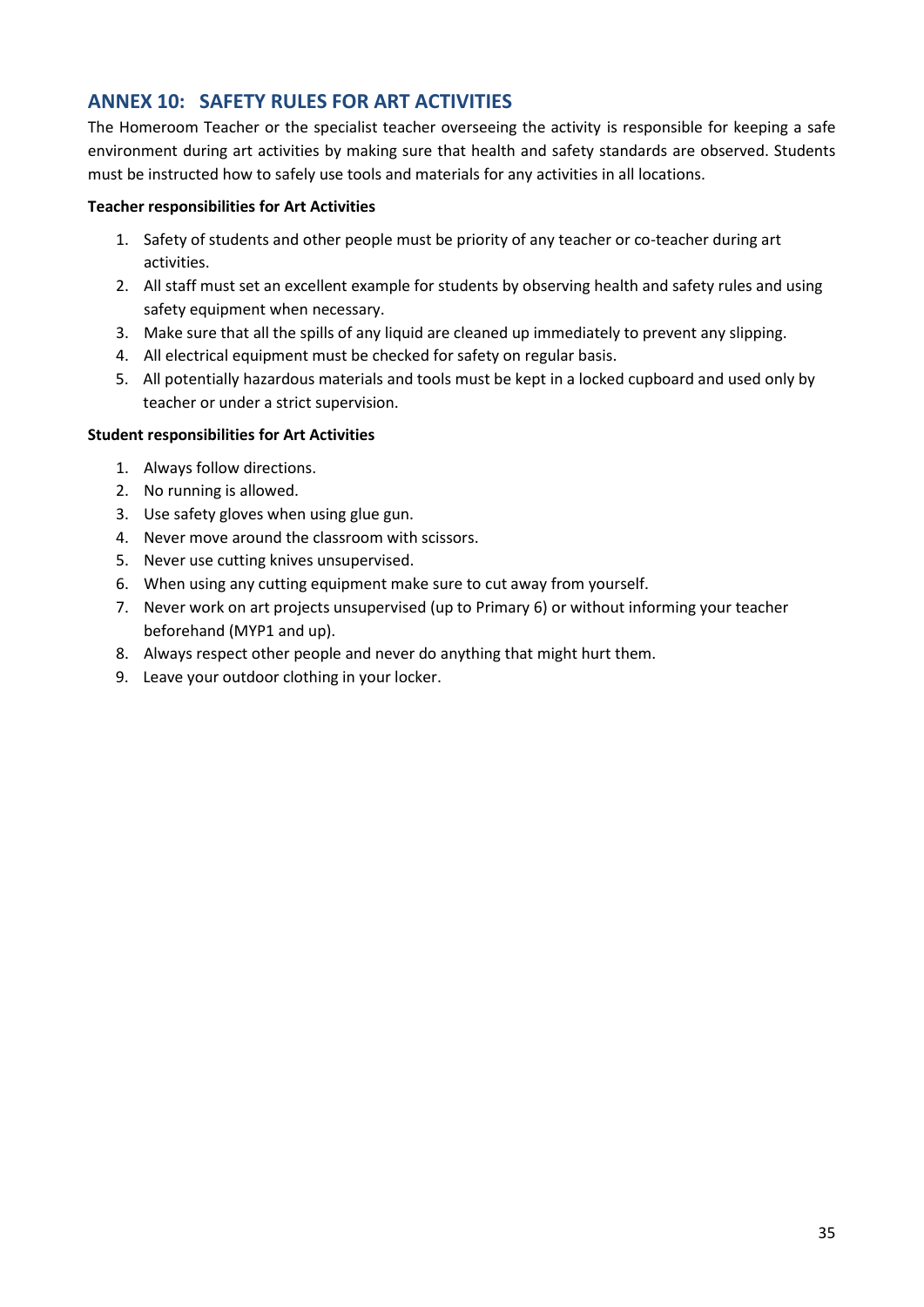## <span id="page-39-0"></span>**ANNEX 11: SAFETY RULES FOR THE USE OF ELECTRICAL DEVICES**

## **Procedures**

- 1. Teachers and managers must ensure that a competent person inspects tests and tags electrical equipment at required intervals outlined.
- 2. A competent person is either a licensed electrician or a person who has completed training to inspect and test electrical equipment
- 3. Persons inspecting and testing electrical equipment must ensure that all plug-in type and fixed electrical equipment within the assigned work area is inspected, tested and recorded in accordance with these requirements.
- 4. Electrical appliances, which are non-compliant with the inspection and testing procedures, must be labelled to warn against further use and withdrawn from service to ensure they cannot be used.
- 5. Repair of equipment should be undertaken by authorized repair agents or suitably qualified electricians. Equipment that has been repaired must be inspected and tested prior to reintroduction to service.
- 6. Under no circumstance should any member of staff or any student attempt to modify, maintain or repair any electrical item.
- 7. Electrical equipment should be sited away from water supply e.g. electrical cookers should be sited away from sinks.

#### **Renting Equipment**

- 8. Suppliers of equipment are responsible for the initial electrical inspection and testing of new electrical equipment.
- 9. All privately owned electrical equipment must have a current inspection and testing tag prior to being used at the workplace.
- 10. Any equipment which is found to be faulty must be repaired, re-inspected, retested and tagged prior to re-introduction to service, or properly disposed of.
- 11. As new equipment becomes available in school or outside school, teachers should ensure that students are trained in how to use it safely.
- 12. During BIS events managers and teachers must ensure that students do not touch or be close to any electrical equipment.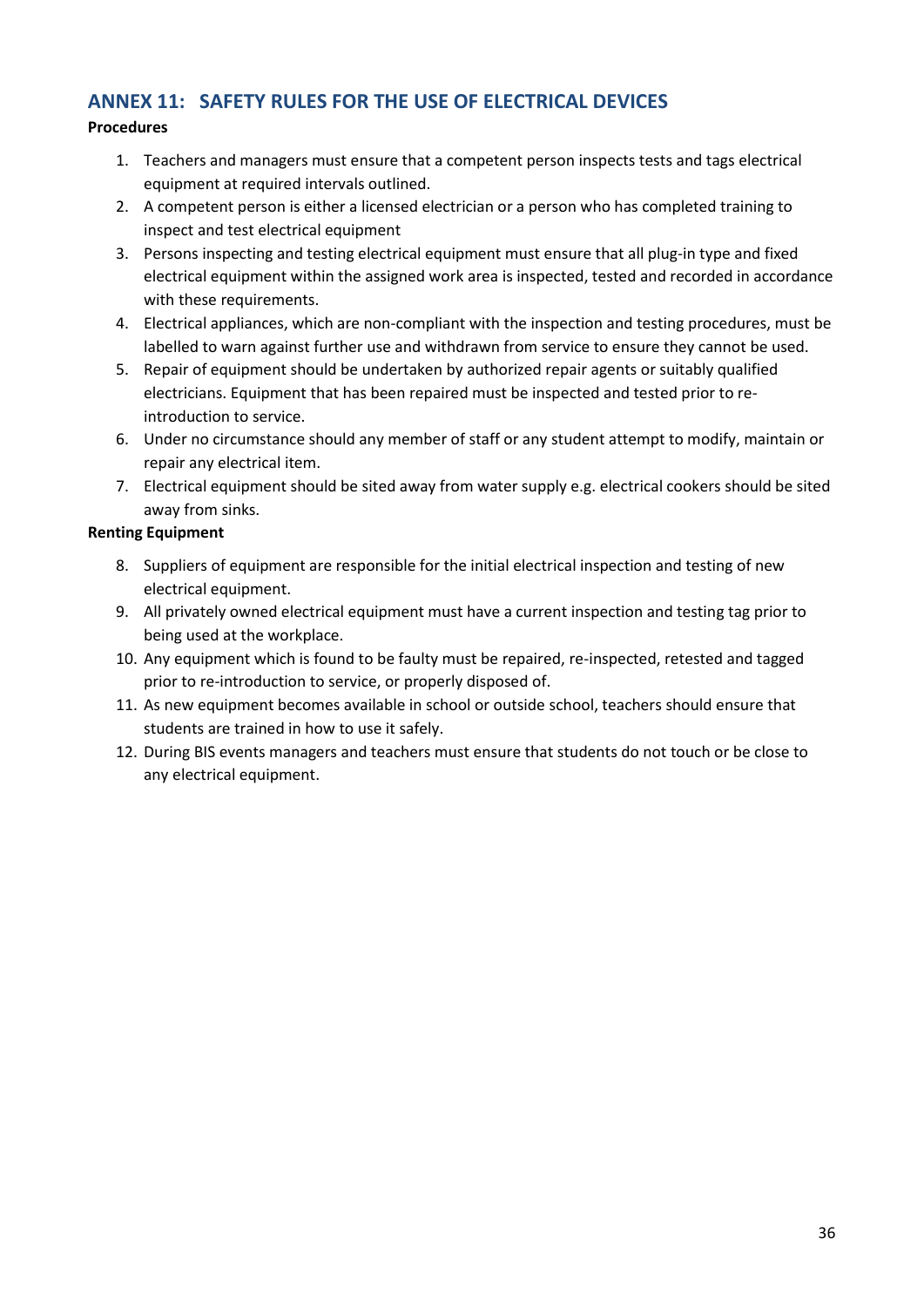## <span id="page-40-0"></span>**ANNEX 12: SAFETY RULES FOR BUILDING AND MAINTENANCE OPERATIONS**

Read and understand all safety precautions and warnings before operating the diesel generator, control switch and read generator installation instructions as well.

#### **GENERAL SAFETY REGULATIONS:**

- 1. Do not smoke when filling a tank.
- 2. When spills of fuel occur, they should be cleaned up. Please keep clothing that has been contaminated by fuel in a safe place.
- 3. Do not refill the fuel tank while engine is running, do not clean, lubricate or adjust a running engine.
- 4. Do not wear loose clothing around operating generator. Spinning fan blades are invisible for eyes.
- 5. Do not remove the radiator cap or any component of the cooling system while the engine is running and while the coolant is under pressure, because hot coolant can be discharged, posing a risk of personal injury. Do not touch or cover hot interconnecting cables or conductors, such as exhaust pipes with hot fuels.
- 6. Do not allow sparks, flames around the batteries, because electrolyte gas is explosive.
- 7. Do not allow diesel fuel to contact the skin. Wear protective gloves or apply protective lotion.
- 8. Disconnect the battery or air starter before any repairsto ensure the engine cannot be accidently started. Relieve all pressure, before any lines, fittings or related items of different systems are disconnected. Do not use bare hands to check for the leaks under pressure. Under pressure fuels can cause damage or injury.
- 9. Do not use defective, loose, or bare cables.
- 10. Do not touch bare wires or disconnected connectors. Do not touch the generator with wet hands or feet.

#### **Health & Safety regulations on roofing**

- 1. Before any roofing work the workers must be given training on health & safety regulations and ensure that rafters and purlins are in serviceable condition and must be provided with fall protection and nonslip boots.
- 2. When work is going on at 1.3 meters or higher, there must be scaffolds with guardrails a minimum of 1 meter high with bottom lining a minimum of 0.15 meters. Non-platform external ladders can be used without resting against building construction.
- 3. Secure materials to prevent them from rolling from building edges or blowing away in a wind.
- 4. When roof pitch is over 20 degrees or it is moist, or covered with frost (snow), portable ladders with width of minimum 30 cm must be provided. Ensure ladder is on firm footing, and secured from movement.
- 5. It is forbidden to be on a roof or do any roofing works when the wind speed exceeding 7,5 meters/sec (5 points) or during the thick fog, ice crust, thunder, heavy rains and hard snowfall.
- 6. Remove all materials and instruments from the roof when work is finished or stopped for a break.
- 7. To protect the public in areas surrounding a construction site, warning barriers must be set up around the work area at least 3 meters from the building wall with supervising staff member.

#### **Lawn mower safety regulations**

- 1. Read, understand and follow all instructions on the machine before starting. Always wear substantial clothing and footwear.
- 2. Check the operation of control and protection system before each use of a mower.
- 3. A thorough inspection of the mower is important before the mowing: tighten loose belts, make sure, the blade is secure and sharp, be sure the guards and shields are in place, inspect the machinery engine, fuel tank, muffler, exhaust pipe, engine switch and lug bolts.
- 4. Function test procedure is needed before mowing according to the manual.
- 5. Inspect the area and remove any debris before mowing.
- 6. Be aware at all times of the location of coworkers. Keep all others out of the area while you are mowing.